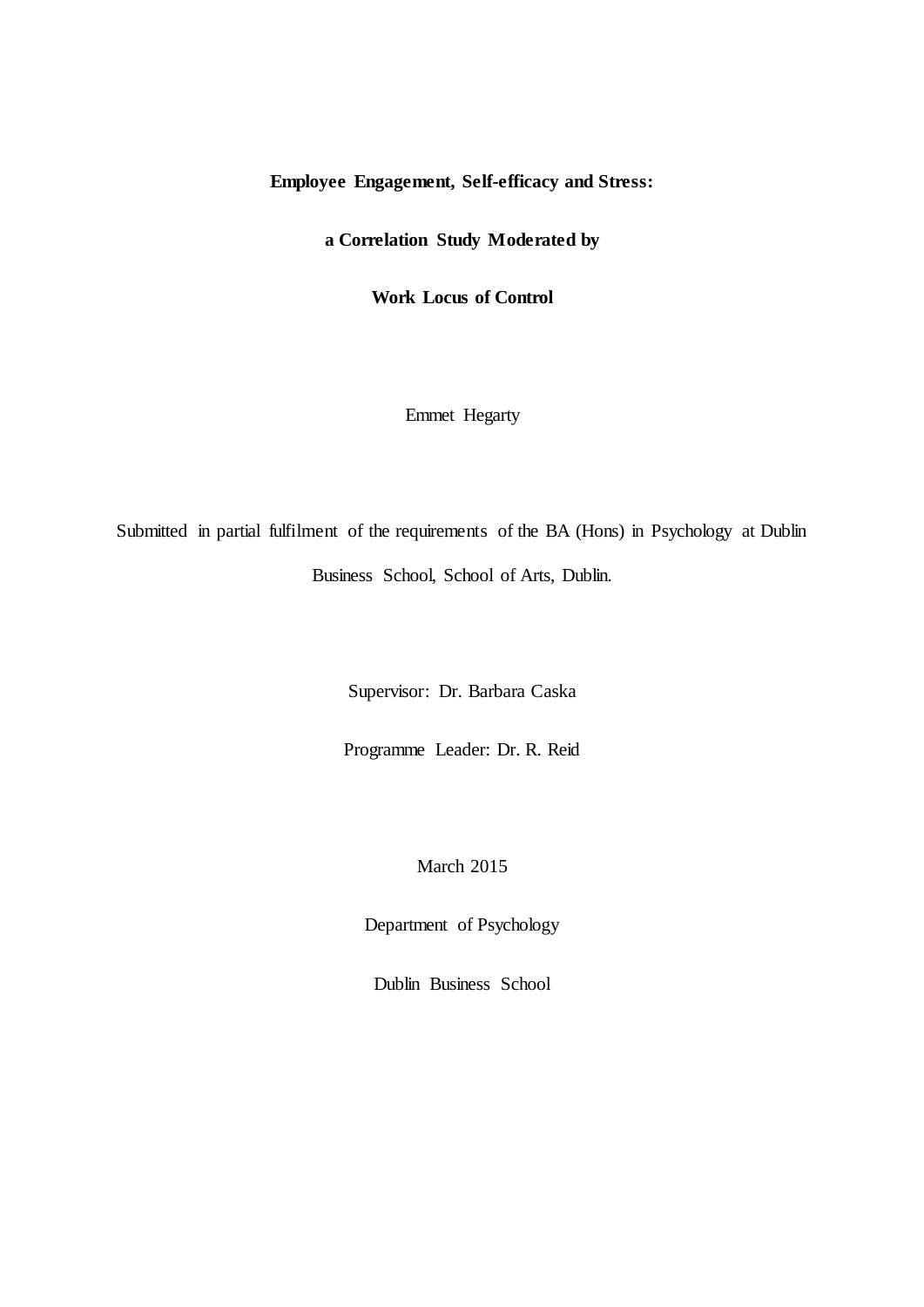# **Table of Contents**

| Acknowledgements | $\overline{2}$ |
|------------------|----------------|
| Abstract         | $\mathfrak{Z}$ |
| Introduction     | $\overline{4}$ |
| Method           | 15             |
| Results          | 18             |
| Discussion       | 23             |
| References       | 32             |
| Appendix 1       | 37             |
| Appendix 2       | 54             |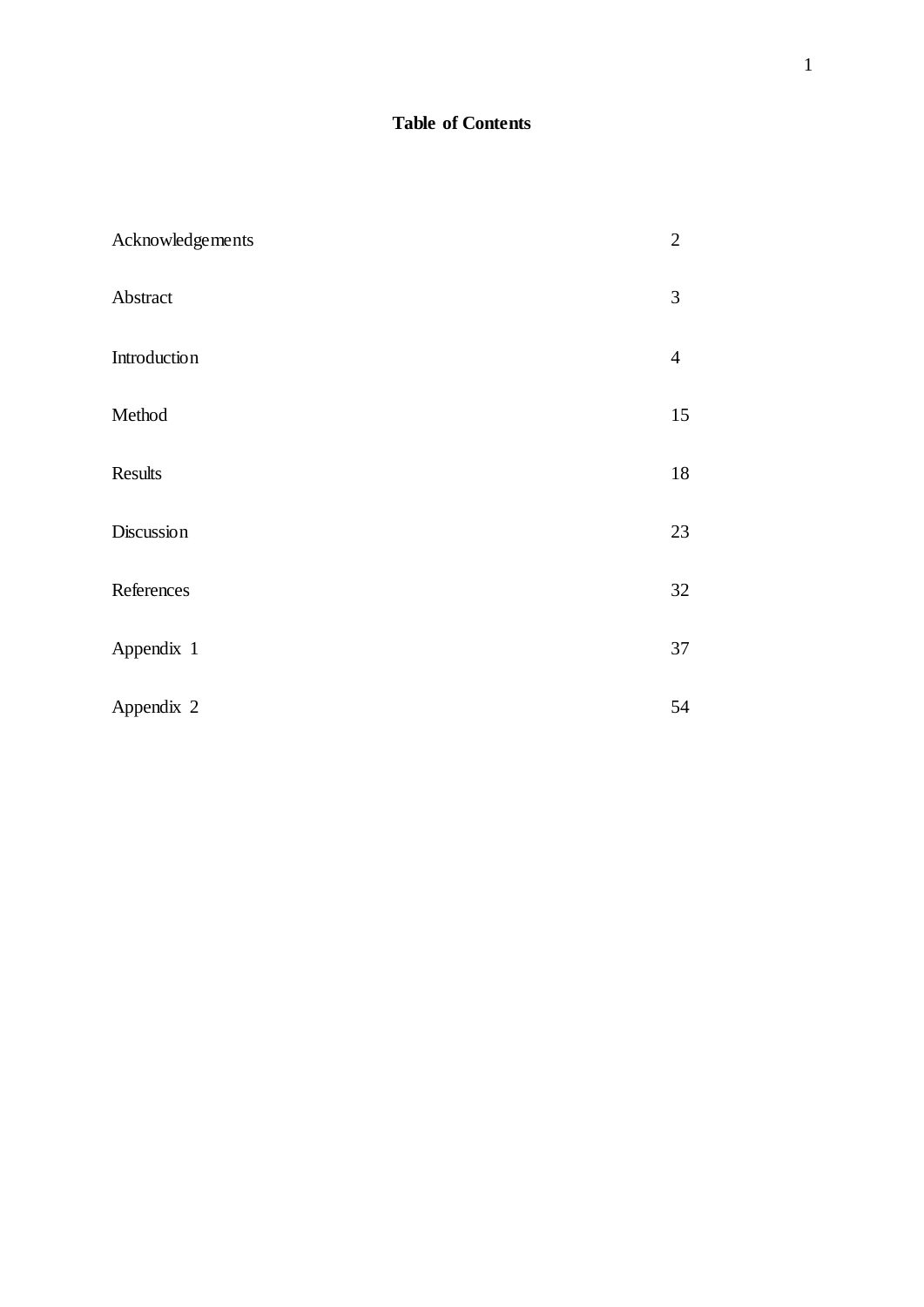## **Acknowledgements**

I would like to thank my supervisor, Dr Barbara Caska, for her support in completing this thesis. I am grateful for her guidance and advice throughout the process. I also wish to thank all of the participants who took the time to complete the survey.

I also thank, most sincerely, my wife and family for their support throughout the completion of this thesis and indeed for the last four years. Your patience and understanding is appreciated more than you will know.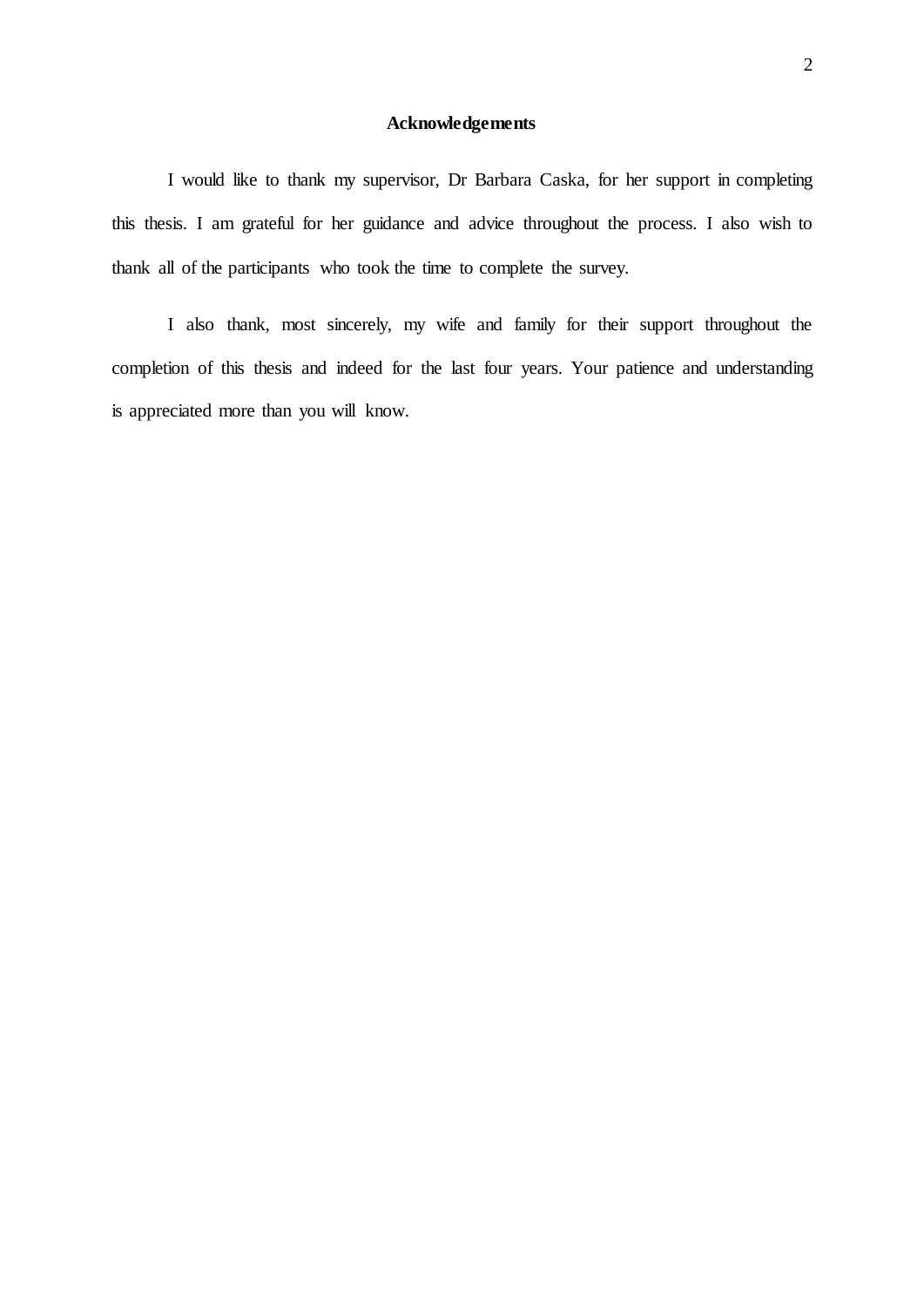### **Abstract**

The purpose of this study is to investigate the relationship between employee engagement, self-efficacy and workplace stress. It is a non-experimental correlation study with work locus of control (WLOC) as a moderating variable. The hypothesis that engagement scores for respondents with <5 years service will differ significantly from other length of service groups was also tested. Participants were recruited via snowball sampling and data was collected using an online questionnaire;  $N = 82$  ( $M = 40$ ,  $F = 42$ ). Positive significant correlation was found between engagement and self-efficacy and significant negative correlation between engagement and stress in line with predications. Controlling for WLOC, the correlation between engagement and workplace stress remained significant whereas the relationship between engagement and self-efficacy did not. Significance was found between respondents with  $\leq$  years service and those with 15-19 years. A significant finding was also reported for male and female differences in workplace stress.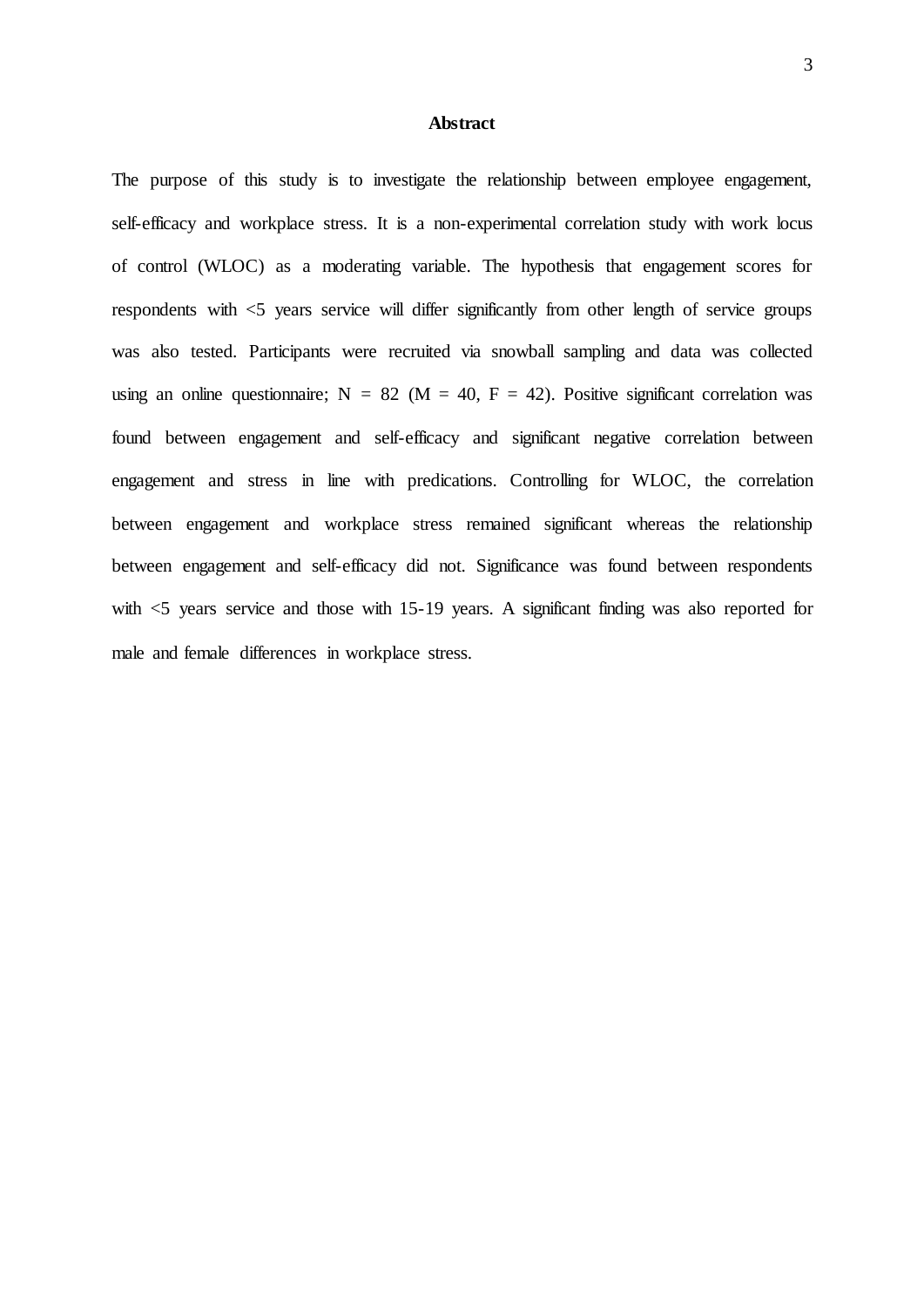#### **Introduction**

The last decade has seen an increased interest in the concept of employee engagement amongst Human Relations practitioners, with particular emphasis on how engagement can affect the bottom line of a business. Gallup is accredited with introducing the concept of engagement into the discourse of Human Resources in the 1990's and defining it in terms of "involvement, satisfaction and enthusiasm for work" (Schaufeli and Bakker, 2011 cited in Federici and Skaalvik, 2011, p.580). Since then, other researchers have suggested it is more of an overarching construct built around psychological, performance and dispositional constructs (Macey and Schneider, 2008). There are a number of views on the meaning of engagement and Robertson and Cooper (2010, p.326) cite the Robinson et al (2004) definition of engagement as "a positive attitude held by the employee towards the organisation and its values. An engaged employee is aware of business context, and works with colleagues to improve performance within the job for benefits of the organisation". However, the many factors influencing engagement lead Macey and Schneider (2008) to suggest that many practitioners focus on the positive outcomes of engagement while avoiding actually defining it. Chaudhary (2014, p.129) goes one step further and argues that there is "no consensus" on what engagement actually is, due to multiple authors and their definitions.

For many, the concept of engagement revolves around employee satisfaction, organisational citizenship, commitment, attachment and the employees' willingness to go the extra mile for the good of the organisation and by default its customers and clients. Kahn (1990, p.694) "defined personal engagement as the harnessing of organization members' selves to their work roles; in engagement, people employ and express themselves physically, cognitively, and emotionally during role performances". This suggests behavioural and cognitive functions contribute to engagement and that it is multi-tiered across a spectrum from satisfaction of the employee and their loyalty to the organisation, to the higher construct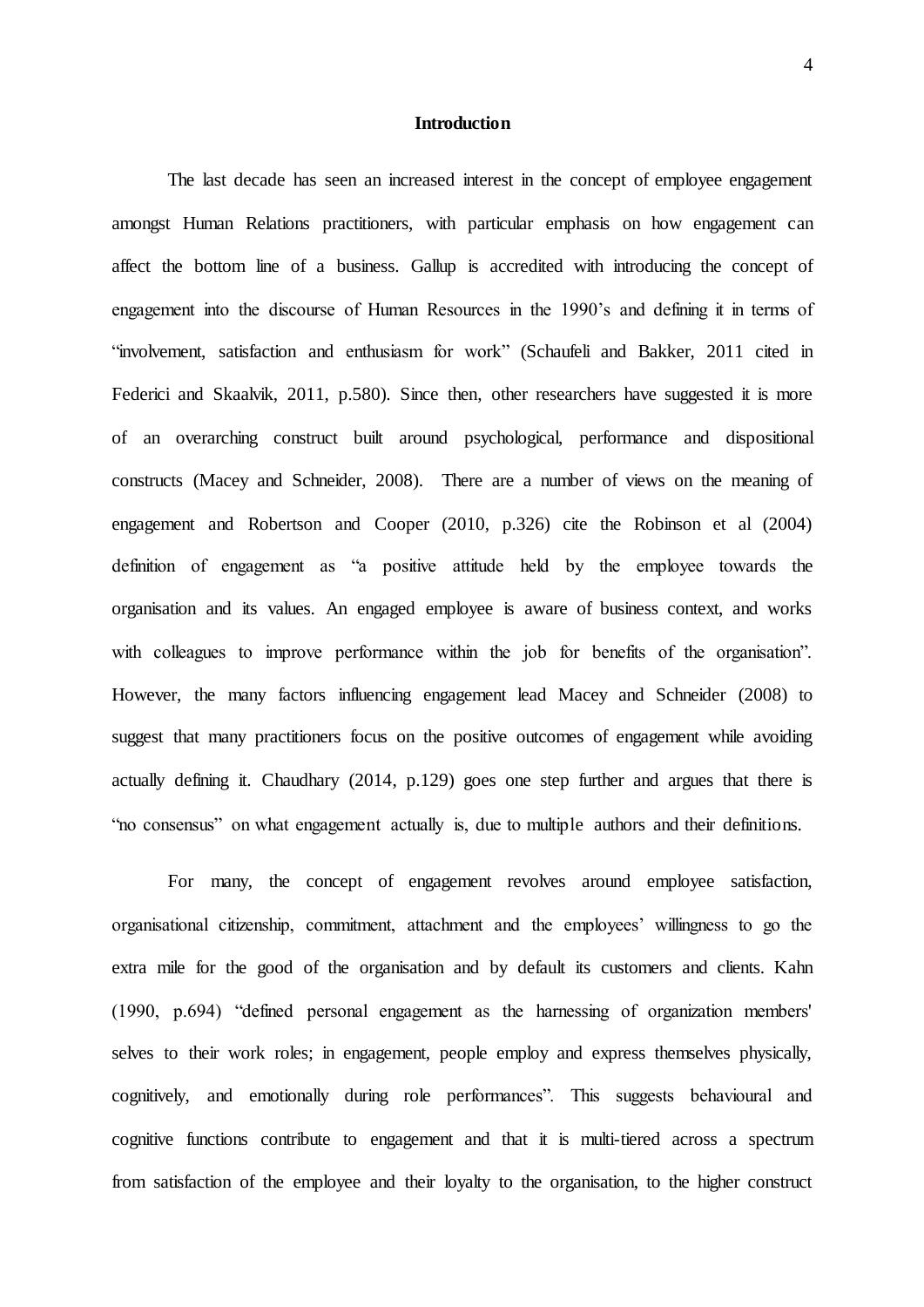of personal investment in the organisations goals and culture. Where the employees' values are aligned with that of the organisation, they are more engaged as there is an increased sense of commitment and effort. Wilson (2011) cites Allen, Weeks and Moffitt (2005) in suggesting that employees with high internal locus of control will have more intrinsic motivation to perform and this will increase the efficiency of the organisation. In return, the organisation must engender a climate of trust and be concerned with the psychological health of the employee.

There are, however, challenges to employee engagement. Cartwright and Holmes (2004, p. 199) suggest that due to globalisation, competition, mergers and acquisitions, organisations are "delayering and downsizing". This has had a negative effect on engagement and productivity due to the uncertainties that have accompanied it in relation to security of tenure. Griffin, Parker and Neal (2008) suggest that while employees may seem to display any number of the antecedents of engagement, they may in fact just be trying to avoid a situation where their position comes under threat. Bunting (2004) as cited by Cartwright and Holmes (2006) suggests that due to changes in the workplace and indeed, in society itself, employees are being not just disengaged, but also becoming disenchanted and frustrated with the nature of work. This has resulted, according to Cartwright and Holmes (2006, p.200) in individuals "looking for the opportunity for greater self-expression and fulfilment". Having an engaged employee is good for "bottom-line results" (Macey and Schneider, 2008, p.1) and employees with high levels of engagement and psychological well being are central to delivering important outcomes associated with high performing, successful businesses (Robertson and Cooper, 2010).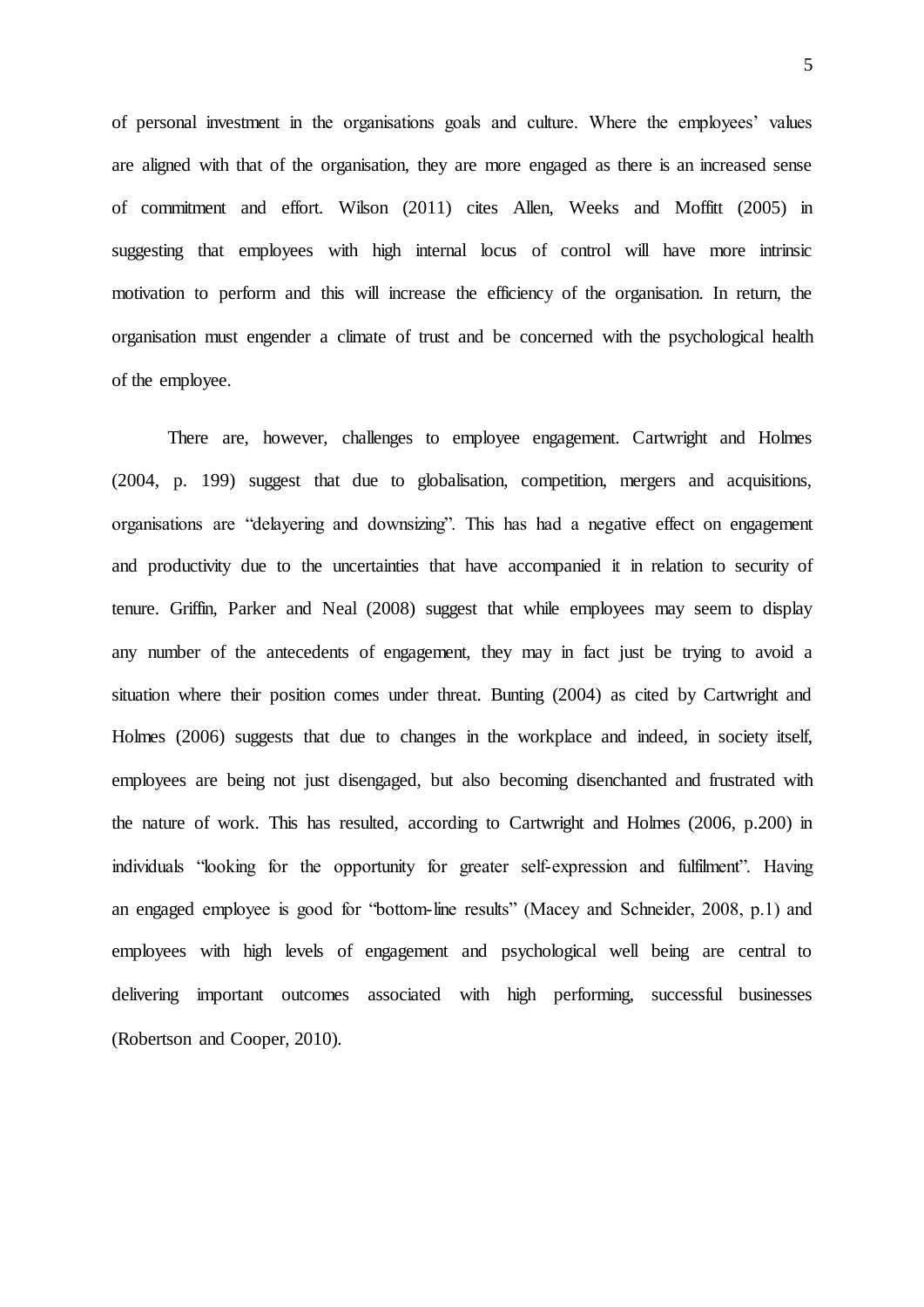### *Employee Engagement*

Welch (2011) suggests that leaders and managers in organisations should concern themselves with the concept of employee engagement as it affects the overall competitiveness, innovation and effectiveness of the entire organisation. Moura, Orgambidez-Ramos and Goncalves (2014) suggest that the lack of economic resource due to the recessionary period has focused organisations on the need to have engaged employees. Their study of engagement and job satisfaction showed strong positive correlations. It is suggested by Shuck, Reio and Rocco (2011, p.427) that engagement is not an in the moment construct, but rather a "long-term emotional involvement" and as such acts as an antecedent to other psychological states such as commitment and sentiment. Macey and Schneider (2008) posit that the psychological constructs that accompany, or are as a result of, engagement will ultimately affect behaviour. One such behaviour is discretionary effort, which the employee exerts for the good of the organisation. However, Saks (2008) contradicts this assertion by Macey and Schneider (2008) by suggesting that the relationship between engagement and discretionary effort is cyclical and therefore the effort is not an engagement in itself. Schuck et al (2011, p.428) citing Chalofsky (2010) suggests that less than 30% of employees report "even partial engagement with their work". This potentially leaves a significant gap in the utilisation of the skills and expenditure of discretionary effort. An engaged employee displays motivation and performance and Bandura (1995) cited by Fearon, McLaughlin and Morris (2013, p.247) suggests that "high levels of self-efficacy" contribute to these traits.

Based on their research, Macey and Schneider (2008) propose that the actual terminology around engagement is misconstrued. They suggest that employee engagement is not the construct that should be considered, it is the construct of "state engagement" that has more relevance (Macey and Schrieder, 2008, p.24). Limiting engagement to something that happens when the individual is in work mode does not give adequate recognition to all of the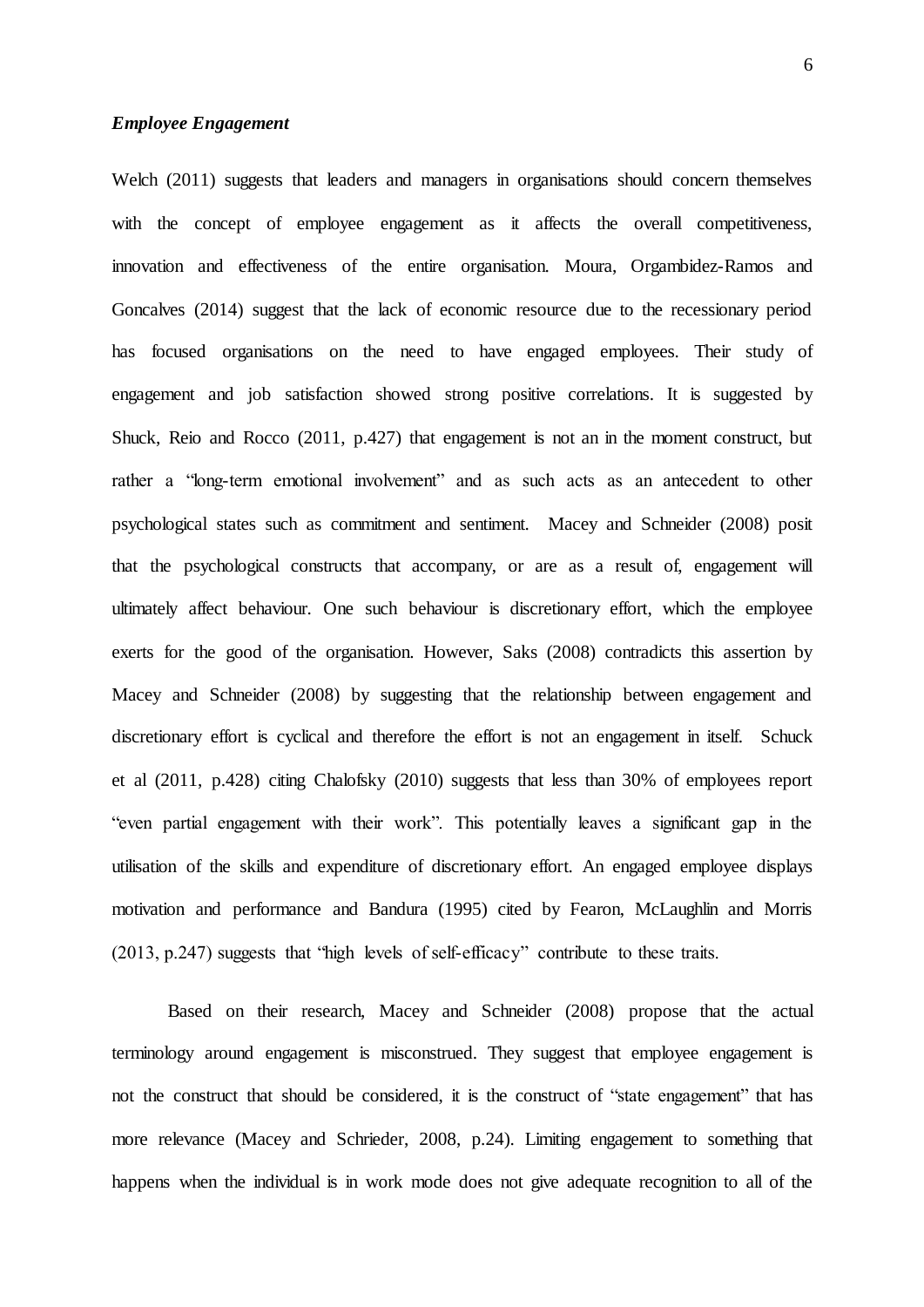constructs related to engagement. According to Macey and Schrieder (2008, p.24), state engagement involves organisational commitment and involvement however, it also encompasses the "positive affectivity of job satisfaction" and is cognoscente, that for many, work is a part of their self-identity. Griffin et al (2008) propose that the attempt to define engagement by linking specific behaviours with specific motivational states does not capture the true nature of the employee engagement. They suggest the environment can inhibit behaviour and it is not necessarily correct to classify employees who fail to display certain motivational characteristics as unengaged.

## *Self-efficacy*

Self-efficacy is a person's belief in their ability to succeed and "cope successfully" in a given situation (Federici and Skaalvik, 2011, p.576). In the work environment this can translate to greater productivity and a greater sense of well being. Van Vuuren, Veldkamp, Menno and Seydel (2008, p.144) cite Judge, Erez and Bono (2002) as empirically confirming "the idea that organisation members with high beliefs of GSE are more productive and satisfied at work". When employees feel that their effort is contributing to achieving the organisational goals, then they will be willing to engage in more work related goals. Furthermore it is suggested that "high levels of self-efficacy have also been shown to contribute to high levels of personal performance and motivation" (Luthans and Peterson, 2002, as cited by Fearon et al, 2013, p.247). Alternative research by Salanova, Lorente, Chambel and Martinez (2014) however, suggest that the relationship between self-efficacy and extra role effort is weak. Fearon et al (2013, p.247) cite Bandura (2001) in suggesting that all aspects of an individual's life, including work, are subject to the self-efficacy of that individual. Therefore improving self-efficacy can increase engagement and Earley (1994) cites Meyer and Gellatly (1988) in suggesting that the provision of normative information regarding a task prior to engaging in it can lead to increased levels of self-efficacy and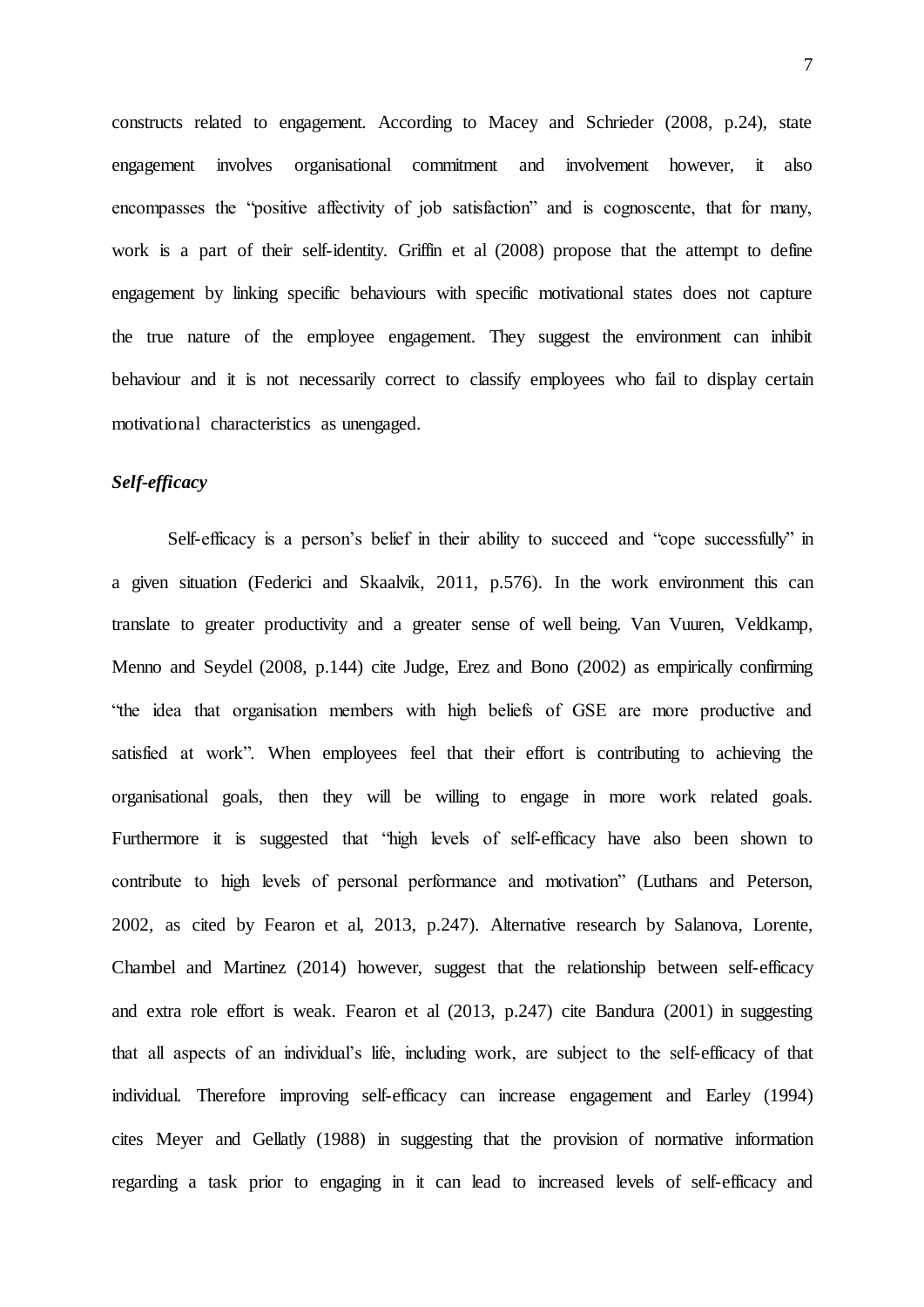therefore performance. Wilson (2011) discusses the construct of psychological empowerment as it relates to self-efficacy and ultimately customer satisfaction. Zimmerman (1995) as cited by Wilson (2011) suggests that empowerment is the medium through which self-efficacy is expressed by employees. The result is better customer outcomes as employees are intrinsically motivated to achieve the best outcome. Wilson (2011, p 106) citing, amongst others, Bowen and Schneider (1985) further suggests that "the perception of positive customer satisfaction" will create positive employee engagement.

Beyond the self-efficacy of the individual there is also the consideration of group or collective efficacy. Fearon et al (2013, p.248) cite Bandura (1997) in relation to the collective efficacy and its role in obtaining the organisational goals. An organisation is more than just the sum of its parts and in seeking to achieve its goals it cannot rely on just one individual. The collective effort of the group will ultimately deliver success or failure in obtaining organisational goals. Exploring and understanding the combined capabilities of the group in achieving goals is extremely important and this is linked to, and reliant on, the collective belief of achievement. Keyton (2005) cited by van Vuuren et al (2007) suggest that goals exist which are, by their nature and complexity, too large for a single individual to handle and require the combined effort of a collection of individuals, hence the requirement for organisations. Goals are achieved through individual and collective effort. Bandura (2002) cited be van Vuuren et al (2007) suggests that common purpose and collective efficacy have a major influence on the organisations ability to achieve its goals. The effectiveness of the group has an effect on the performance of the individuals. Individuals become committed to ensuring the group does not fail and this according to van Vuuren et al (2007) has an empowering effect.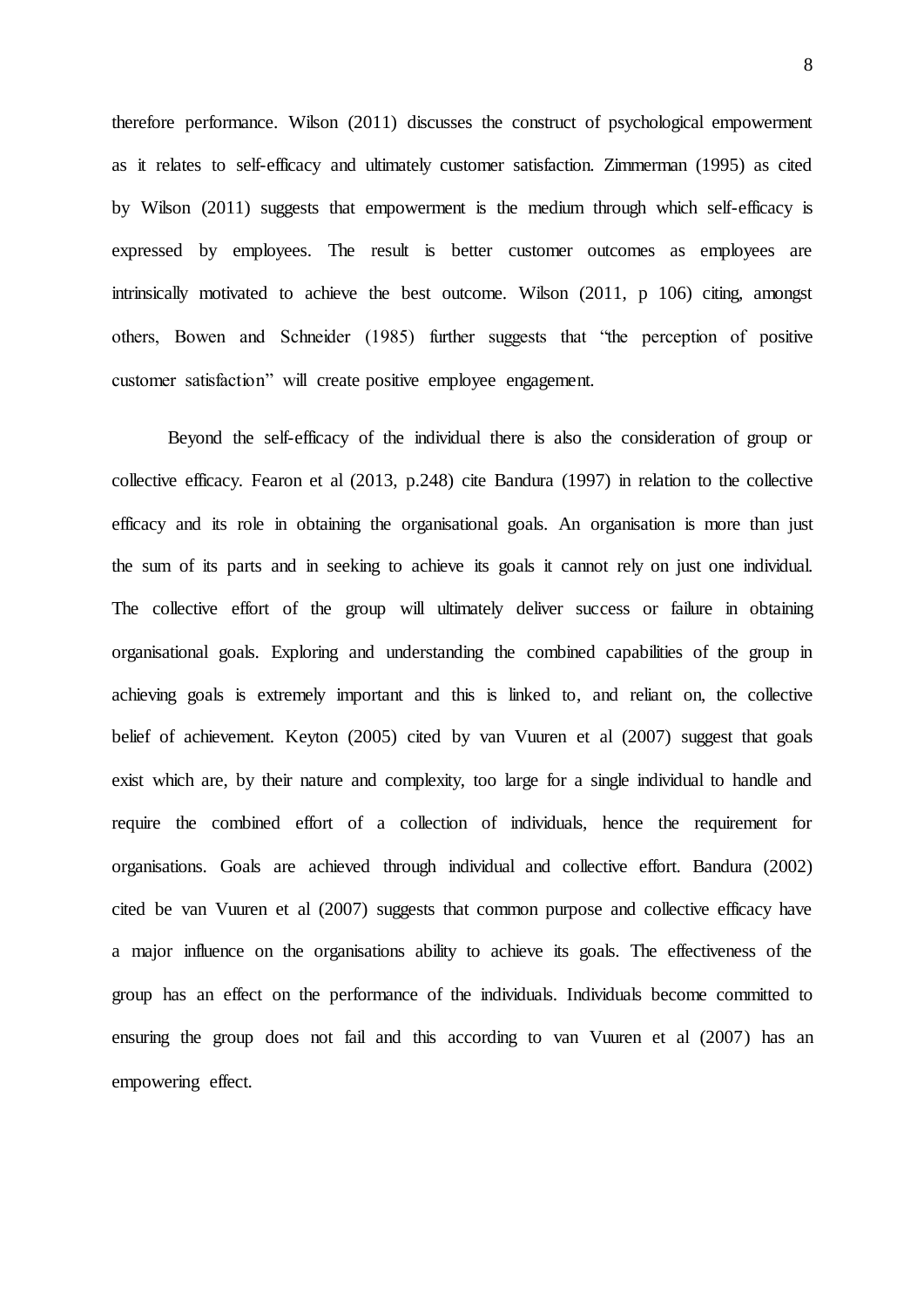#### *Workplace Stress*

Riggio (2009, p. 247) defines worker stress "as physiological and/or psychological reactions to an event that is perceived to be threatening or taxing". Lack of skills to complete a task, time constraints, environmental and situational factors as well as interpersonal conflicts can all act as stressors in the workplace. Stafyla, Kaltsidou and Spyridis (2013) suggest that stress is felt by, and reacted to, differently by males and females depending on situational context. Spector and Jex (1998, p.278), who developed measures to investigate job stressors, suggest they can hinder performance by preventing individuals from "translating effort and ability" into productive outputs. However, research by Fay and Sonnentag (2002) posits that stressors, in some cases, can have a positive effect on performance. They suggest performance is affected by the absence of arousal. Stressors create arousal and hence increase performance. Self-efficacy is also affected by situational factors and stressors within organisations. Research by Sonnentag and Spychala (2012) suggests that time constraint stress can activate self-efficacy actions, positing that stress can have positive effects.

However, Robertson and Cooper (2010) argue that there is not enough focus on the psychological wellbeing of the employee in many studies of engagement as they focus too much on commitment and attachment. According to Srivastava (2009, p.51) "large organisations, like other settings, exert its set of unique forces on the individual". These forces can result in increased stress levels amongst employees as they are pressurised to meet deadlines and targets. Taking another viewpoint, Butcher, Hooley and Mineka (2015) suggest that stress can be a result of feeling locked into an unrewarding and frustrating organisational role. The economic environment of the last several years has also contributed to the levels of stress felt by employees (Moura et al, 2014). Modrek and Cullen (2013) investigated perceived levels of stress within a number of work environments where downsizing had occurred due to recessionary conditions. Surveys carried out in 2006 and then in the years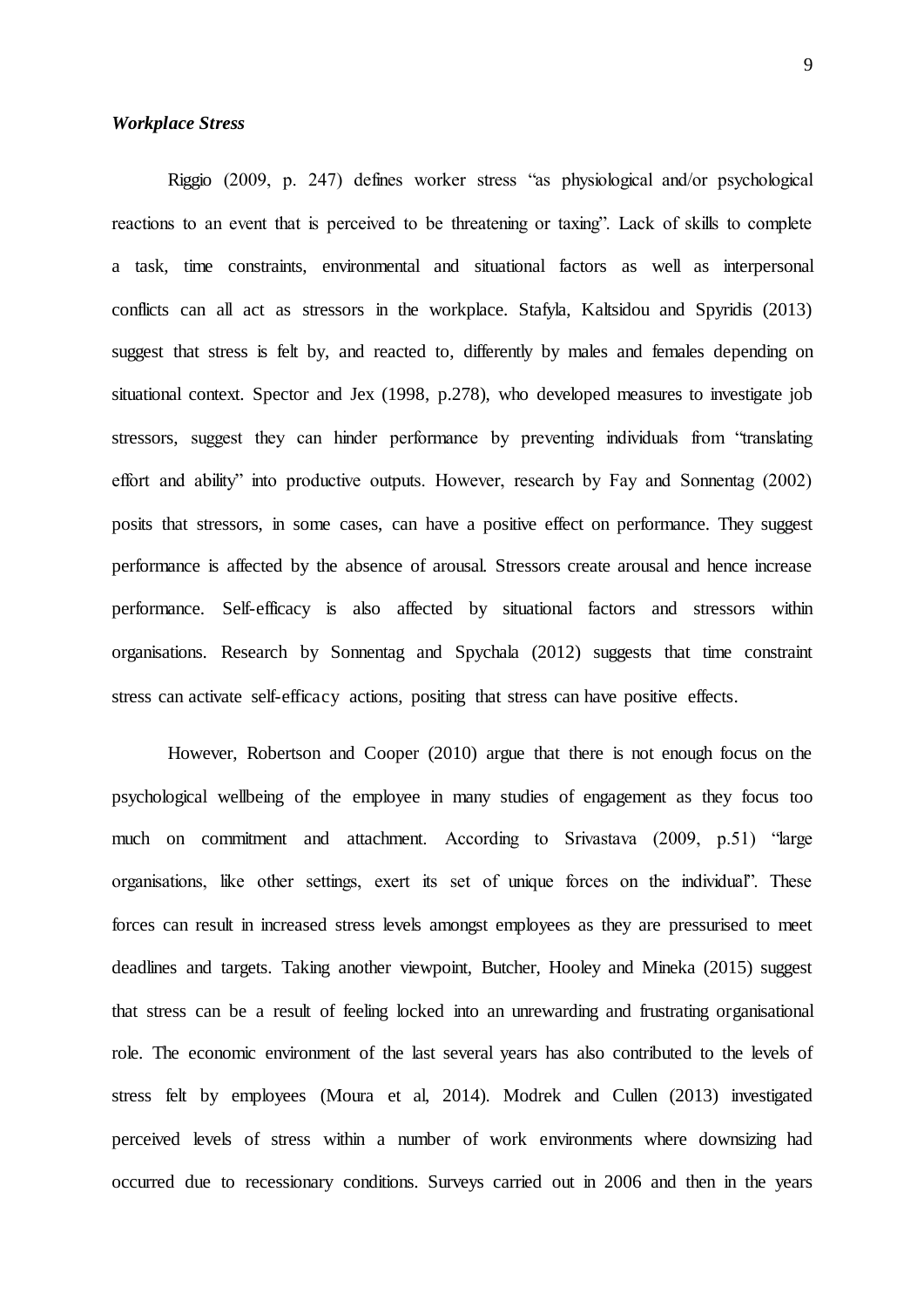2008 to 2012 suggested that reported levels of stress amongst workers where layoffs had occurred during the downturn were greater than the 2006 figure. Reported stress was also higher where layoffs had been greater in number than at equivalent locations.

Hondmont, Kerr and Addley (2013) conducted correlation studies on work related stress across the civil service of Northern Ireland. Results suggest that levels of stress in the sample taken during the recessionary period were 25% higher than in the previous study that was conducted before the recession. Absenteeism resulting from stress also reported a 35% increase. Hondmont et al (2013, p.102) cite Manuo and Kinnunen (2002) in suggesting that job security is perceived to be greater in relation to public service workers and this is likely to "moderate the effects of economic stress" however, this did not mitigate against all external stressors. Bakker (2009) as cited by Robertson, Birch and Cooper (2012) suggest that engaged employees experience better psychological and physical well-being and more positive emotions. According to Srivastava (2009, p.52) stress and depression are more likely to be found in individuals with external locus of control as they "are more aware of work situations and life strains". Research by Kobasa, Maddi and Kahn (1982) suggest that individuals with certain personality traits who take control of their situations are more likely to be in a position to positively handle potential stressors and hence reduce overall stress. Sprung and Jex (2012, p.272-273) suggest stressors and personality traits are two antecedents of counterproductive behaviours, including time wasting and non co-operation. They suggest one of these personality traits is locus of control.

## *Work Locus of Control (WLOC)*

The theory of locus of control is accredited to the work of Rotter in the 1950's (Srivastava, 2009). Rotter (1990) suggests that the concept of locus of control is based on the reinforcement the individual perceives as being created intrinsically or extrinsically. The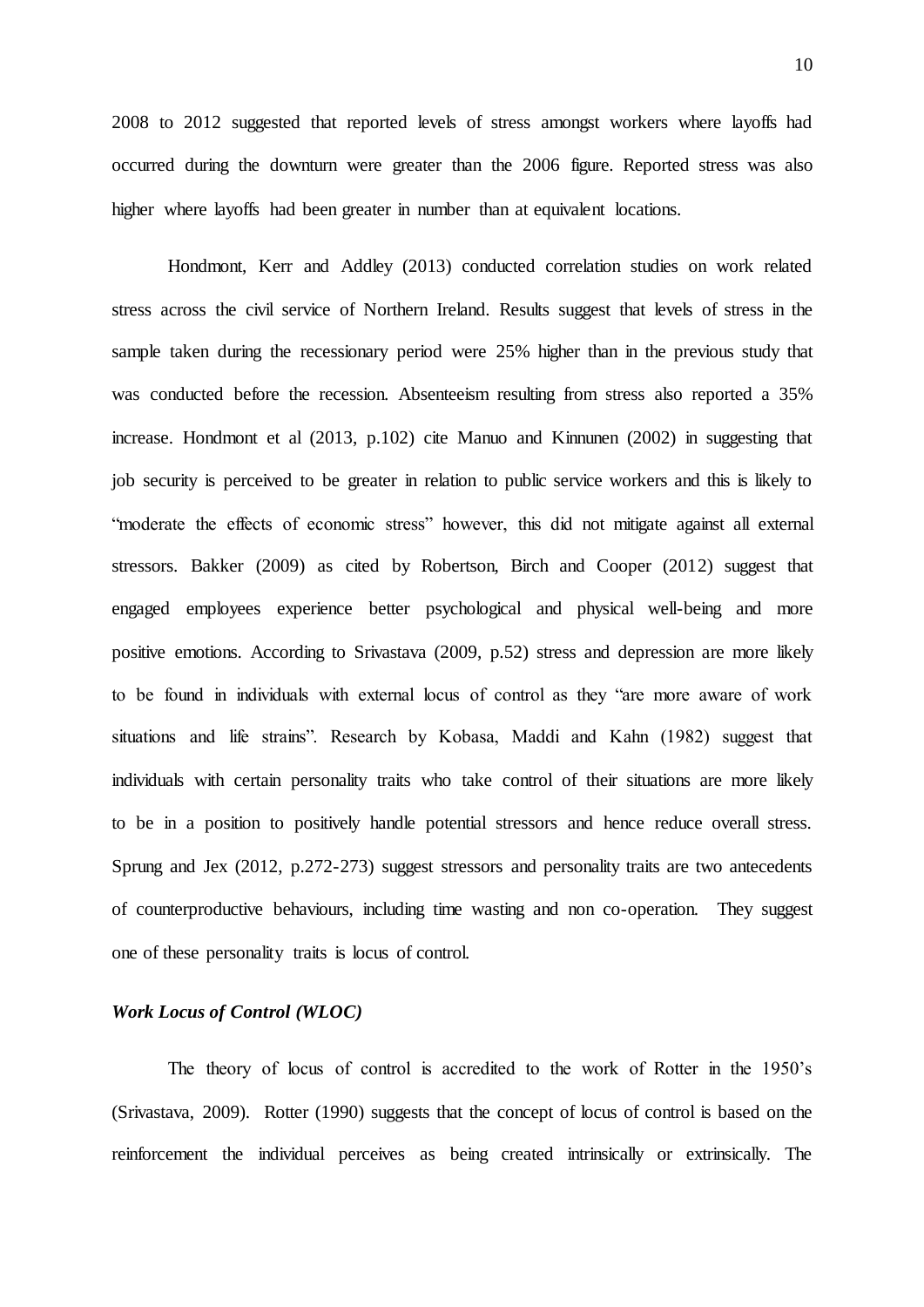individual's behaviour is the antecedent to the final outcome and locus of control theory posits that individuals will perceive the outcome as either; a matter of luck, circumstances or the actions of another actor; or as a direct result of their own characteristics and behaviours. The former, Rotter (1990) suggests results from external control of reinforcement and the latter from internal control. Wilson (2011) citing Allen, Weeks and Moffitt (2005) suggests that those with internal loci will perform based on the belief in their own abilities compared to those who believe that external forces in the environment are the driving force in their success or failure. Research by Mulry and Rotter (1965) posits that internals will take longer on tasks based on skill compared to externals and cite Gore and Rotter (1965) when they suggest that internals will take more time to learn information that may influence their future goals. The theory is grounded in social learning theory which is concerned with how people learn. Passer, Smith, Holt, Bremner, Sutherland and Vliek (2009) cite Bandura (1969; 2004) in suggesting that observational learning of model behaviours has a significant influence on how the observer will behave and the outcomes that will be achieved. In organisations, as in any social setting, observed behaviour can encourage or discourage proactive behaviours and hence create a situation where internal or external forces are perceived to be more relevant. Passer et al (2009) also cite Bandura (1969) in suggesting that self-efficacy is intrinsic to an individual's belief that they can effectively perform a particular behaviour and loci of control may have a significant influence on whether such behaviours are engaged in.

Spector (2012, p.225) states that "a moderator variable affects the relationship between two other variables". The moderating variable affects the direction and relationship of criterion and predictor variables. In the correlation analysis planned for this study, WLOC will be used as a moderating variable in relation to employee engagement and self-efficacy and employee engagement and work place stress. Baron and Kenny (1986, p.1174) suggest that in a correlation study "a moderator is a third variable that affects the zero-order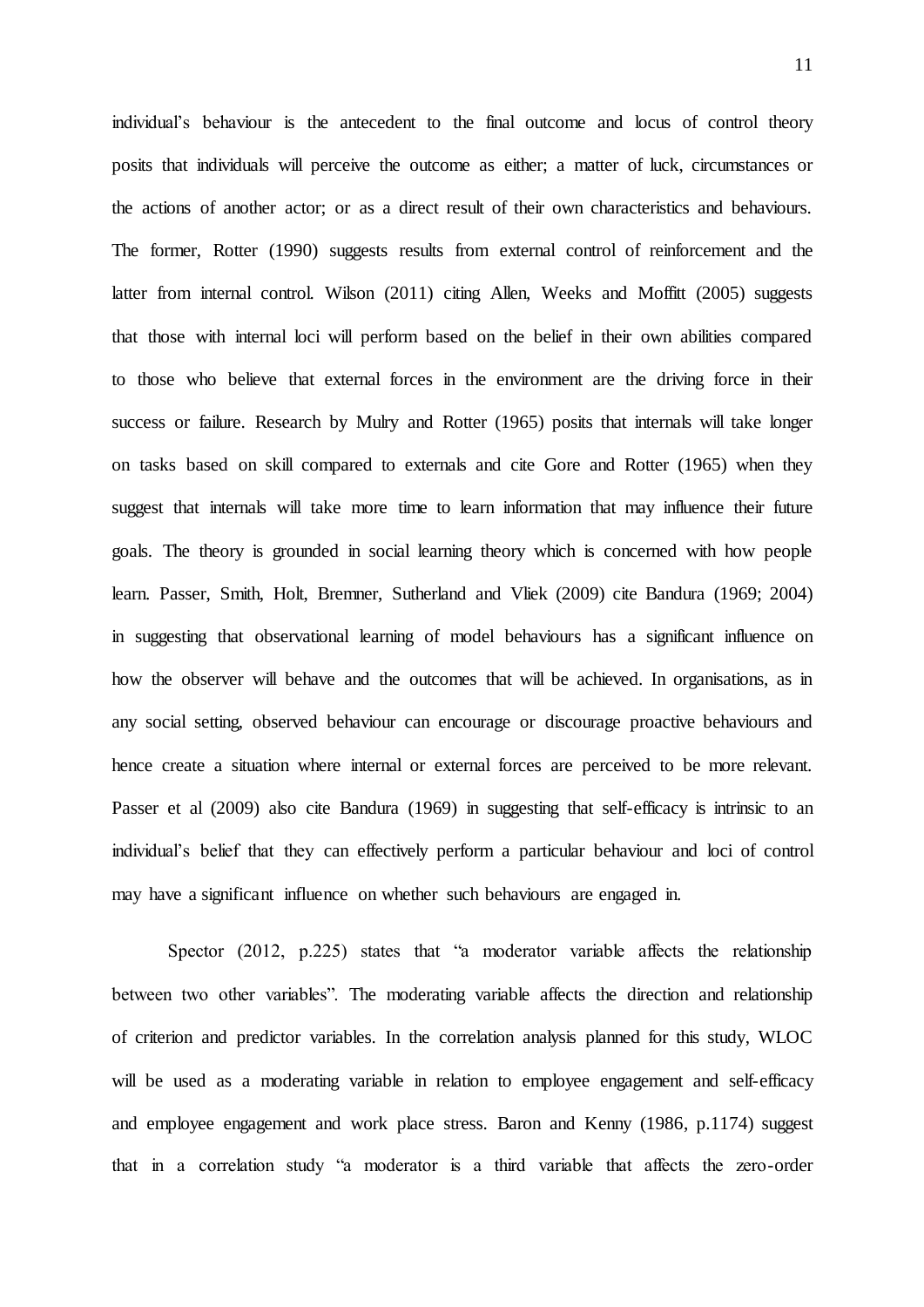correlation between two variables". Srivastava (2009) cites Judge, Erez, Bono and Thoresen (2003) as suggesting that locus of control interacts with job satisfaction and job performance, both of which have been linked to employee engagement. Srivastava (2009) further suggests that locus of control moderates the relationship between general self-efficacy and workplace stress as it is considered a key personality variable around the study of organisational settings.

### *Purpose of the research*

Chaudhary, Rangnekar and Barua (2012) suggest that to fully understand employee engagement it is necessary to understand how personal variables influence the construct. Employee engagement is of major importance to organisations as they come to realise the benefits of having an engaged work force compared to the potential cost of not. According to Shuck et al (2011) the cost to the US economy of disengaged employees is between \$250 and \$300 billion a year, with estimates for the German economy put at  $E$ 230 billon. Cartwright and Holmes (2006) suggest that more organisations are coming to realise the value of engagement and the intrinsic values that employees bring to the construct. Spreitzer (1995) cites Conger and Kanungo (1988) in attempting to define empowerment and suggests the individuals' cognition of self-efficacy, meaning and impact all orientate the individual in relation to their work role. The existing research on employee engagement proposes a number of intrinsic and extrinsic factors that contribute to the construct. Amongst these are psychological well-being, the role of self-efficacy and the influence of locus of control.

The study being undertaken is concerned with the correlations of employee engagement and self-efficacy and employee engagement and workplace stress and how these relationships are affected when moderated for WLOC. The study uses a questionnaire containing an employee engagement measure retrieved fro[m http://4hrm.info/employee-engagement-](http://4hrm.info/employee-engagement-questionnaire)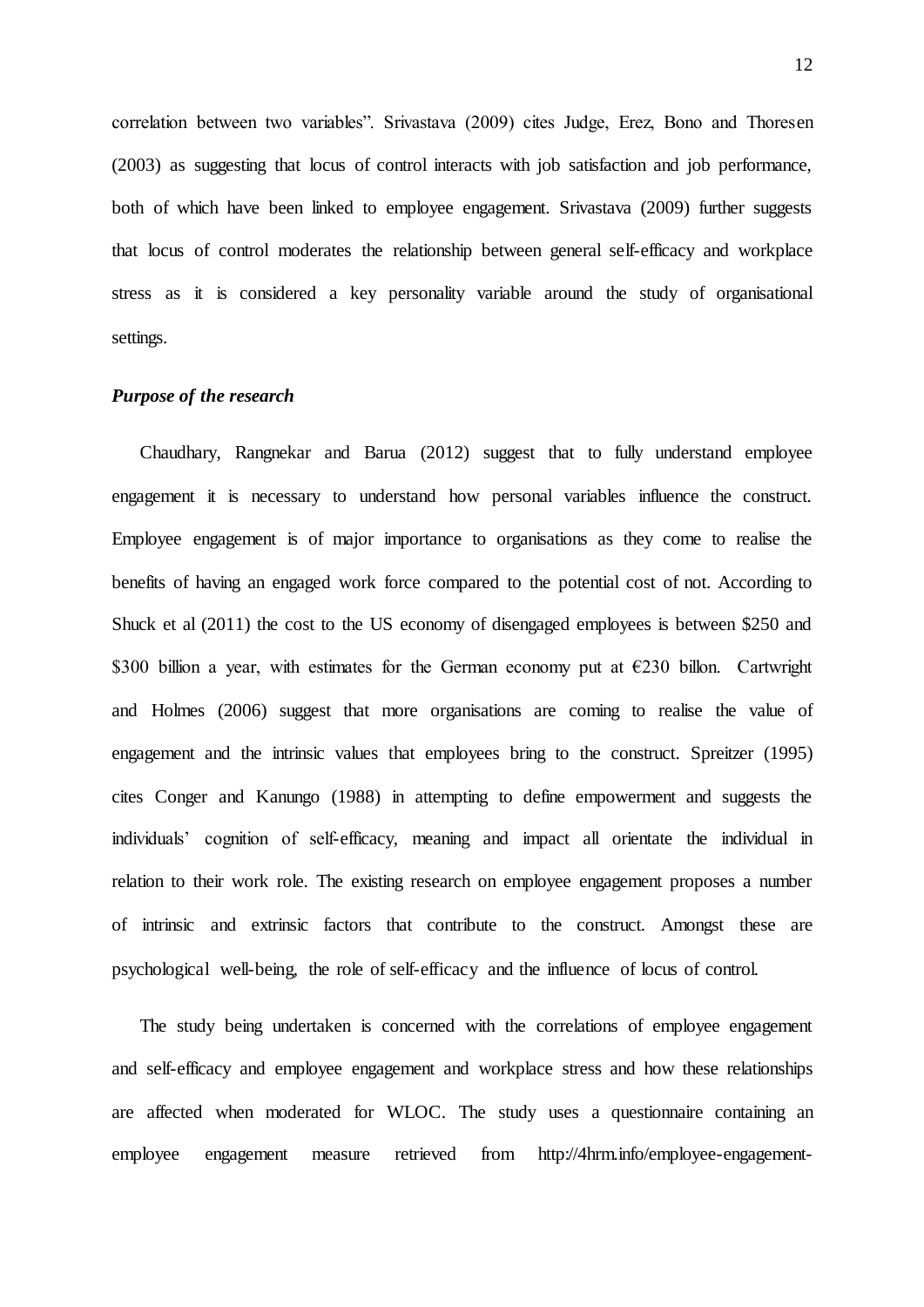[questionnaire,](http://4hrm.info/employee-engagement-questionnaire) which is a free to use measure; the General Self-efficacy Scale (©Schwarzer, R., & Jerusalem, M., 1995); the Workplace Stress Scale (© The Marlin Company, 2007); and the WLOC scale (©Paul E. Spector, 1988). For the purpose of the study employee engagement is the criterion variable and self-efficacy and workplace stress are the predictor variables. WLOC is used as a moderator variable. The current study will test the following:

## *Hypothesis 1*

It is predicted that there will be a significant positive relationship between employee engagement and self-efficacy scores for respondents.

### *Hypothesis 2*

There will be a significant correlation between workplace stress and employee engagement, in that the more engaged the employee is, the less stress they will perceive.

Locus of control is a construct that can influence the level of engagement individuals have (Daily and Morgan, 1978). WLOC may also influence the relationship between engagement and self-efficacy depending on whether the individuals' loci are internal or external. Moderating for internal WLOC would have a negative effect, whereas moderating for external would have a positive effect on the correlation score. Therefore:

## *Hypothesis 3*

It is predicted that controlling for WLOC, there will be a significant changes in the correlations between: 1) engagement and self-efficacy and: 2) engagement and workplace stress.

An analysis of the data will be made to investigate if there is a significant difference in engagement scores between respondents who have <5 years service compared to all other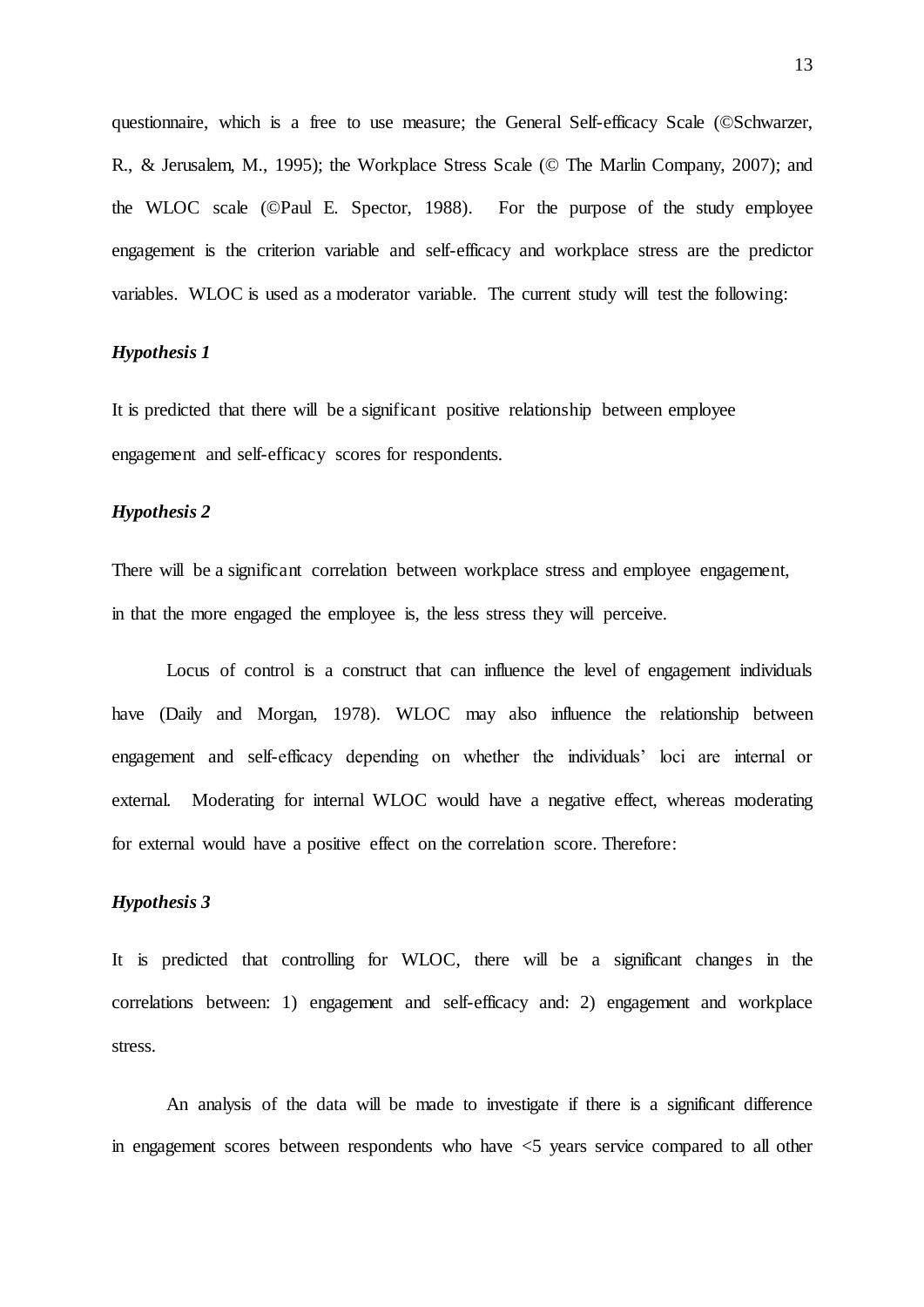length of service groups. Unemployment in Ireland rose from less than 4% in 2005 to over 15% in 2012 (CSO, 2015) during the economic crisis. With unemployment now at 10% it can be hypothesised that some of those who lose their jobs during the recession have come back into the labour market. To test if respondents with  $\leq$  years service are more engaged the following will be investigated:

## *Hypothesis 3*

It is predicted that there will be a significant difference in the level of engagement between respondents with <5 years service compared to all other groups, in that this group will have higher engagement scores.

Descriptive statistical analysis will be undertaken to analysis the characteristics and psychological measures of the sample. An independent t-test will be used to test male and female respondents in relation to each of the constructs under investigation to establish if there is a significant difference between them on any of the measures.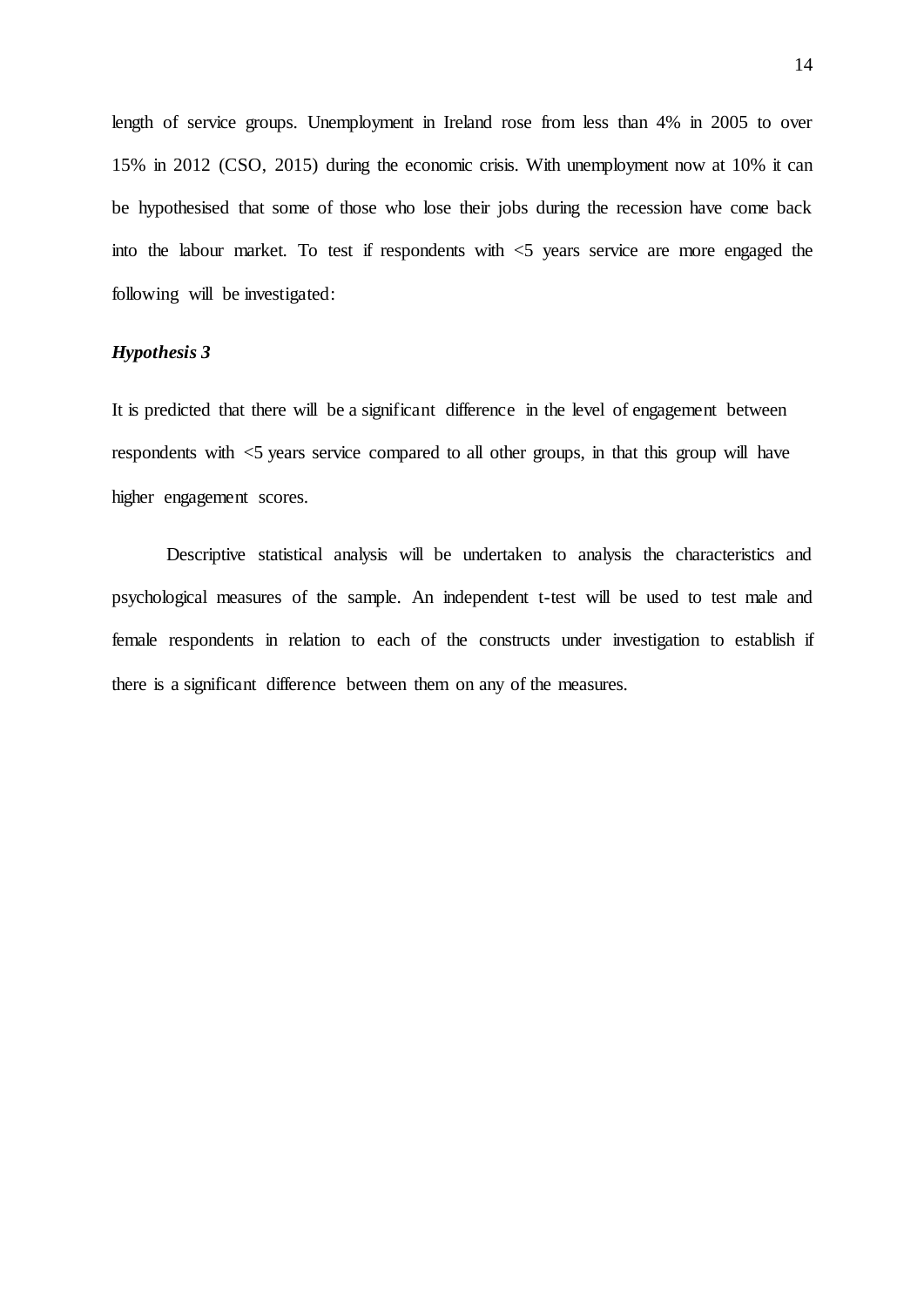#### **Method**

## *Respondents*

There were  $N = 82$  respondents involved in this study. The respondents were recruited using non-probability snowball sampling. The questionnaire was made available online via the link [http://kwiksurveys.com/s.asp?sid=6s2s44x23z6239p478853.](http://kwiksurveys.com/s.asp?sid=6s2s44x23z6239p478853) Work colleagues and social contacts were forwarded the link and they in turn forwarded it on to their colleagues and social contacts. The mean age range was between 30 and 39 years with 42 (51.2%) female and 40 (48.8%) male respondents. The mean length of service was between 5 and 9 years and 78 (95.1%) were in fulltime employment, while 23 (28.1%) held managerial positions. All responses were voluntary and no remuneration or incentive was received by any respondent for completing the questionnaire.

## *Design*

This study is of non-experimental cross-sectional design. It is a correlation study measuring the relationship between the predictor variables of self-efficacy and workplace stress with the criterion variable of employee engagement. As WLOC may influence the relationship between the predictor and criterion variables, this will be used as to complete partial correlations with the employee engagement and self-efficacy and workplace stress variables.

### *Apparatus and material*

A 55 item self-report questionnaire was used to complete the study online via www.kwiksurveys.com. The first 6 questions related to demographic information about the respondents sex, age, length of service, role, full or part-time status and whether they hold a managerial role. These were followed by 4 separate and pre-existing questionnaires related to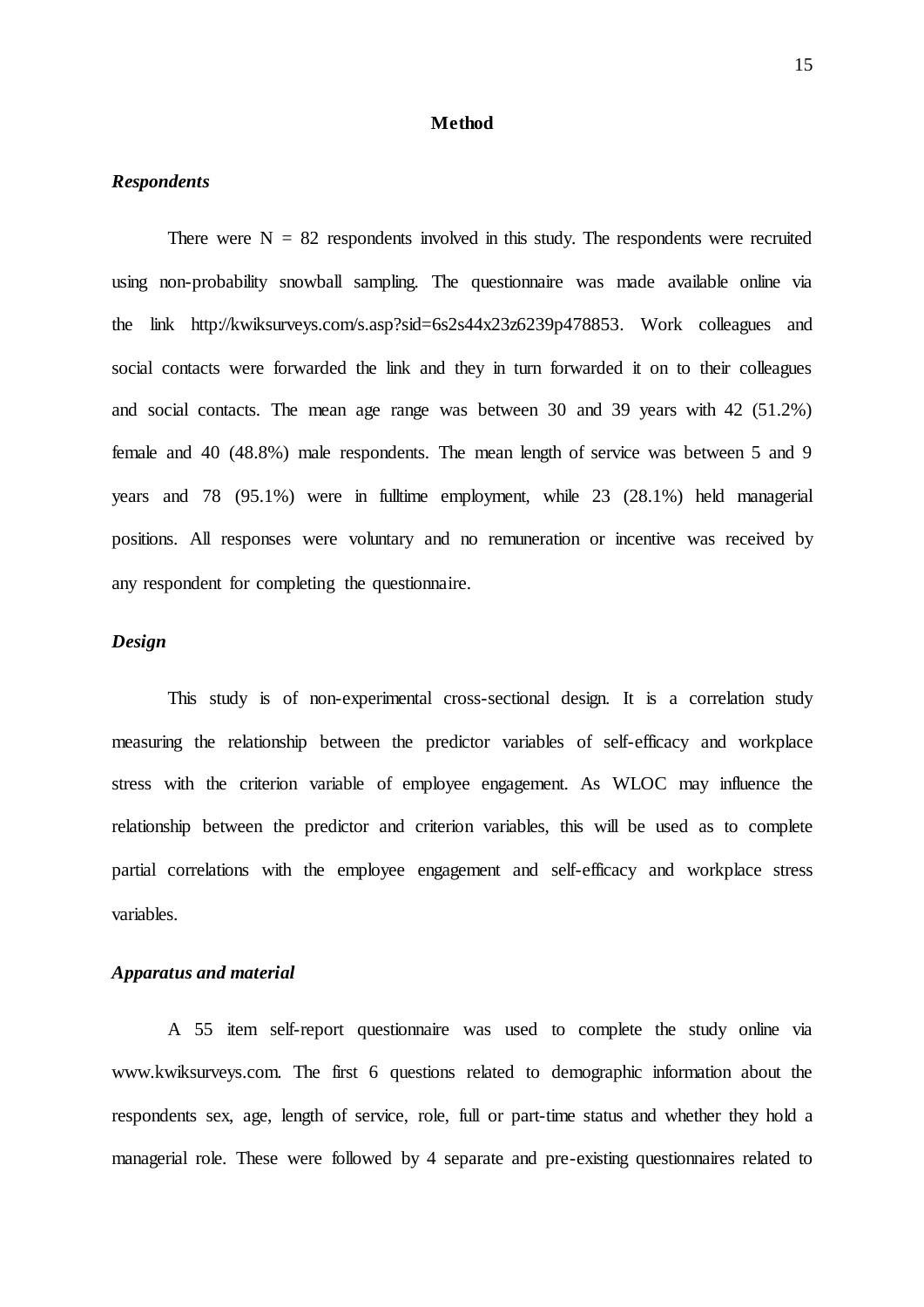employee engagement, general self-efficacy, workplace stress and WLOC. All of the measures use Likert type scales offering a range of answers. The questionnaires were not administered under their separate headings; rather they were combined into the remaining 49 items. A copy of the questionnaire can be found in Appendix 1.

#### *Employee Engagement Scale*

The employee engagement measure of this survey is a 15 item scale and was retrieved from [http://4hrm.info/employee-engagement-questionnaire, la](http://4hrm.info/employee-engagement-questionnaire)st updated 2009. This is a freely available measure however; there were no figures for reliability reported. There is no reverse scoring on this scale. The Cronbach alpha analysis for reliability in this study was reported as  $\alpha = .91$ , which is above the .70 recommended.

### *General Self-efficacy Scale*

The 10 item General Self-efficacy scale (© Schwarzer, R., & Jerusalem, M., 1995) was used to measure self-efficacy. Reported mean internal consistency of this scale is between .76 and .90, with the majority in the high .80's. In this study, the Cronbach alpha was reported as  $\alpha = .85$ . There is no reverse scoring on this scale.

#### *Workplace Stress Scale*

The Workplace Stress Scale (© The Marlin Company, 2007) was developed in conjunction with the American Institute of Stress as a comparative measure of stress in the Marlin Company against levels in the American workplace in general. The measure contains 8 items, 3 of which are reverse scored. Scores below 25 are considered to be moderate to low on perceived stress. There is no published data on reliability however; in this study the Cronbach alpha analysis was reported as  $\alpha = .73$ .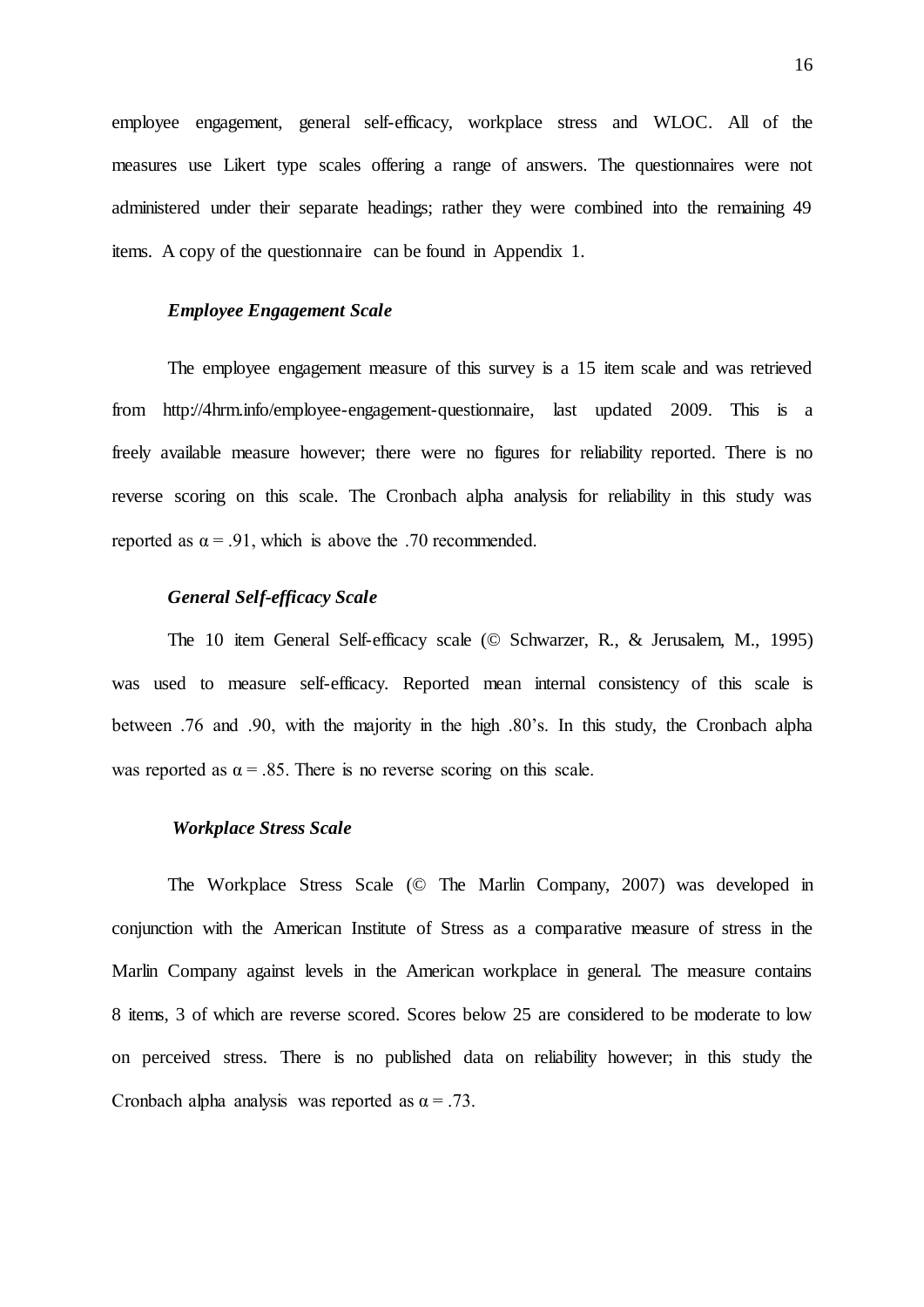#### *Work Locus of Control Scale*

The Work Locus of Control Scale (© Paul E. Spector, 1988) measure is a 16 item scale, of which 8 items are reverse scored. According to Spector (1988) low scoring on this scale indicates an internal locus of control. Spector (1988) also reports a mean Cronbach alpha of .83. In this study the Cronbach was reported as  $\alpha = .89$ .

All measures were re-coded for negative scores prior to calculating total scores for each of the constructs under investigation. The responses were copied into an excel spreadsheet from kwiksurveys.com and stored using a HP ProBook 4530s laptop. The file was password locked to prevent access. IBM SPSS version 22 was used to analysis the data.

## **Procedure**

The link to the questionnaire was distributed via email and text message and respondents were able to access the questionnaire directly. The survey was introduced as a research project on work and attitudes to work. The respondents were advised that consent was taken as granted by their completion of the survey. All questions needed to be completed before proceeding to the next one. Names were not collected, nor were any of the respondents tracked. Once the respondent had completed the survey they were logged out. The data was then retrieved from the kwiksurvey.com site and stored as a excel file.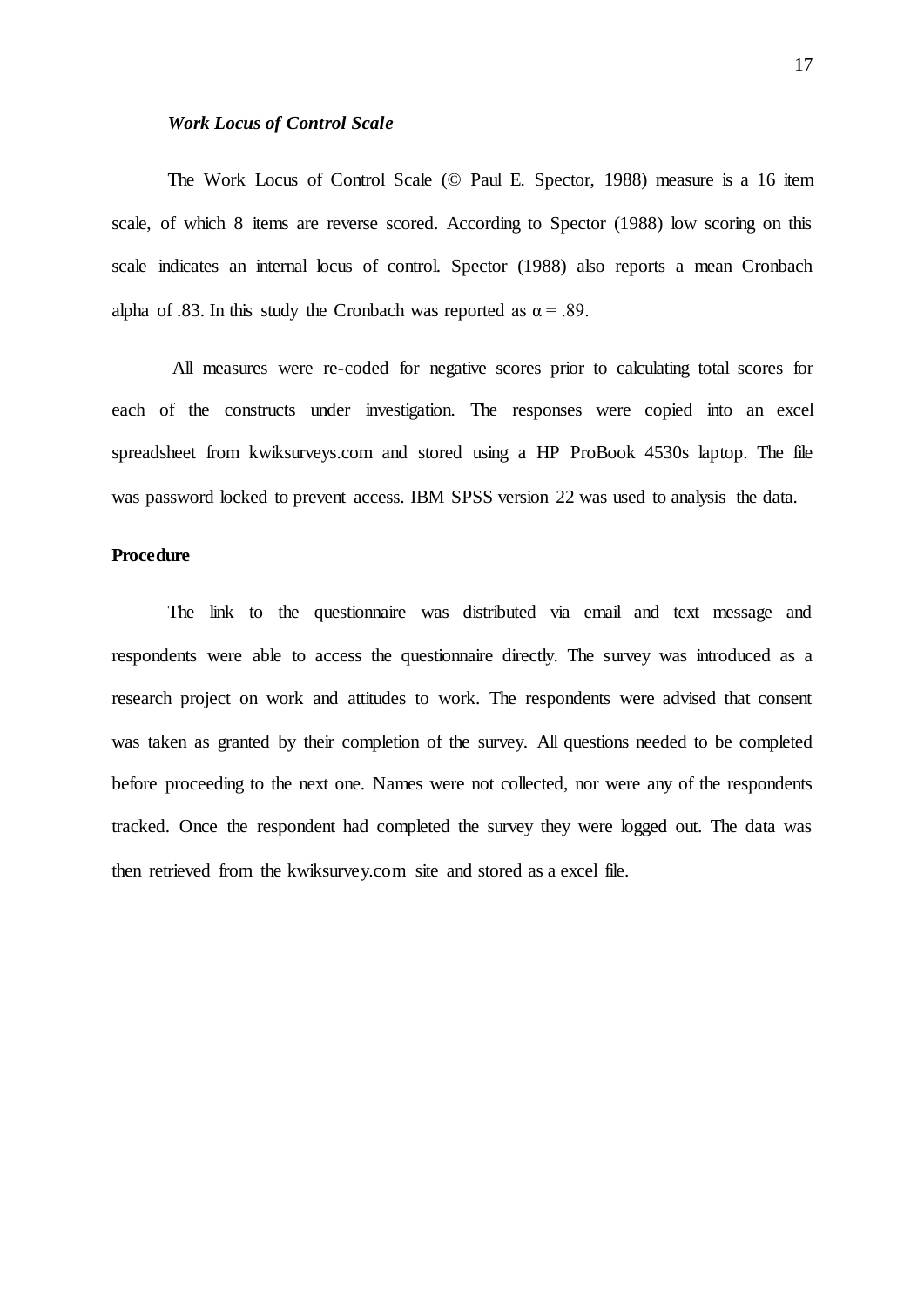#### **Results**

## *Descriptive statistical analysis*

The sample  $N = 82$  respondents was made up of 42 (51.2%) females and 40 (48.8%) males. Respondents were asked to indicate age within pre-defined ranges. Of the  $N = 82, 2$ (2.4%) were under 20 years of age, 8 (9.8%) were aged between 20 and 29 years; the 30 to 39 years and 40 to 49 year age groups both contained 30 (36.6%) respondents each and the remaining 12 (14.6%) were aged 50 years and over. With regard to length of service, respondents were again asked to indicate years with their present employer from predetermined ranges. Of the total sample, 26 respondents (32.9%) have been with their organisation less than five years, 12 (15.2%) have been with their organisation for between 15 and 19 years and those groups with 5 to 9 and 10 to 14 years service both had 16 (20.3%) respondents each. Of the sample 9 (11.4%) respondents have been with their organisation for 20 years or more. Mean for length of service was  $M = 2.55$  (SD = 1.39). The split between full time and part time respondents was 78 (95.1%) and 4 (4.9%) respectively. Of the respondents, 15 (18.3%) were in sales roles, 3 (3.7%) in service/retail, 35 (42.7%) in administration and support roles, 3 (3.7%) in manufacturing and distribution, 9 (11.0%) in medical or education and 17 (20.7%) in other roles such as social services, childcare and army/gardai.

#### *Tests for normality*

Preliminary analysis was performed on the sample  $(N = 82)$  in relation to assumptions of normality for employee engagement, general self-efficacy, workplace stress and work locus of control. The Employee engagement measure showed negative skewness (-.27) and kurtosis (-.74). The general self efficacy measure also showed negative skewness (-.24) and kurtosis (-.91). However, the 5% trimmed means were not very different from the original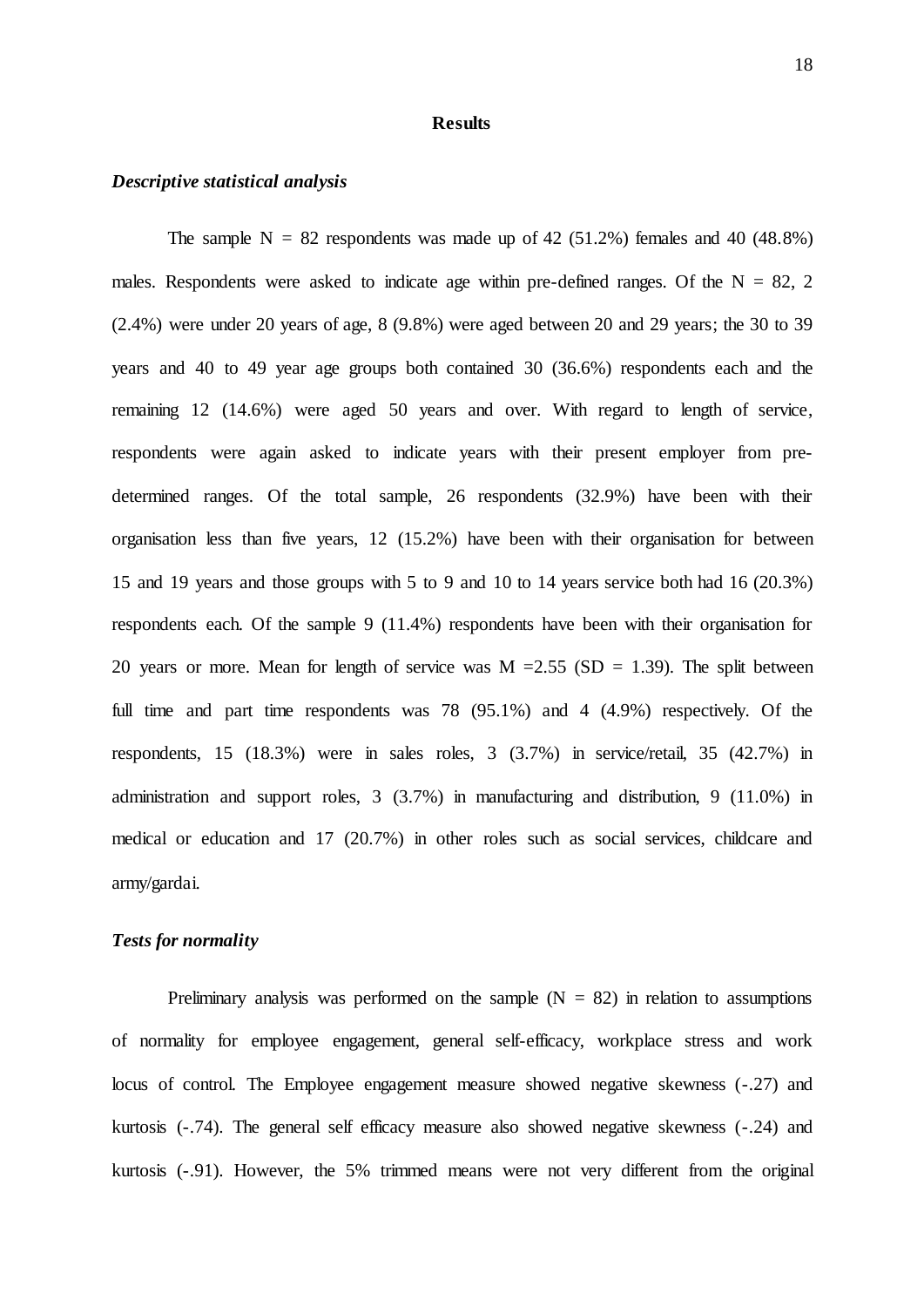means suggesting that the extreme scores did not have a strong effect on the mean. In the case of employee engagement the 5% trimmed mean of  $M = 51.29$  compared to the original mean of  $M = 51.23$  and for general self-efficacy the 5% trimmed mean of  $M = 32.78$  compared to the original mean of  $M = 32.68$ .

### *Psychological measures*

The mean and standard deviation for each psychological measure can be seen in Table 1 below. Workplace stress ( $M = 20.24$ ,  $SD = 4.36$ ) suggests that overall stress levels in the sample are moderate to low and WLOC ( $M = 44.56$ ,  $SD = 11.99$ ) suggests the sample displays more internal loci. Employee engagement  $(M = 51.23)$  and general self-efficacy (M =32.68) suggest moderate and high levels of the constructs respectively.

Table 1: *Descriptive Statistics of Psychological Measures*

| Variable              | Mean  | <b>Standard Deviation</b> |
|-----------------------|-------|---------------------------|
| Employee engagement   | 51.23 | 9.91                      |
| General self-efficacy | 32.68 | 3.53                      |
| Workplace stress      | 20.24 | 4.36                      |
| Work locus of control | 44.56 | 11.99                     |

## *T-test*

An independent samples t-test was conducted to compare the various psychological construct scores for males and females. Table 2 indicates there was no significant difference in scores for employee engagement, general self-efficacy and work locus of control. However, with regard to the scores for work place stress, it was found that males ( $M = 21.33$ ,  $SD = 4.89$  reported higher stress levels than and females  $(M = 19.10, SD = 3.4)$ . A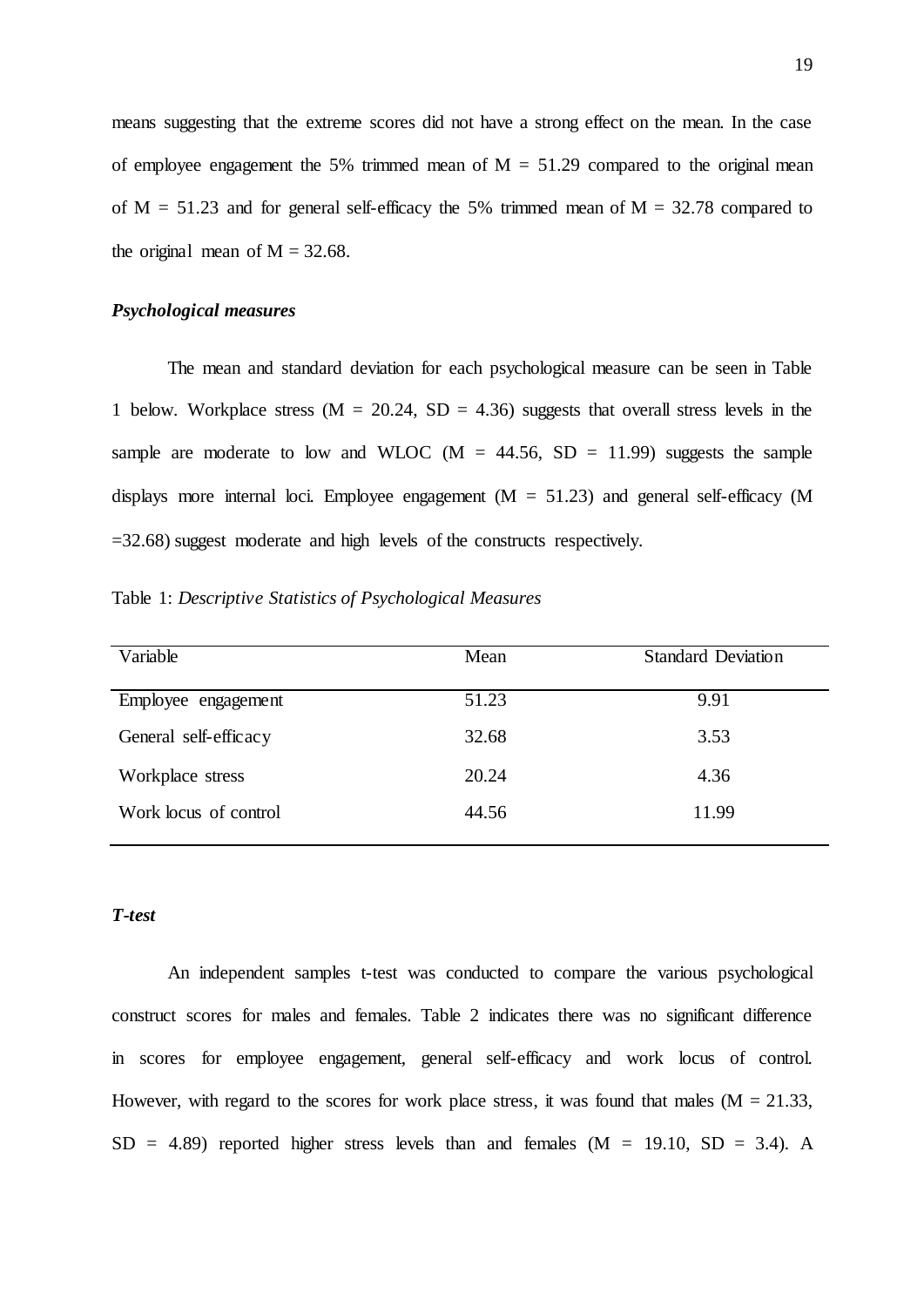significant statistical difference was found between workplace stress levels of males and females (t  $(80) = 2.38$ ,  $p = .02$ ). The magnitude of the difference in the means (mean difference  $= 2.23, 95\%$  CI: .37 to 4.10) was moderate (eta squared  $= .066$ ).

Table 2: I*ndependent samples t-test table displaying the differences between Males and Females for various psychological measures*.

| Variable                 |        | Mean  | <b>SD</b> | t      | df | $\boldsymbol{p}$ |
|--------------------------|--------|-------|-----------|--------|----|------------------|
| Employee<br>engagement   | Male   | 50.48 | 11.01     | $-.71$ | 80 | .48              |
|                          | Female | 52.03 | 8.67      |        |    |                  |
| General self-efficacy    | Male   | 32.36 | 3.50      | $-.86$ | 80 | .40              |
|                          | Female | 33.03 | 3.56      |        |    |                  |
| Work place stress        | Male   | 21.33 | 4.89      | 2.38   | 80 | .02              |
|                          | Female | 19.10 | 3.43      |        |    |                  |
| Work locus of<br>control | Male   | 46.76 | 12.76     | 1.72   | 80 | .09              |
|                          | Female | 42.25 | 10.80     |        |    |                  |

*Note; p is significant at the .05 level.*

#### *Inferential statistical analysis*

### *Hypothesis 1:*

The relationship between employee engagement and general self-efficacy was investigated using a Pearson's product-moment correlation coefficient. As can be seen in Table 3, there was a small, positive correlation between the two variables,  $(r (82) = .25, p = )$ .03), 6% variance explained. Employees with higher level of general self-efficacy also display higher scores with regard to employee engagement. Hence the null can be rejected.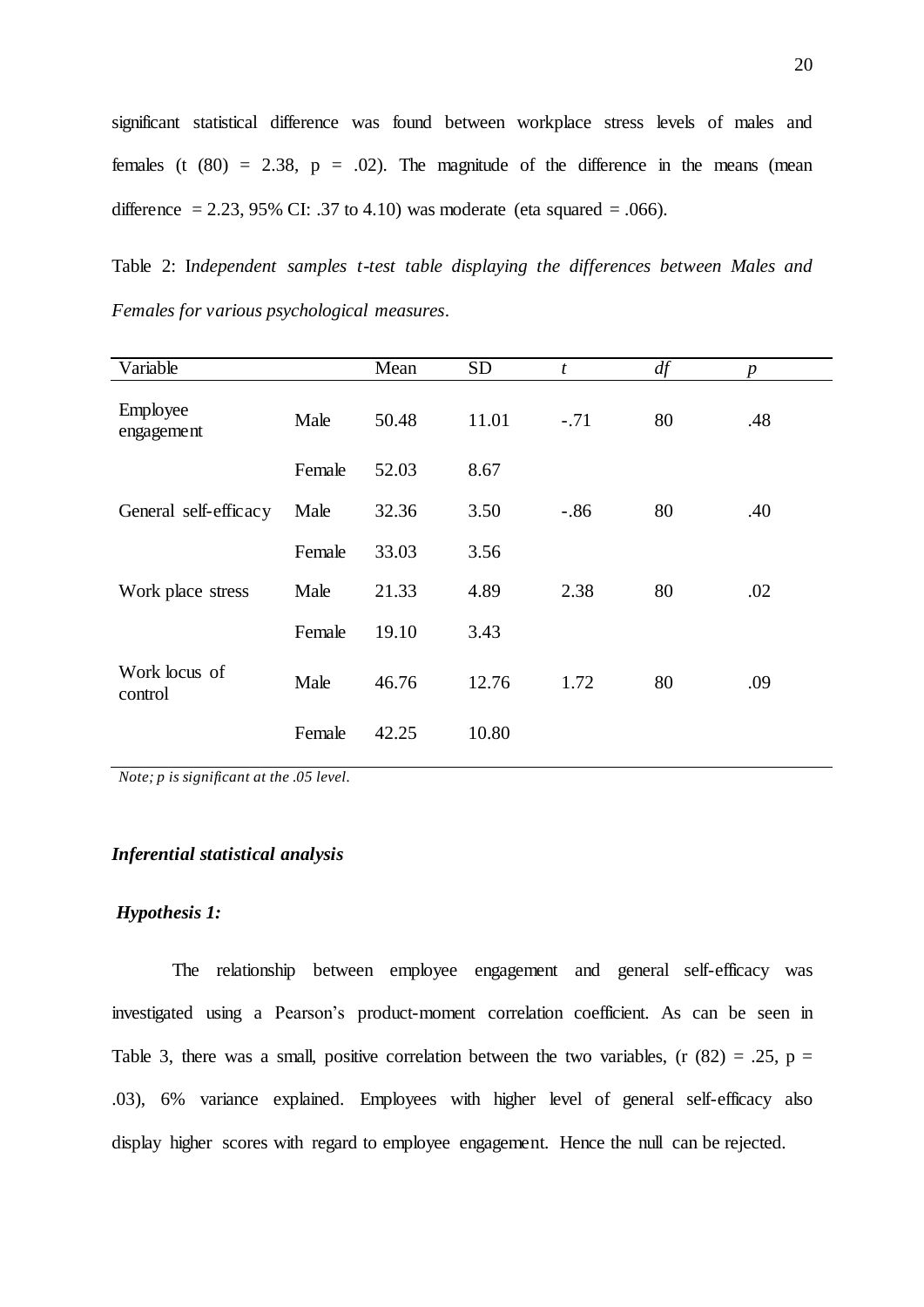The relationship between employee engagement and workplace stress was also investigated using a Pearson's product moment correlation coefficient. Table 3 shows there was found to be a strong negative correlation between the two variables, (r  $(82) = -.63$ , p < .001), 40% variance explained,with higher levels of employee engagement associated with lower levels of perceived stress.The null can also be rejected for Hypothesis 2.

Table 3: *Pearson product-moment correlation between Psychological Measures.*

|                       | Employee<br>engagement | General self-<br>efficacy | Workplace<br>stress | Work locus<br>of control |
|-----------------------|------------------------|---------------------------|---------------------|--------------------------|
| Employee engagement   |                        |                           |                     |                          |
| General Self-efficacy | $.25*$                 |                           |                     |                          |
| Workplace stress      | $-.63**$               | $-.21$                    |                     |                          |
| Work locus of control | $-.57**$               | $-.41**$                  | $.38**$             |                          |

\* Correlation is significant at the 0.05 level (2-tailed)

\*\* Correlation is significant at the 0.01 level (2-tailed)

## *Hypothesis 3:*

A partial correlation was used to explore the relationship between employee engagement and general self efficacy, while controlling for work locus of control. While the Pearsons correlation had produced a small positive correlation for the variables, the introduction of WLOC as a moderating variable resulted in a non significant extremely weak correlation (r  $(80) = .01$ ,  $p = .91$ ). Therefore the null cannot be rejected for Hypothesis 3.1

A partial correlation was also used to explore the relationship between employee engagement and workplace stress, while controlling WLOC. The Pearsons correlation between engagement and stress produced a large negative coefficient. The introduction of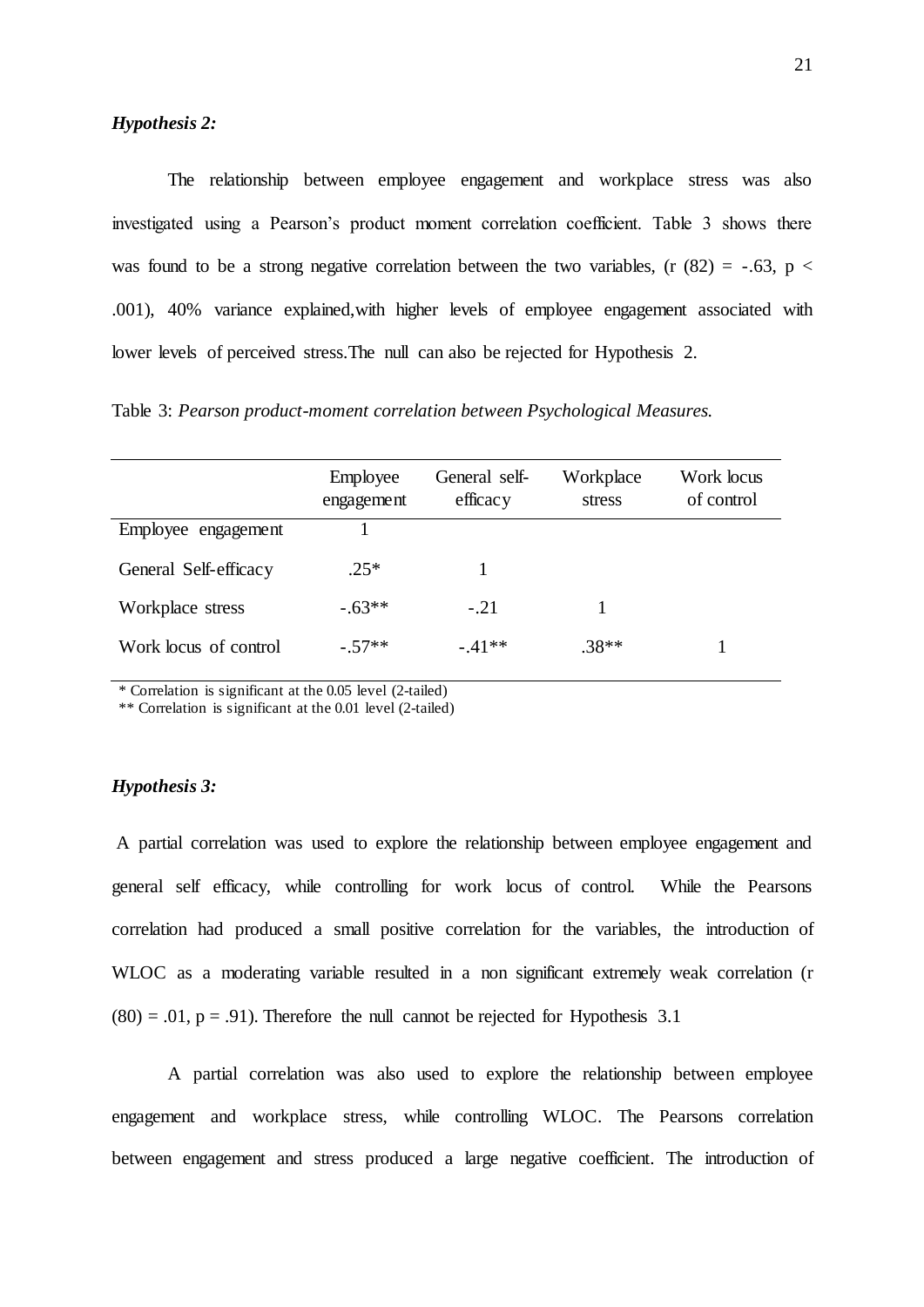WLOC as a moderating variable resulted in a small reduction in the strength of the correlation however, it remained strongly negative  $(r (80) = -.54, p < .001)$ , with 29% variance explained. This suggests that work locus of control does have a moderating effect on workplace stress. Therefore the null can be rejected for hypothesis 3.2.

## *Hypothesis 4:*

A one-way between-groups ANOVA with post-hoc tests was used to investigate if employees with <5 years service had higher engagement that those with longer service. The significance level of .20 for the Levene's test did not violate the assumption of homogeneity variance. There was a statistically significant difference at the  $p < .05$  level in employee engagement between the age groups (F  $(4, 77) = 3.14$ , p < .001). The actual difference in the mean scores between groups was quite large (see Figure 1). The effect size, calculated using eta squared, was .14. Post-hoc comparisons using Tukey HSD test indicate that the mean score for the  $\leq$ 5 year group (M = 56.23, SD = 7.82) was significantly different from the 15-19 year group  $(M = 47.00, SD = 11.58$ . The null hypothesis can be rejected.



Figure 1: *One-way ANOVA detailing employee engagement and length of service.*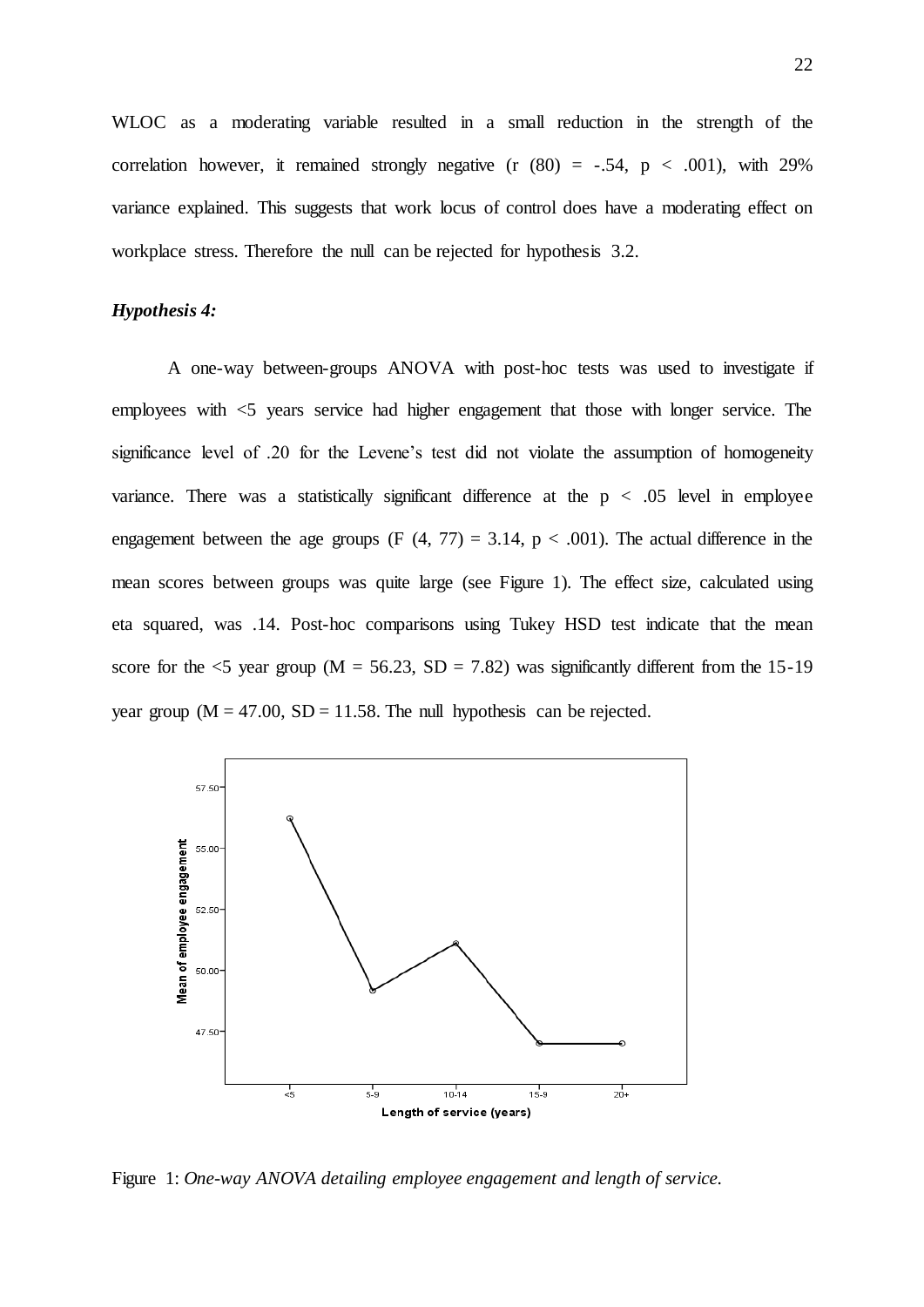#### **Discussion**

The aim of the current study was to investigate the relationship between the constructs of employee engagement, self-efficacy and workplace stress. WLOC was controlled for using partial correlation to investigate the influence it had on the relationship between the criterion and predictor variables. It was also hypothesised that employee engagement scores for respondents with <5 years service would be significant in relation to all other length of service groupings. The results support the hypothesis that employee engagement and selfefficacy are correlated, albeit in a small positive way and that employee engagement is negatively correlated with workplace stress as predicted. Controlling for WLOC in relation to employee engagement and self-efficacy did not produce the anticipated result as it reduced the small positive correlation to a non-significant, very low correlation. As there were significant correlations between all of the variables apart from self-efficacy and workplace stress, this result suggests there may be some problem with the data. The hypotheses in relation to length of service and employee engagement were partially upheld, in that respondents with <5 years service proved significant with those of between 15 and 19 years. Analysis of the measures comparing males and females for the aforementioned constructs showed that there was a significant difference in relation to workplace stress with males showing higher levels than females.

## *Engagement, Efficacy, Stress and WLOC*

The positive correlation between employee engagement and self-efficacy, while small, is comparable to other studies. Salanova et al (2011) report positive correlation between extra-role performance, an antecedent of employee engagement, and self-efficacy Chaudhary et al (2012) and Frederici and Skaalvik (2011) also report moderate to strong positive correlations between engagement and self-efficacy. The variation in the correlation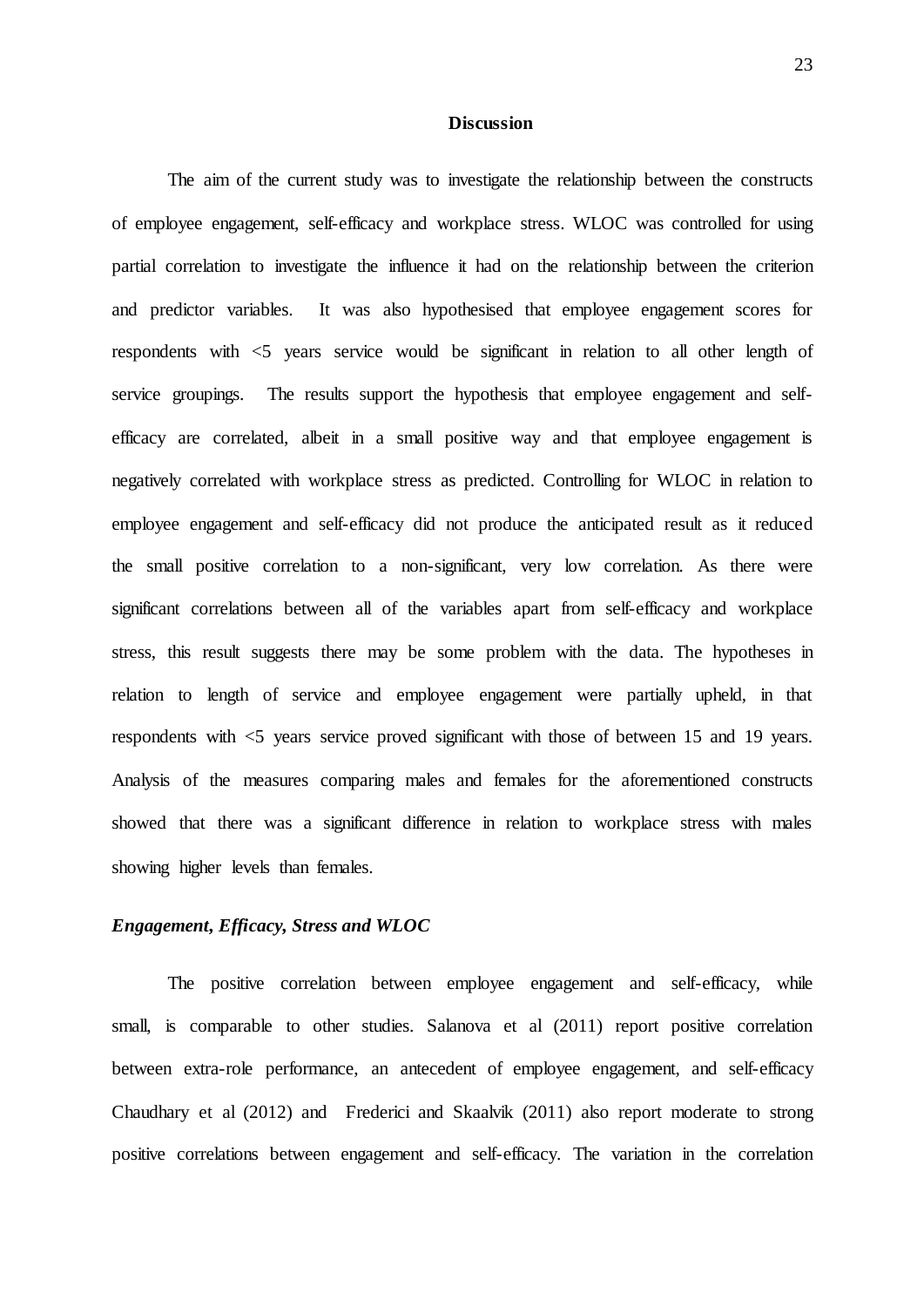co-efficient between studies would suggest employee engagement is hard to define as a distinct construct, as posited by Chaudhary (2014). Macey and Schneider (2008, p.24) suggest that engagement as a construct encompasses "trait, state, and behavioural constructs" and that these are framed inside role and organisational situations. Research has engaged in measuring engagement across a wide range constructs and conditions and this may be why the exact nature of employee engagement is hard to define outside the overarching definitions of behaviours displaying commitment, involvement and extra role activities. Federici and Skaalvik (2011) citing amongst others Prieto (2009) and Halbesleben (2010) suggest much of the research on the relationship between employee engagement and self-efficacy yield moderate to strong correlations, this study found a small correlation coefficient. The nature of the samples used in the various studies being compared may have a bearing on results, especially were specific grouping are being sampled.

One of the outcomes of employee engagement, according to Shuck et al (2011), is discretionary effort. Understanding the level and the nature of employee engagement in organisations is vital to providing the right environment, management and safety elements to encourage and harness this effort. Extra effort is a physical manifestation of engagement which produces positive outcomes. On the other end of the scale lies personal disengagement, which according to Kahn (1990) causes individuals to withdraw from their roles, colleagues and ultimately in to themselves. They perform, driven by external influences rather than internal and withdraw cognitively and emotionally from the organisation. This has negative impacts on the productivity of the organisation. Understanding the conditions that lead individuals to this course of action can help prevent it.

Employee engagement surveys and studies within organisations can give indicators to management of the psychological conditions that Kahn (1990) suggests form the basis for employee engagement; meaningfulness, safety and availability. Welch (2011) suggests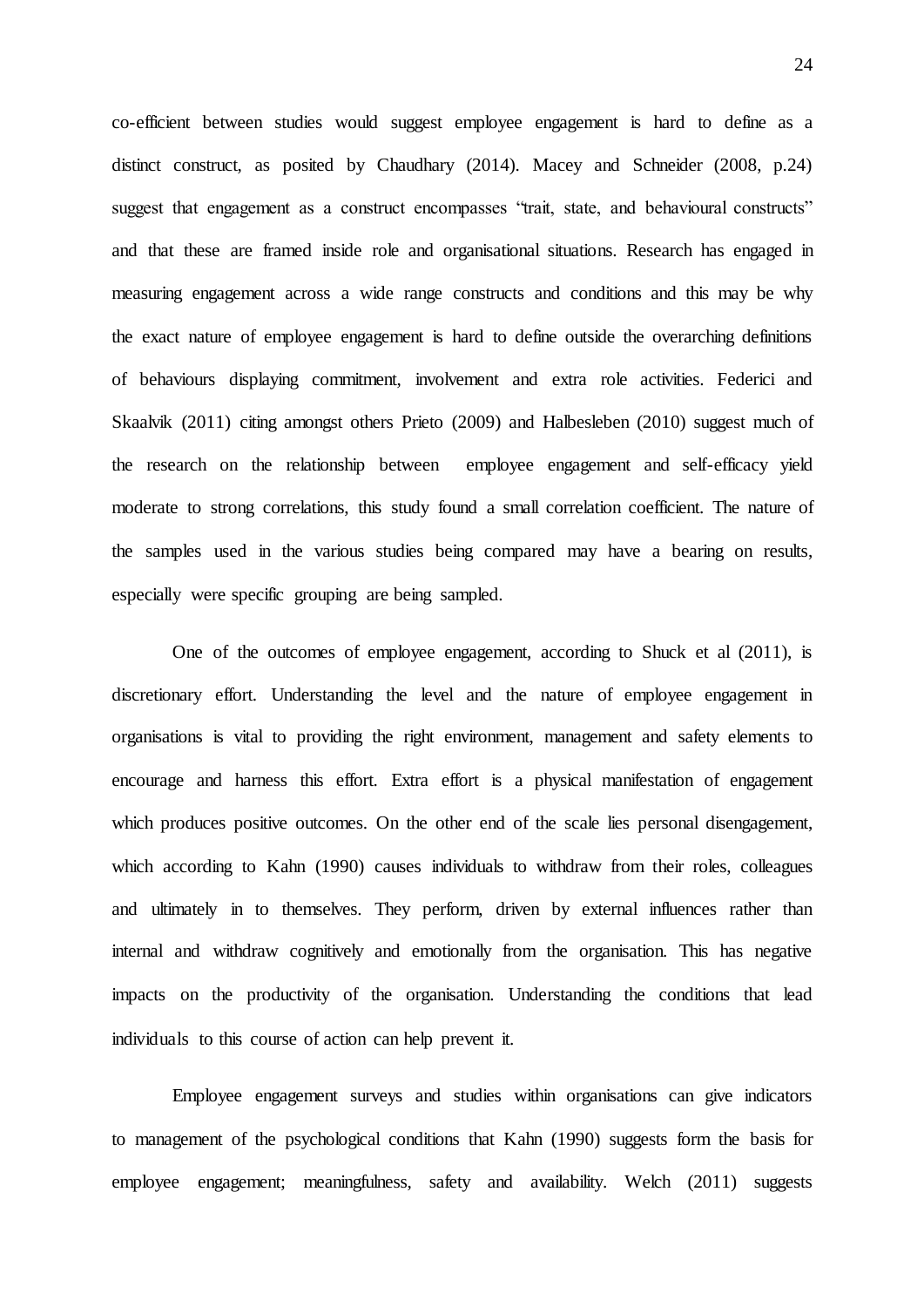effective communication is a considerable driver of employee engagement and as such, is a vital skill for management. An employee's perspective of the organisation and its goals also has a considerable bearing on engagement and empowerment. Individuals who feel personal and organisational goals are aligned will give more of themselves to their roles. The language of the organisation is also important in imparting the culture of the organisation. Fearon et al (2014, p.252) suggest the use of the term 'colleague' instead of 'employee', as used by organisations such as Sainsbury's, promotes elements of Bandura's social cogitative theory in that it encourages "identification with peers and imitation of their behaviours". Research by Bibby (2001) cited by Cartwright and Holmes (2006) suggests the approach individuals have to work is changing. From the research it was found that 86% of individuals wish to engage in work that is interesting and meaningful, while only 57% valued job security. Understanding what drives individuals can help organisations to prepare better strategies to promote engagement.

Van Vuuren et al (2008) citing Bandura (2002) suggest that individuals will not engage in behaviours they do not believe will produce positive outcomes. The current study suggests that self-efficacy, while positively correlated with engagement could be improved. In order to encourage self-efficacy, organisations must provide the right framework for individuals to see the 'fruit of their labours'. Fearon et al (2012) cites Bandura (1988) in suggesting that reinforcement through verbal support, as well as learning experiences made real through performance, can increase self-efficacy behaviours. Fearon et al (2012) citing Bandura (1995) suggests that individuals with high levels of self-efficacy tend to be less prone to stress in the workplace and are more likely to exhibit internal loci of control as they manage their environment to ensure maximum performance. This study tends to support these suggestions as self-efficacy is negatively correlated with workplace stress and WLOC; however for workplace stress this correlation was not significant. Promoting self-efficacy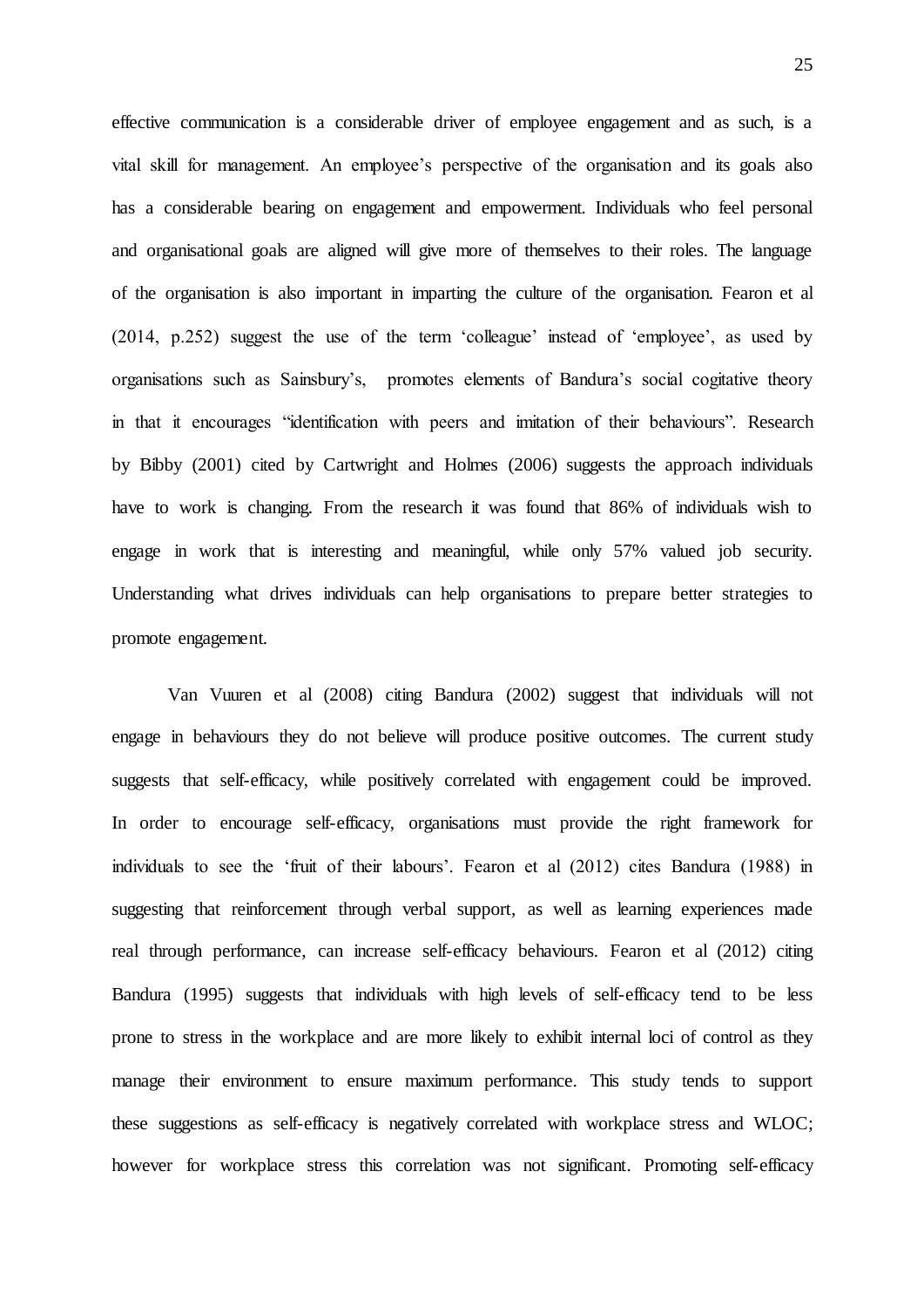through the aforementioned actions not only has positive outcomes in relation to engagement, which is beneficial to the organisation, but has potentially beneficial outcomes for the individual in relation to psychological well-being.

According to Robertson and Cooper (2010, p.328) the construct of "full employee engagement" is one that organisations should focus on. Full employee engagement is concerned with the commitment and the well-being of the employee. Stress, according to Moura et al (2014, p.292) citing Maslach and Leiter (2008) can be a "significant occupational hazard" and the result of their research supported the hypothesis that stress has a negative impact on employee engagement. The current study found strong negative correlation between employee engagement and workplace stress and a small negative correlation between self-efficacy and workplace stress in line with other studies (Moura et al, 2014; Srivastava, 2009; Federici and Skaalvik, 2011). Stress can interfere with cognitive functioning of individuals (Srivastava, 2009) which negatively impacts on their psychological well-being. Frederic and Skaalvik (2011) posit that as self-efficacy is correlated negatively with stress it therefore has a positive relationship with employee engagement, as found in this study. As stress was not controlled for in the relationship between employee engagement and self-efficacy in this study, no assumptions can be made on its possible influence on the correlation between those variables.

Research by Fay and Sonnentag (1998) showed a positive correlation with stressors and personal initiative, suggesting that stressors can improve performance. Personal initiative behaviours included voluntary extra-role effort, similar to the discretionary effort displayed by engaged employees as described by Macey and Schneider (2008). However, in line with more conventional views of stress as a negative construct, Houdmont et al (2012) posit that the recent economic recession has had a negative impact on peoples stress levels. Finding the balance between 'good' stress and 'bad' stress would present a challenge to most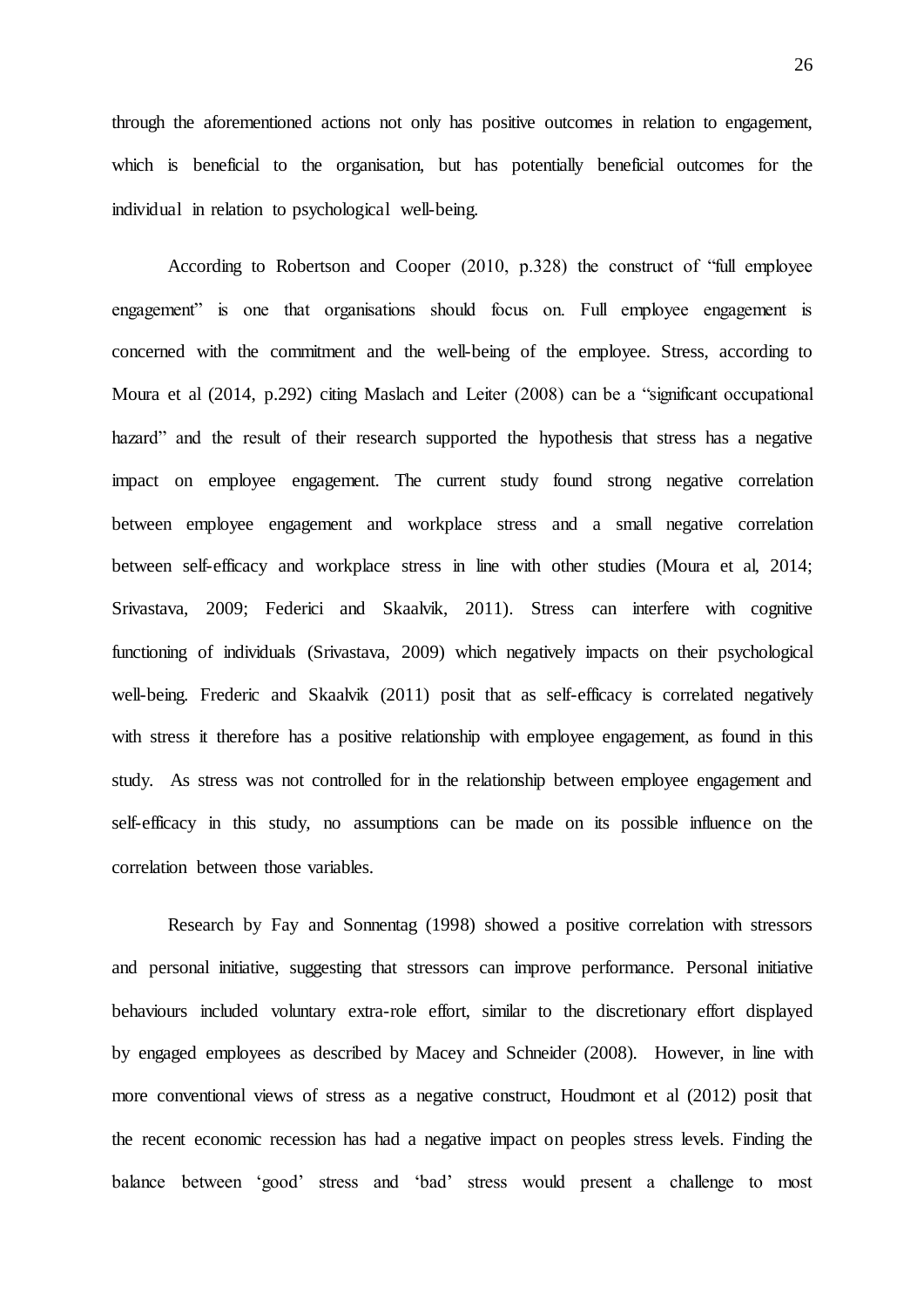organisations and getting that balance wrong could have serious implications for individuals within the organisation. Any future development of this study should include analysis controlling for stress. In the current study the correlation between employee engagement and workplace stress was in accordance with research by Srivastava (2009). Both studies controlled for locus of control and found it had a moderating effect on stress. Understanding how personal traits and constructs leave individuals prone to stress would allow organisations to set preventative measures in place.

The current study found significant differences between male and female perceived workplace stress. Stafyla et al (2013) also found that males and females differ in relation to stress. They suggest that males tend to suffer from stress more than females for a number of reasons including their propensity to argue with colleagues. Males also tend to become more frustrated with equipment or process failures. Srivastava (2009) suggests individuals who cope with stress do so by adapting the way they perceive the situation, possibly relying on their internal locus of control. Internally oriented individuals tend to have lower perceived stress (Sandler and Lakey, 1982; cited by Sprung and Jex, 2012), as was seen in the current study. Daily and Morgan (1978) in their research also concluded the locus of control negatively correlated predicted employee engagement. According to Stafyla et al (2013, p.91) men find it harder to cope with stress that is caused by "organisational constraints". The research by Sprung and Jex (2012) showed positive correlation between WLOC and counterproductive behaviour, indicating external locus of control is counter to engagement. Internals are also more likely to have higher thresholds in relation to potential stressors (Sprung and Jex, 2012). Targeting stress management interventions towards male employees would help create healthier workplaces.

Also, according to Spector (1988, p.335) "internals tend to be more satisfied with their jobs than externals" so consideration of loci of control and how it interacts with other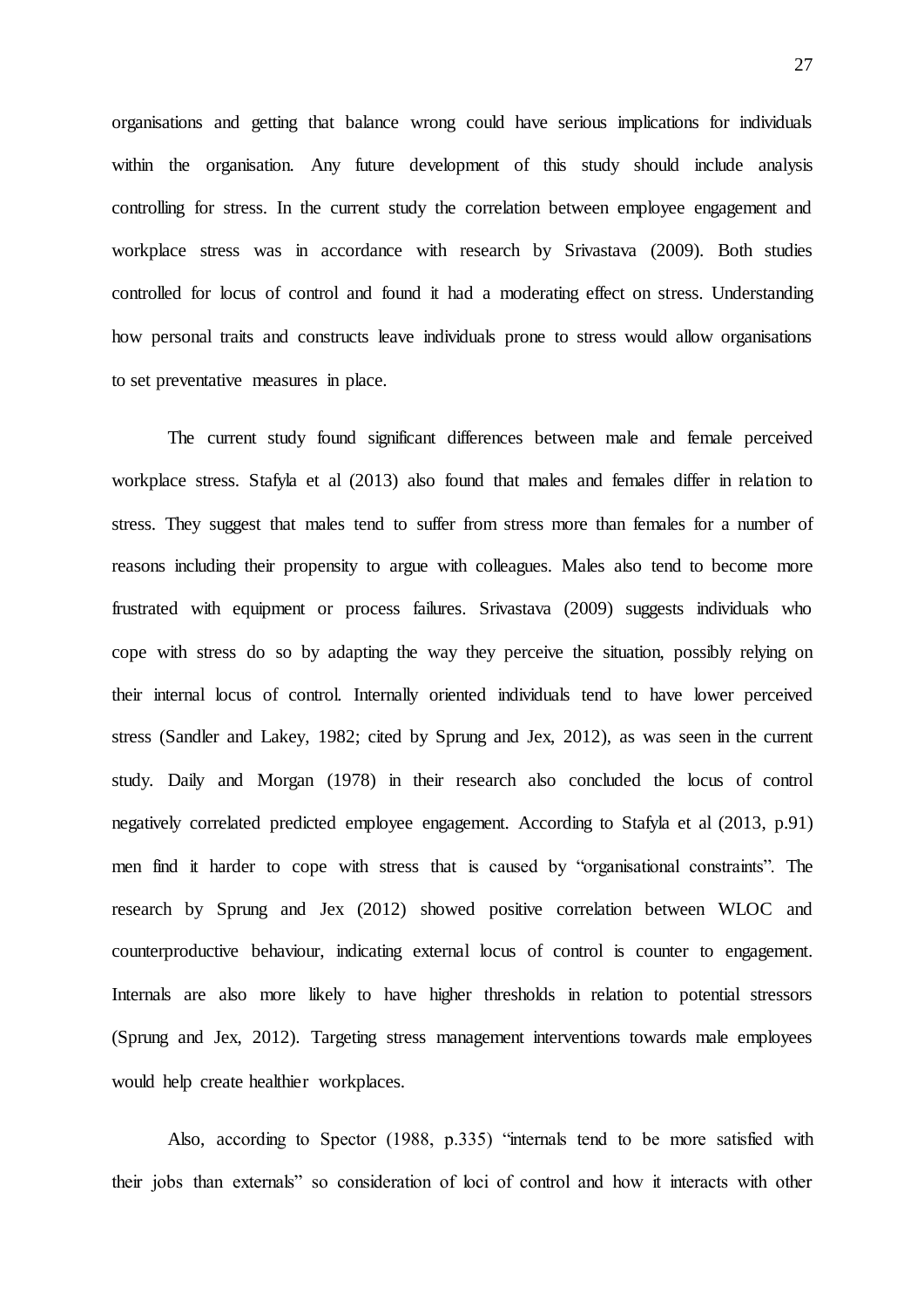constructs should also influence how interventions are framed. Developing an organisational framework that encourages individuals to be more reliant on their own abilities would also help with the development of internal loci of control as individuals feel more autonomy in their role. In line with the findings of Mulry and Rotter (1965) understanding the loci of individuals and indeed of the organisation allows management to profile job roles and tasks to those with appropriate psychological constructs. Matching individuals to job roles also promotes improved psychological well-being with internals being more suited to positions of responsibility (Pestonjee and Singh, 1981; cited by Srivastava, 2009).

## *Limitations of this study*

There were a number of limitations to this study. Respondents were involved in a wide range of roles and the choice of role identification was reasonably broad. Having the sample from a number of roles, industry and service sectors does not control for environmental factors that could influence the respondent, nor is there any information available concerning size or structure of their organisations. However, the fact that respondents were not connected via a common work environment also has advantages, as they are not subject to the same influences or culture of a single organisation. The potential external and internal stressors and workloads of those involved in sales will differ from those who are dealing with internal colleagues rather than external customers, which could also have an influence on the various constructs.

Common method variance is also a potential limitation with self reporting questionnaires and surveys (Salanova et al, 2011) and this study is no different. Using measures such as self-efficacy also leads respondents to answer in "socially desirable ways" as they do not wish to "admit a lack of skills" (van Vuuren et al, 2008, p.151). This leads to negative skewness as has been found with many other studies measuring self-efficacy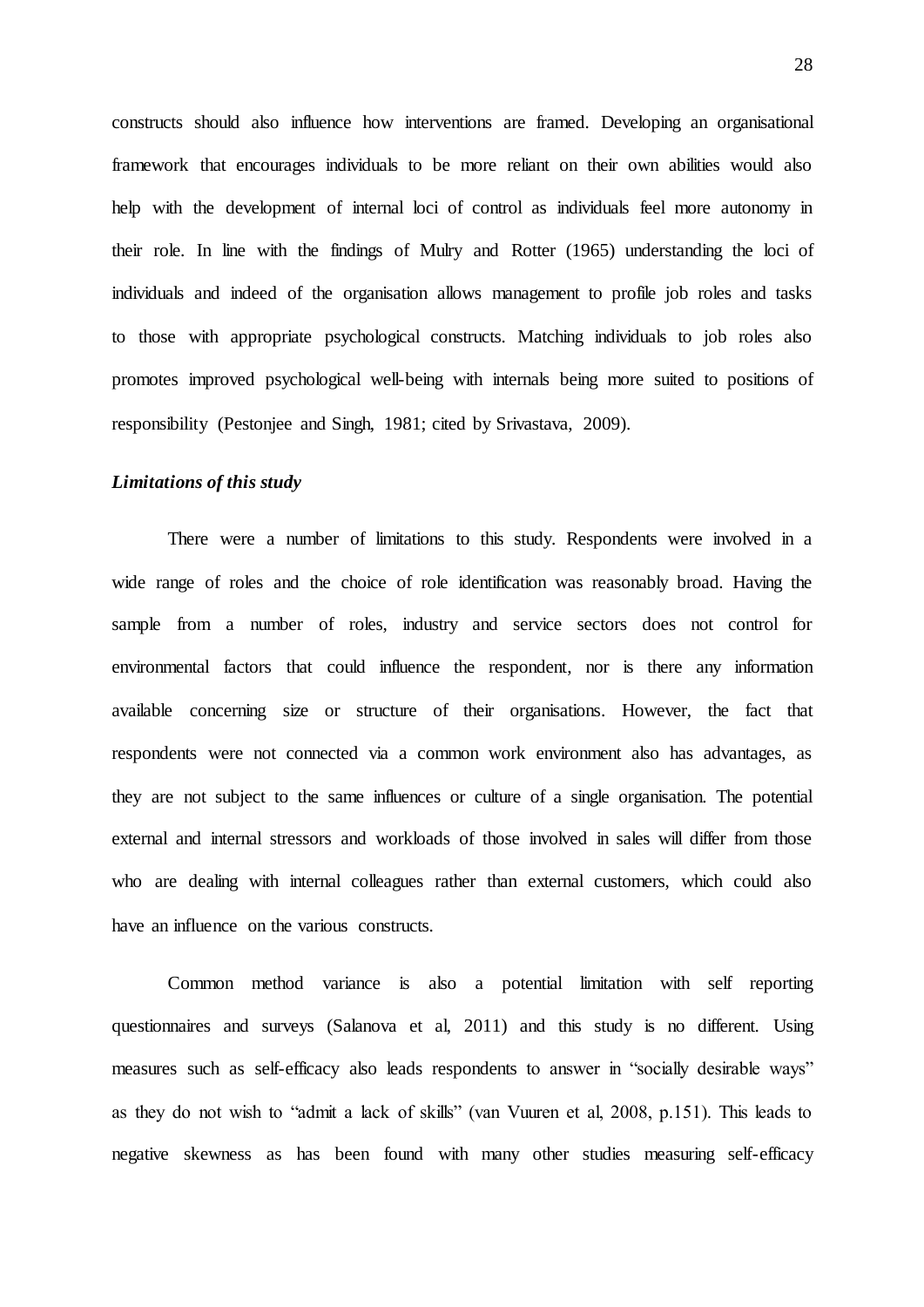(Forsyth and Carey, 1998: cited by van Vuuren et al, 2008). The skewness found in this study is therefore consistent with others of it type. The nature of the study does not establish if efficacy precedes engagement or vice versa however, Schaufeli and Bakker (2004) as cited by Federici and Skaalvik (2011, p.595) suggest it may be an "upward spiral" were "selfefficacy breeds engagement". Correlation studies can only make inference as to the relationship between variables.

#### *Future research*

The current research builds on existing data in relation to employee engagement and self-efficacy. It also adds to the understanding of stress in relation to employee engagement and how the construct of WLOC influences the relationship between variables. The potential for future research would be to target a large multi site organisation with quantitative measures relating to the constructs investigated in this study and qualitative measures in relation to corporate culture. Understanding the effect organisational and local culture has on employees would allow for more in-depth analysis of the factors influencing the variables. This would enable the development of cognitive based training interventions to increase the positive aspects of employee engagement and self-efficacy based on situational factors.

Potential for further research also exists in relation to individuals re-entering the work force post recession. The significant result found in this survey in relation to respondents with <5 years services may suggest that those who have been out of work are more motivated and prepared to engage on a higher level. Individuals who have remained in employment through the recessionary years may have done so with adjustments to salary or could have residual stress from experiencing downsizing. In line with the research of Modrek and Cullen (2013), qualitative questions relating to downsizing and restructuring during the previous number of years would potentially also add more data and allow further analysis for the significance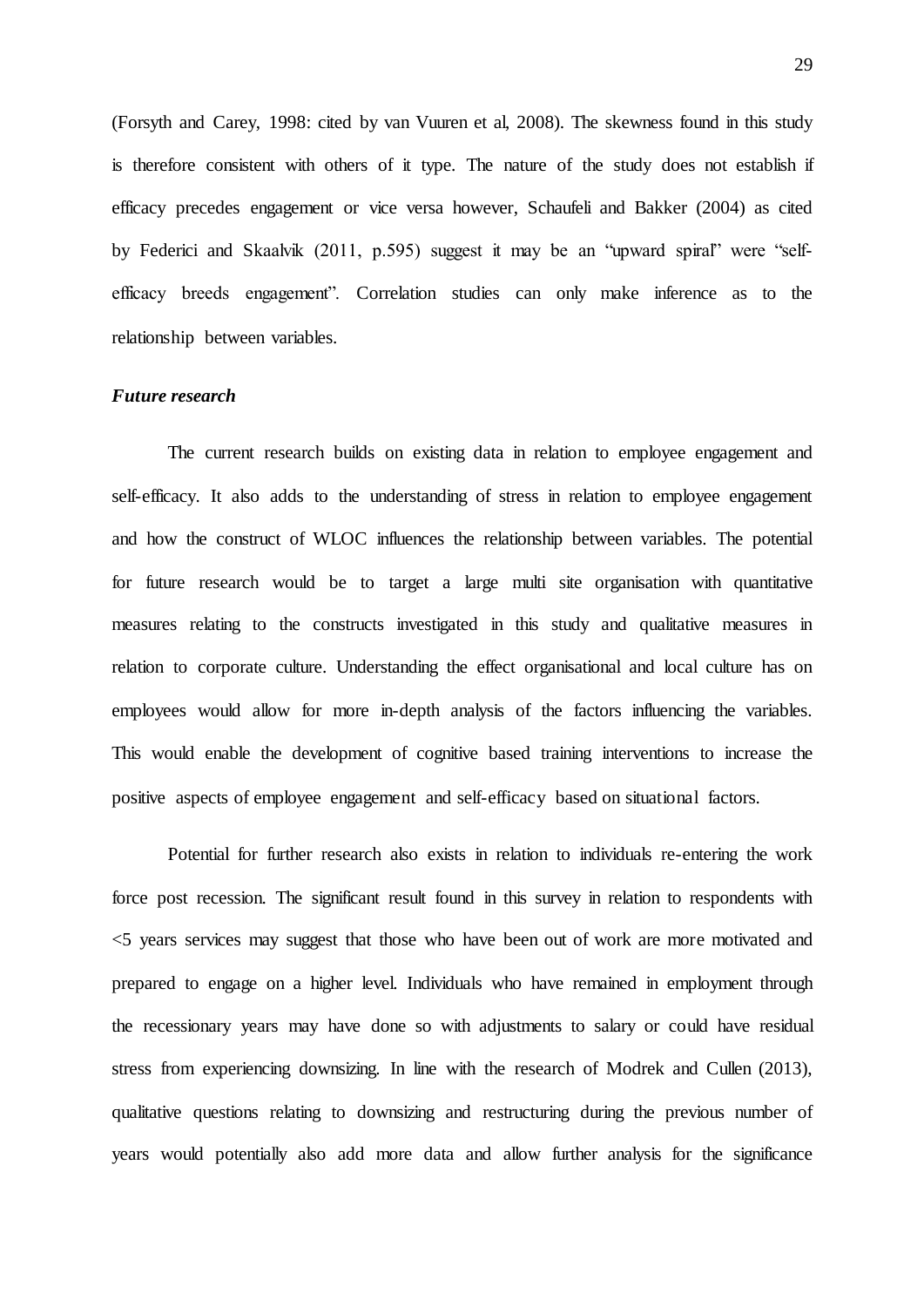found in this study. The descriptive statistics from the Moderk and Cullen (2013) research showed that the ratio of employees under five years had dropped by 6% between 2006 and 2012, while the ratio of employees with 11 to 20 years service had risen by 5%. The latter grouping formed part of the respondent group that had experienced colleagues being laid off and had also reported increased levels of stress.

### *Implications*

This study shows the correlation between various constructs that influence and affect performance of job roles and productivity of organisations. Encouraging and developing selfefficacy would appear to be a positive aspiration for organisations looking to increase employee engagement and hence improvement performance, financial or otherwise. Bandura (1995) as cited by Fearon (2013) suggests that individuals with high levels of self-efficacy achieve better outcomes through their ability to manage their circumstances and situations and hence are less prone to anxiety and stress. Accordingly, Chaudary (2014) citing Cater et al (2010) suggests that reality based training would aid with self-efficacy as it gives individuals the skills needed to learn new tasks in a constructive manner. Social interaction and vicarious learning amongst colleagues is also a way of exposing those with negative views to others with more positive views in an attempt to model behaviours that benefit the organisation. All of the constructs are inter-related, therefore interventions on one or a combination of constructs has the potential to pay dividend. Fearon et al (2014, p.248) citing van Vuuren (2006) suggests team building programmes to foster communication and engagement across organisational structures can increase organisational efficacy as well as individual self-efficacy. Fearon et al (2014) offer a model for conceptualising employee engagement and self-efficacy spanning the individual, work groups and the organisation as a whole and formulating research and interventions around this model would greatly improve engagement at all levels. A copy of this model can be found in Appendix 2.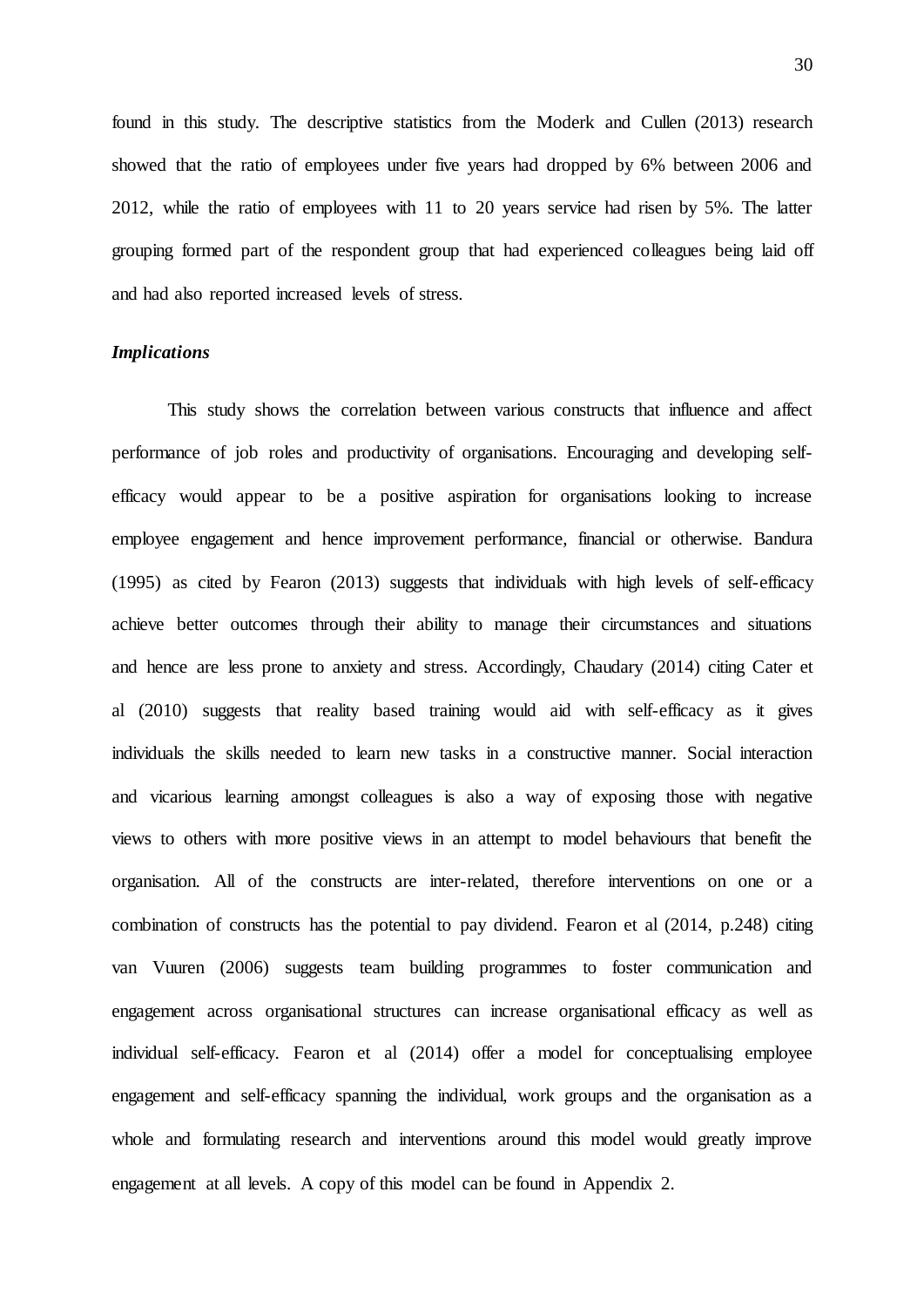Understanding individual and collective measures on the constructs under investigation also allows for feedback to be generated in an appropriate context. Robertson and Cooper (2010) suggest feedback is received differently by those with varying engagement and stress levels. The more engaged individual benefits from positive feedback whereas those with lower engagement and higher stress levels will perceive feedback, and indeed other interactions, as potentially threatening causing them to withdraw further, and thereby reduce engagement.

## *Conclusion*

Robertson and Cooper (2010, p. 328) suggest that "full engagement" encompasses organisational commitment and citizenship as well as consideration for the physical and psychological well-being of the individual. The body of research on engagement, its antecedents and its consequences, suggest it is a positive and productive construct for organisational enhancement and improvement. Core to the ideal of engagement are the constructs of individual (and ultimately organisational) self-efficacy and the various stressors that impinge on it. This study investigated the relationship between the construct of employee engagement and the constructs of self-efficacy, workplace stress and WLOC. The analysis of the data indicates significant correlations amongst the constructs of employee engagement, self-efficacy and workplace stress. It also explored the influence of WLOC on these constructs. It is important for organisations and the mangers who direct them, to understand the nature of these constructs and the positive and negative consequences they can have on the achievement of goals.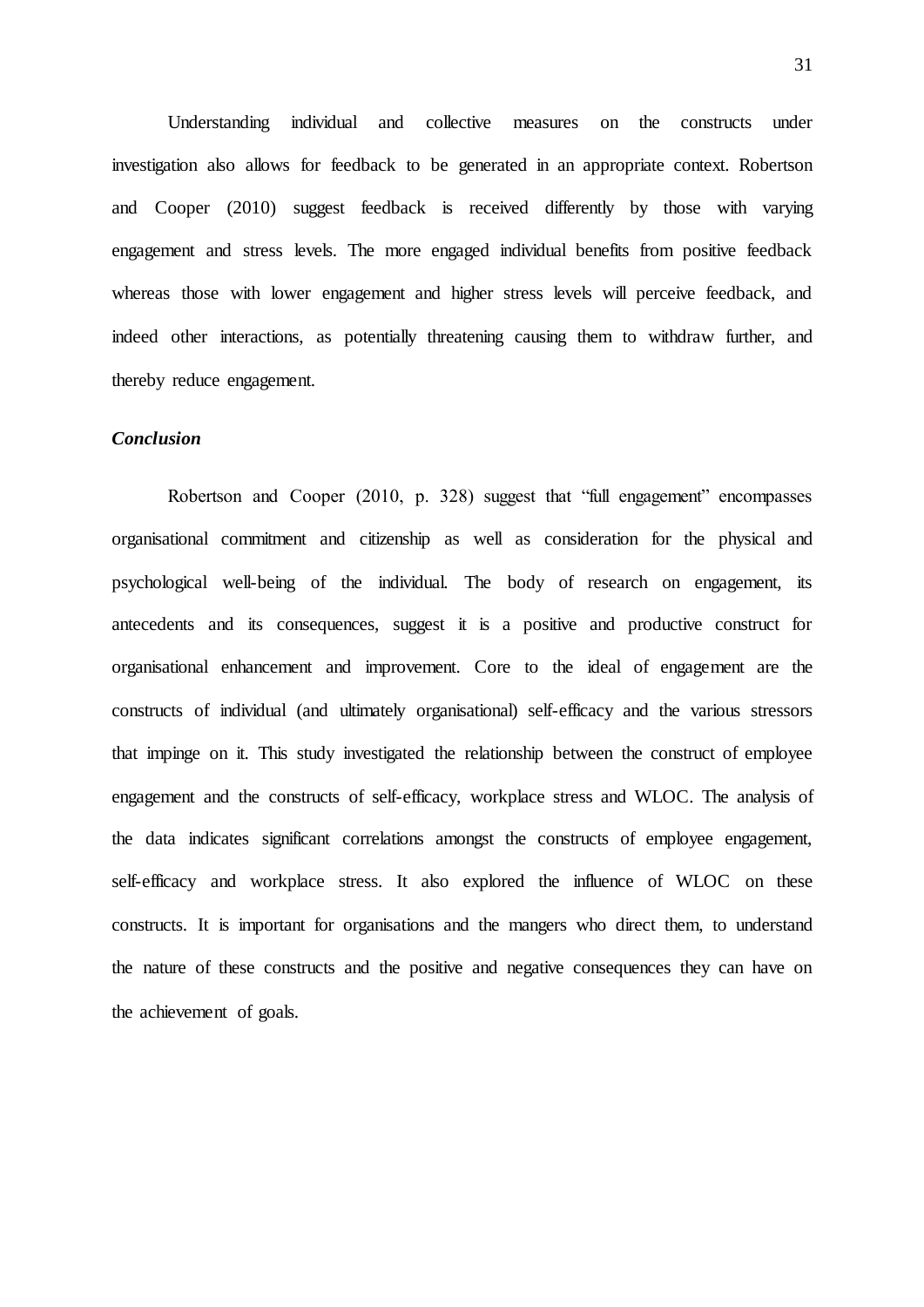#### **References**

- Baron, R. M. and Kenny, D. A. (1986). The moderator-mediator variable distinction in social psychological research: conceptual, strategic, and statistical considerations. *Journal of personality and social psychology, 51(*6), 1176-1182.
- Butcher, N. B., Hooley, J. M. and Mineka, S.  $(2015)$ . *Abnormal psychology*  $(16<sup>th</sup>$  ed.). England; Pearson Education Inc.
- Cartwright, S. and Holmes, N. (2006). The meaning of work: the challenge of regaining employee engagement and reducing cynicism. *Human resources management review, 16,* 199-208.
- Chaudary, R., Rangnekar, S. and Barua, M. K. (2012). HRD climate, occupational selfefficacy and work engagement: a study from India. *The psychologist-manager journal, 15*, 86-105.
- Chaudary, R. (2014). A multilevel investigation of the factors influencing work engagement. *The psychologist-manager journal, 17(2),* 128-158.
- CSO. (2015). Seasonally adjusted standardised unemployment rate. Retrieved from http://www.cso.ie/multiquicktables/quickTables.aspx?id=lrm03\_lra03.
- Daily, R. C. and Morgan, C. P. (1978). Personal characteristics and job involvement as antecedents of boundary spanning behaviour: a path analysis. *The journal of management studies, 15*(3), 330-339.
- Earley, P.C. (1994). Self or group? Effects of training on self-efficacy and performance. *Administrative science quarterly, 39*, 89-117.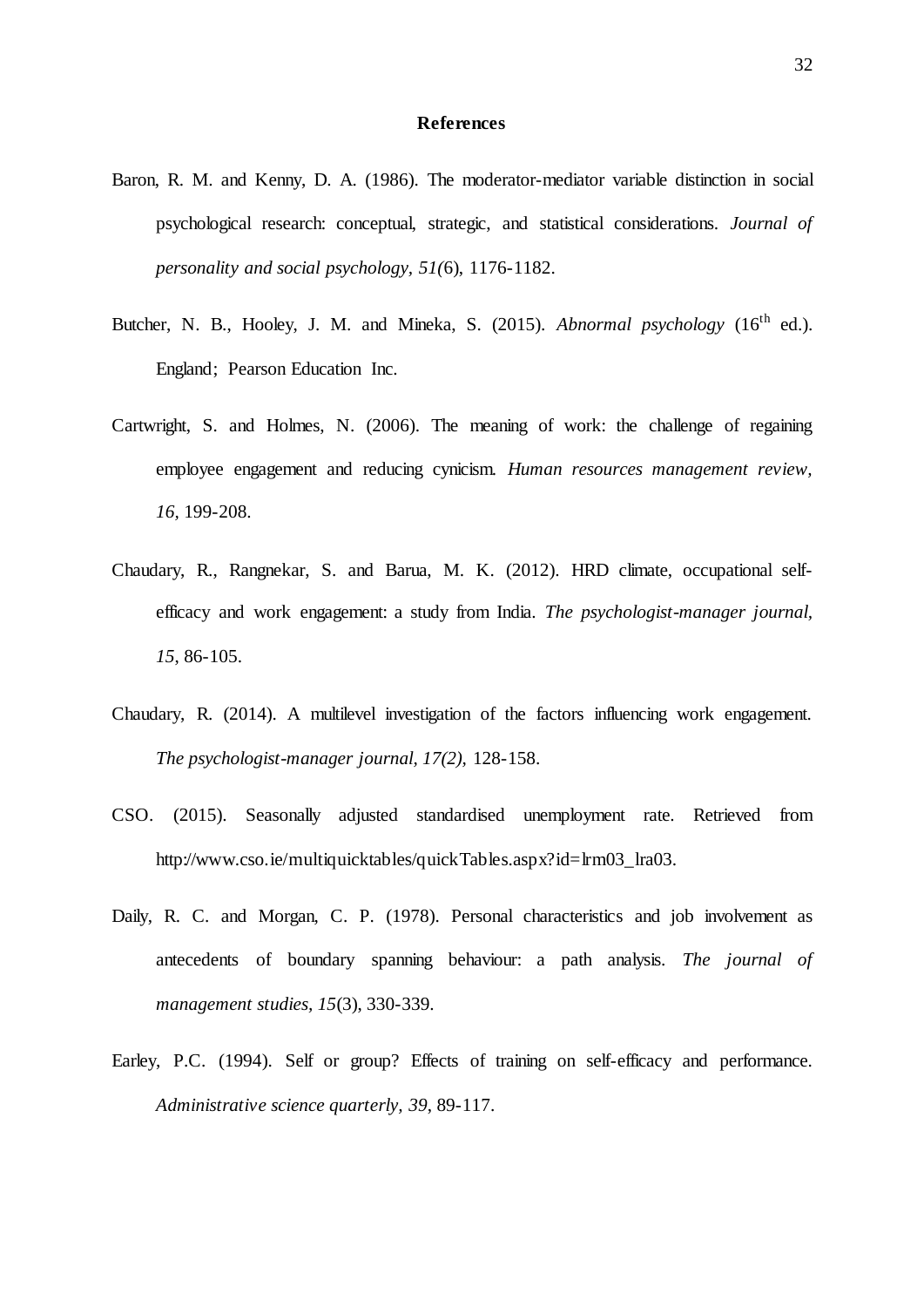- Fay, D. and Sonnentag, S. (2002). Rethinking the effects of stressors: a longitudinal study on personal initiative. *Journal of occupational health psychology, 7*(3), 221-234.
- Fearon, C., McLaughlin, H. and Morris, L. (2013). Conceptualising work engagement. *European Journal of Training and Development*, *37*(3), 244 – 256.
- Frederici, R.A. and Skaalvik, E. M. (2011). Principal self-efficacy and work engagement: assessing a Norwegian principle self-efficacy scale. *Social psychology of education, (14)*, 575-600.
- Griffin, M. A., Parker, S. K. and Neal, A. (2008). Is behavioural engagement a distinct and useful construct? *Industrial and organisational psychology, 1*, 48-51.
- Houdmont, L., Kerr, R. and Addley, K. (2012). Psychosocial factors and economic recession: the Stormont study. *Occupational medicine, 62*, 98-104.
- Kahn, W.A. (1990). Psychological conditions of personal engagement and disengagement at work. *Academy of Management Journal*, *33*(4), 692-724.
- Kobasa, S., Maddi, S. and Kahn, S. (1982). Hardiness and health: a prospective study. *Journal of personality and social psychology, 42*(1), 168-177.
- Macey, W.H. and Schneider, B. (2008). The meaning of employee engagement. *Industrial and Organizational Psychology*, *1*(1), 3-30.
- Modrek, S. and Cullen, M. R. (2013). Job insecurity during recessions: effects on survivor's work stress. *BMC public health*, retrieved fro[m http://www.biomedcentral.com/1471-](http://www.biomedcentral.com/1471-2458/13/92913) [2458/13/92913.](http://www.biomedcentral.com/1471-2458/13/92913)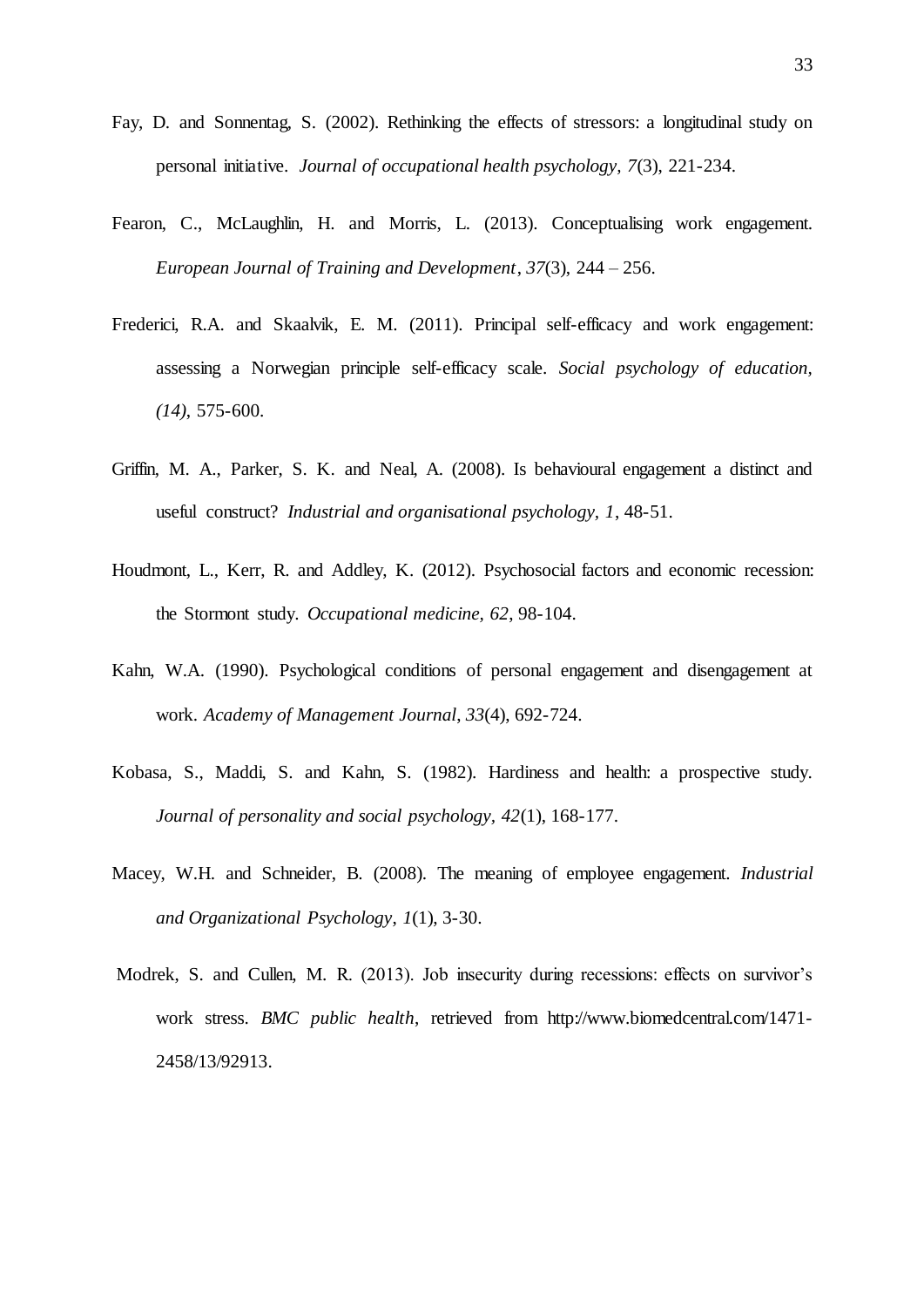- Moura, D., Orgambidez-Ramos, A. and Goncalves, G. (2014). Role stress and work engagement as antecedents of job satisfaction: results from Portugal. *Europe's journal of psychology, 10*(2), 291-300.
- Mulry, R. C. and Rotter, J. B. (1965). Internal versus external control of reinforcement and decision time. *Journal of personality and social psychology, 2*(4), 598-604.
- Passer, M., Smith, S., Holt, N., Bremner, A., Sutherland, E. and Vliek, M. (2009). *Psychology, the science of mind and behaviour*. UK; The McGraw-Hill Companies Inc.
- Riggio, R. E. (2009). *Introduction to industrial/organisational psychology (5th ed.).* New Jersey: Pearson Education Inc.
- Robertson, I.T., Birch, A. J. and Cooper, G. L. (2010). Job and work attitudes, engagement and employee performance; where does psychological well-being fit in? *Leadership & Organization Development Journal*, *33*(3), 224-232*.*
- Robertson, I. T. and Cooper, G. L. (2012). Full engagement: the integration of employee engagement and psychological well-being. *Leadership & Organization Development Journal*, *31*(4), 324 – 336.
- Rotter, J. B. (1990). Internal versus external control of reinforcement: a case history of a variable. *American psychologist, 45*(4), 489-493.
- Saks, A. M. (2008). The meaning and bleeding of employee engagement: how muddy is the water? *Industrial and organisational psychology, 1*, 40-43.
- Salanova, M., Lorente, L. Chambel, M. J. and Martinez, I. (2014) Linking transformational leadership to nurses' extra-role performance: the mediating role of self-efficacy and work engagement. *Journal of advanced nursing, 67*(10), 2256-2266.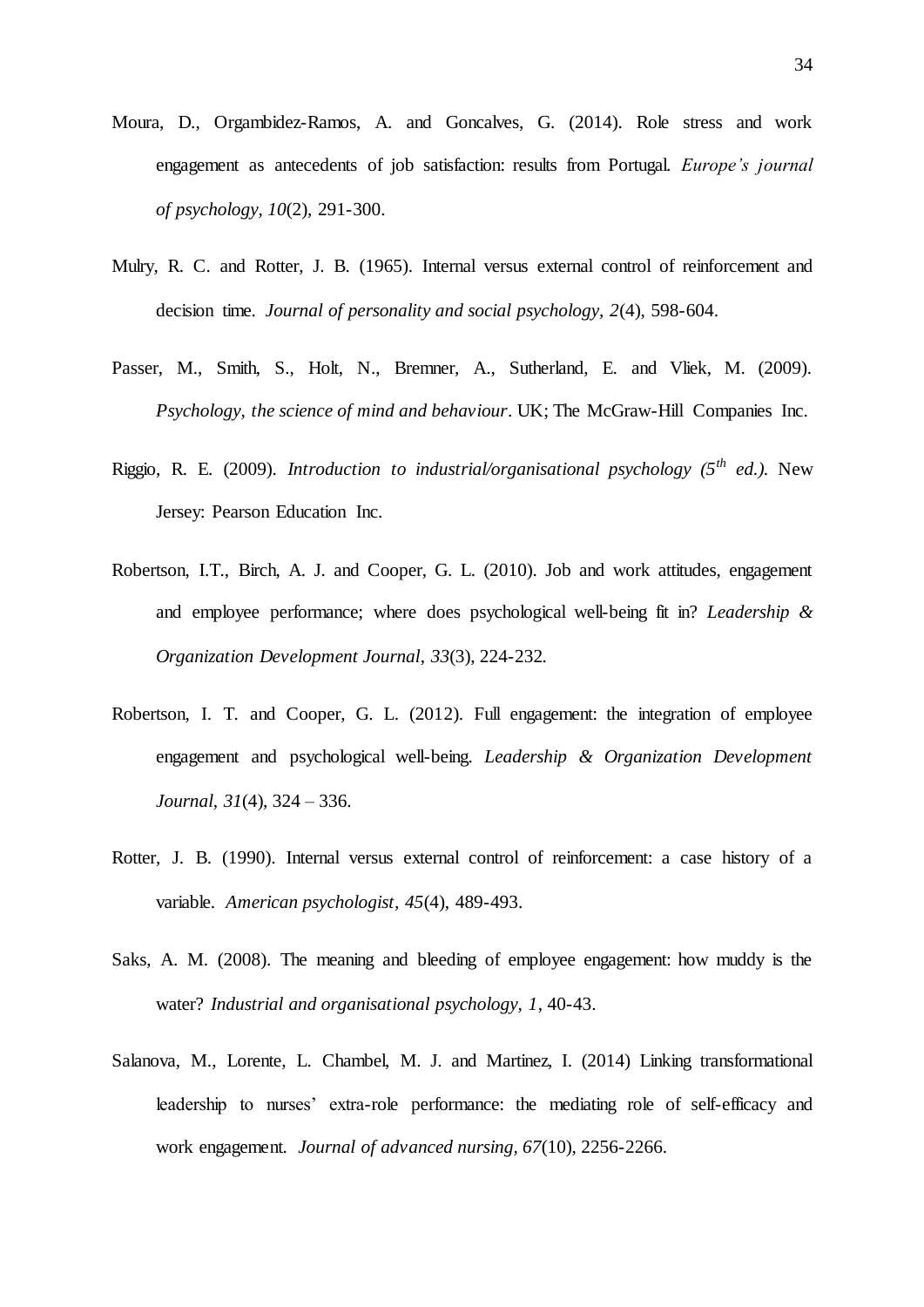- Shuck, B., Reio, T. G. and Rocco, T. S. (2011). Employee engagement: an examination of antecedent and outcome variables. *Human resources development international, 14*(4), 427-445.
- Sonnentag, S. and Spychala, A. (2012). Job control and job stressors as predictors of proactive work behaviour: is breadth self-efficacy the link. *Human performance, 25*, 412-431.
- Spector, P. E. (1988). Development of the work locus of control scale. J*ournal of occupational psychology (61),* 335-340.
- Spector, P. E. and Jex, S. M. (1998). Development of four self-report measures of job stressors and strain: interpersonal conflict at work scale, organisational constraints scale, quantitative workload inventory, and physical symptoms inventory. *Journal of occupational health psychology, 3*(4), 356-367.
- Spector, P. E. (2012). *Industrial and organisational psychology: Research and practice* (6<sup>th</sup> ed.). Singapore: John Wiley & Sons.
- Spreitzer, G. M. (1995). Psychological empowerment in the workplace: dimension, measurement, and validation. *The academy of management journal, 38*(5), 1443-1465.
- Sprung, J. M. and Jex, S. M. (2012). Work locus of control as a moderator of the relationship between work stressors and counterproductive work behaviour. *International journal of stress management, 19*(4), 272-291.
- Srivastava, S. (2009). Locus of control as a moderator for relationship between organisational role stress and managerial effectiveness. *The Journal of Business Perspective*, *13*(4), 49-61.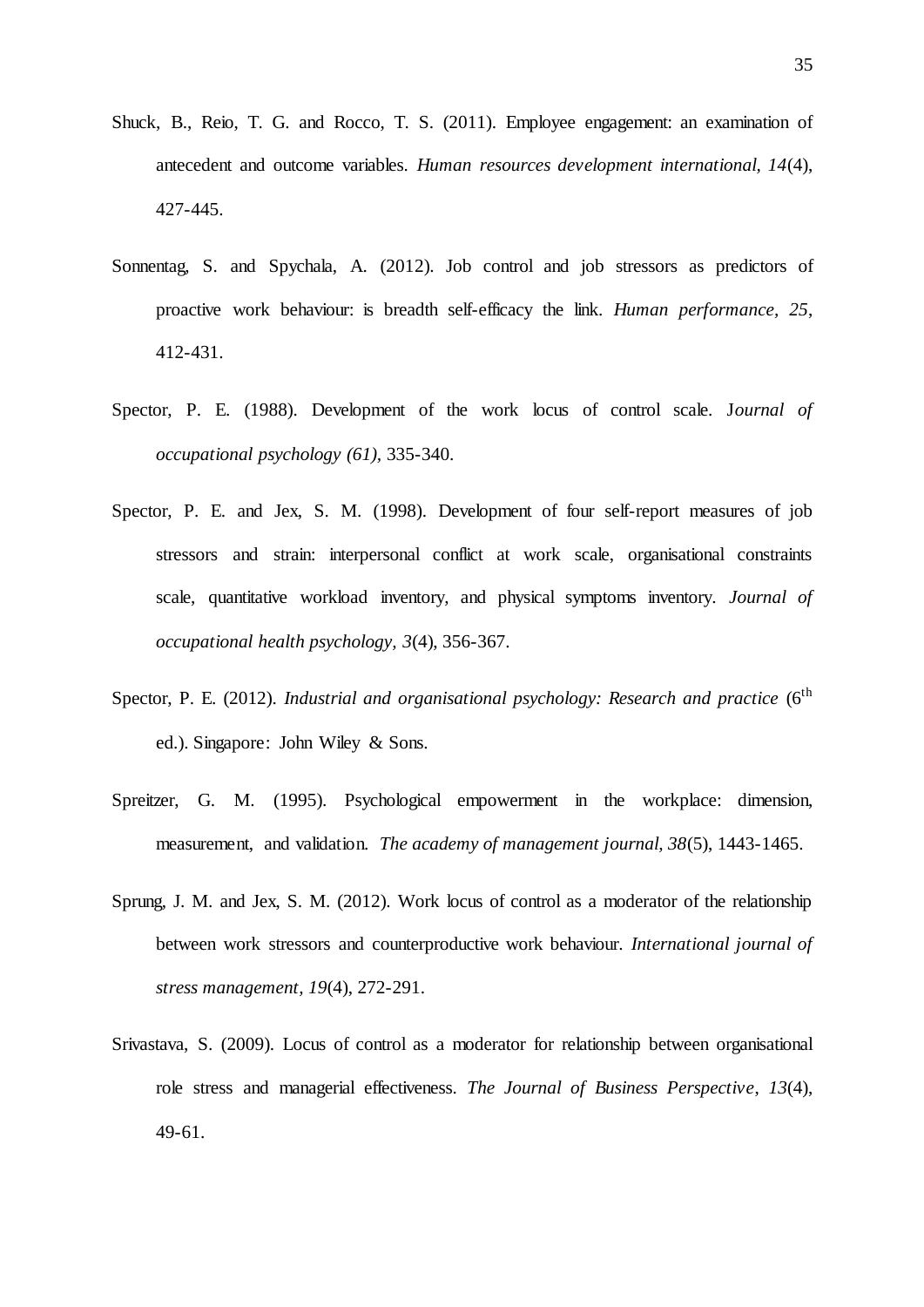- Stafyla, A., Kaltsidou, G. and Spyridis, N. (2013). Gender differences in work stress, related to organisational conflicts and organisational constraints: an empirical research. *International journal of economics and applied research, 6*(1), 90-101.
- van Vuuren, M., Veldkamp, B. P., Menno, D.T. and Seydel, E.R. (2008). Contributions of self and organisational efficacy expectations to commitment: a fourfold typology. *Employee Relations, 30*(2), 142-155.
- Welsh, M. (2011). The evolution of the employee engagement concept: communication implications. *Corporate communications: An international journal, 16*(4), 328-346.
- Wilson, J. H. (2011). Freedom at work: psychological empowerment and self-leadership. *International journal of business and public administration, 8*(1), 106-124.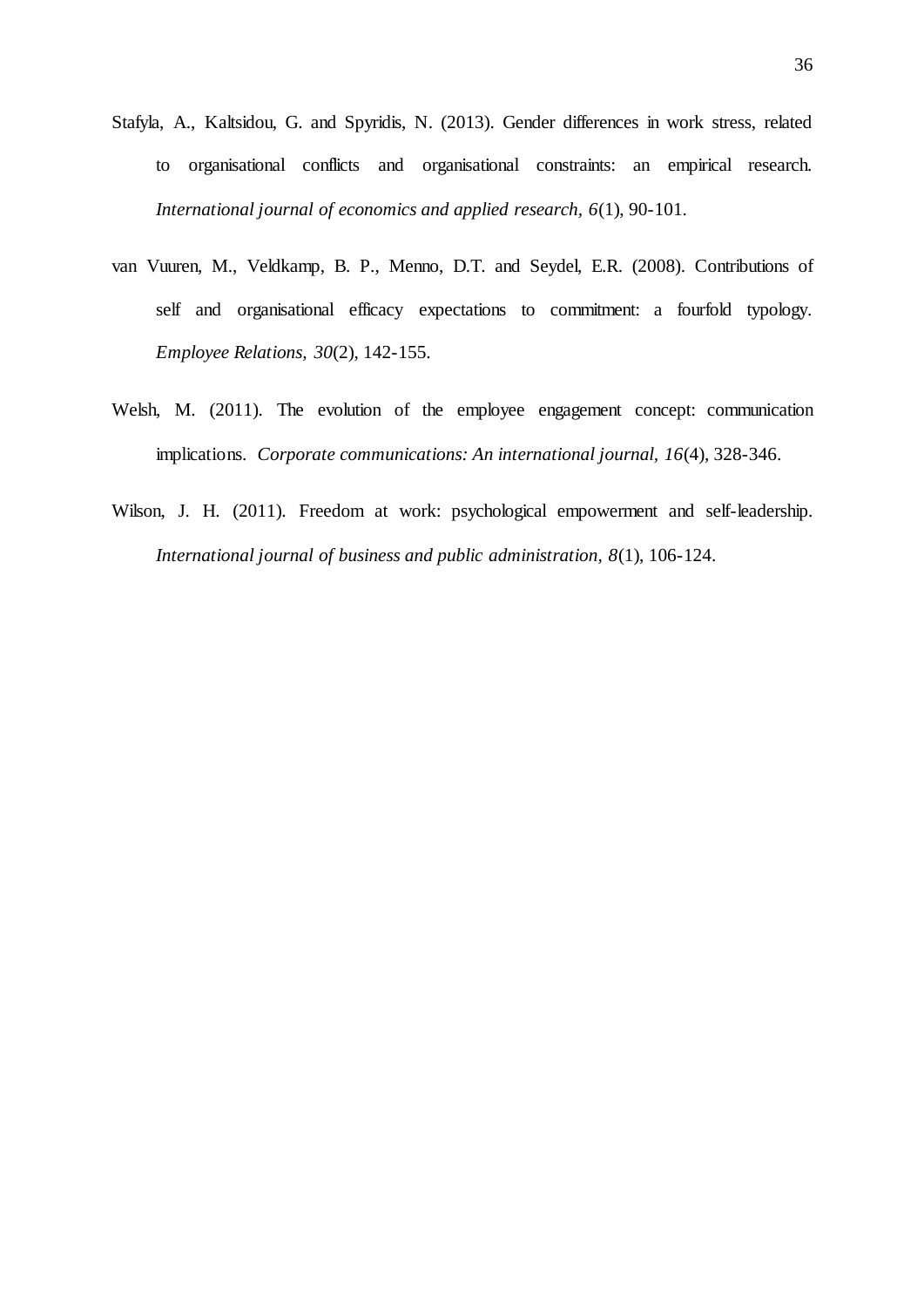## **Appendix 1**

### **Work and attitudes survey**

This survey is about work and attitudes to it.

It is a purely academic survey, conducted as part of a final year project submission for a BA in Psychology.

All answers are collected anonymously and data is not shared with any third party.

By completing this survey your consent is implied.

The survey should take no more than 8-10 minutes to complete. There are no wrong answers. The best way to approach is to answer fairly quickly. That is, do not try to count up the number of times you felt a particular way, but rather indicate the option that seems like a reasonable estimate.

While most questions ask you to consider your present employment, questions 40 to 55 are about your attitude to work in general.

Thank you for taking the time to complete this survey.

Emmet Hegarty

If you have any questions or queries regarding this survey, please email me at xxxxxx@mydbs.ie.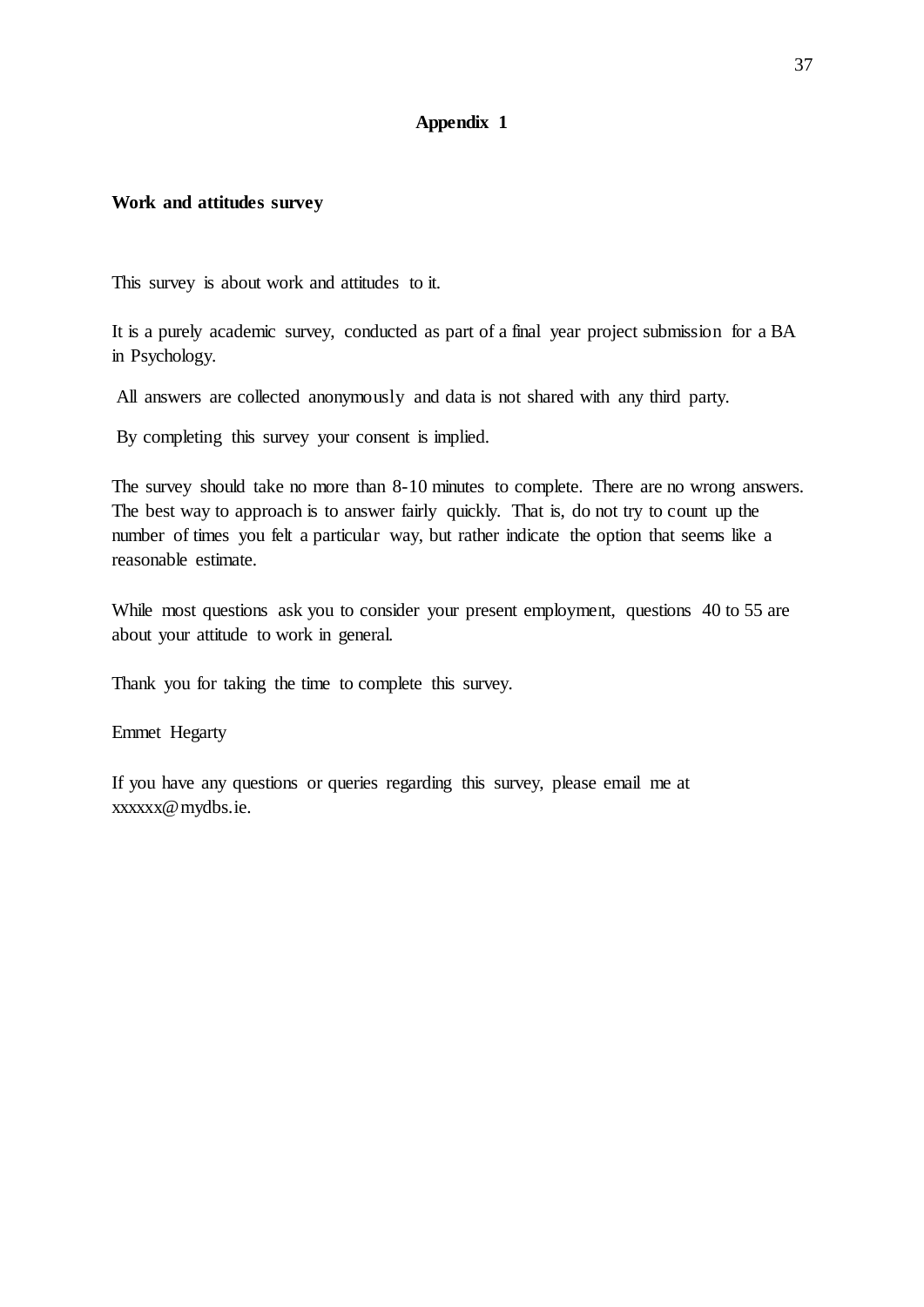- 1. Are you
- $\circ$  Female
- 0 Male
	- 2. Are you aged (years)
- $\Box$ under 20
- $\Box$  20-29
- 30-39  $\Box$
- $\Box$ 40-49
- $\Box$  50+
	- 3. Are you currently in
- Full time employment
- Part time employment
	- 4. Length of service (in years) with your present employer:
- $\circ$  less than 5
- between 5 and 9
- $\mathbb{O}^$ between 10 and 14
- $\bigcirc$ between 15 and 19
- $\degree$  20 plus
	- 5. Are you a in a managerial role
- $\circ$  Yes
- $\hfill\ensuremath{\circ}\hfill$   $\hfill\ensuremath{\mathsf{No}}$ 
	- 6. Please indicate the area that best describes your role: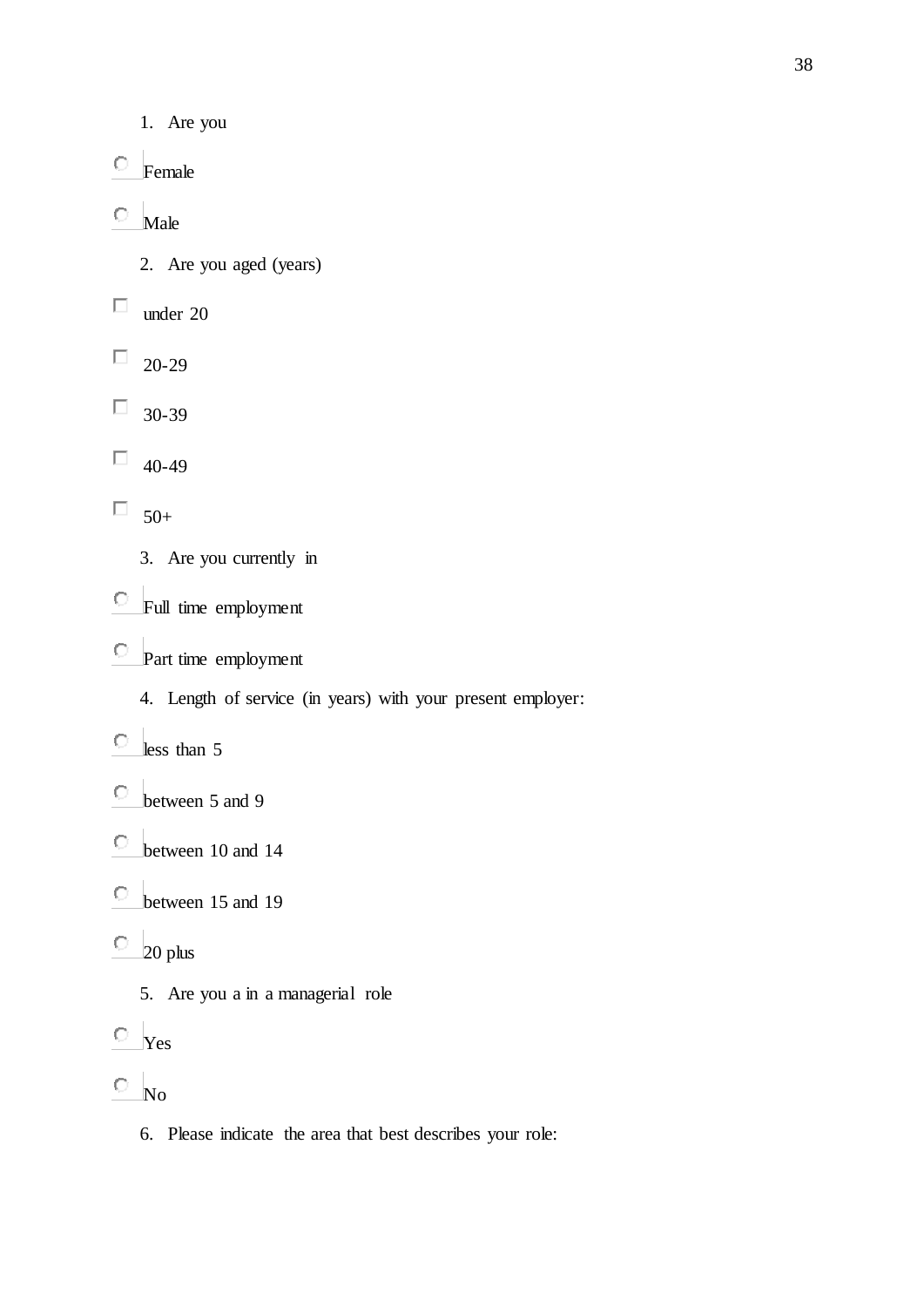- $\overline{\circ}$  Sales
- О. Service industry / retail
- О. Admin / accounts / IT / HR function
- $\circ$ Manufacturing / distribution / warehousing
- $\circ$  Medical / educational
- $\circ$  Other (Please Specify)
	- 7. I have the materials and equipment I need to do my job efficiently
- Strongly Disagree
- Disagree
- Neither agree nor disagree
- 0. Agree
- $\bigcirc$ Strongly agree
	- 8. I receive the information and communication I need to do my job.
- Strongly disagree
- Disagree
- $\circ$ Neither agree nor disagree
- $\circ$ Agree
- О. Strongly agree
	- 9. I regularly receive recognition/praise for doing good work
- Strongly disagree  $\circ$
- $\circ$ Disagree
- $\circ$ Neither agreed nor disagree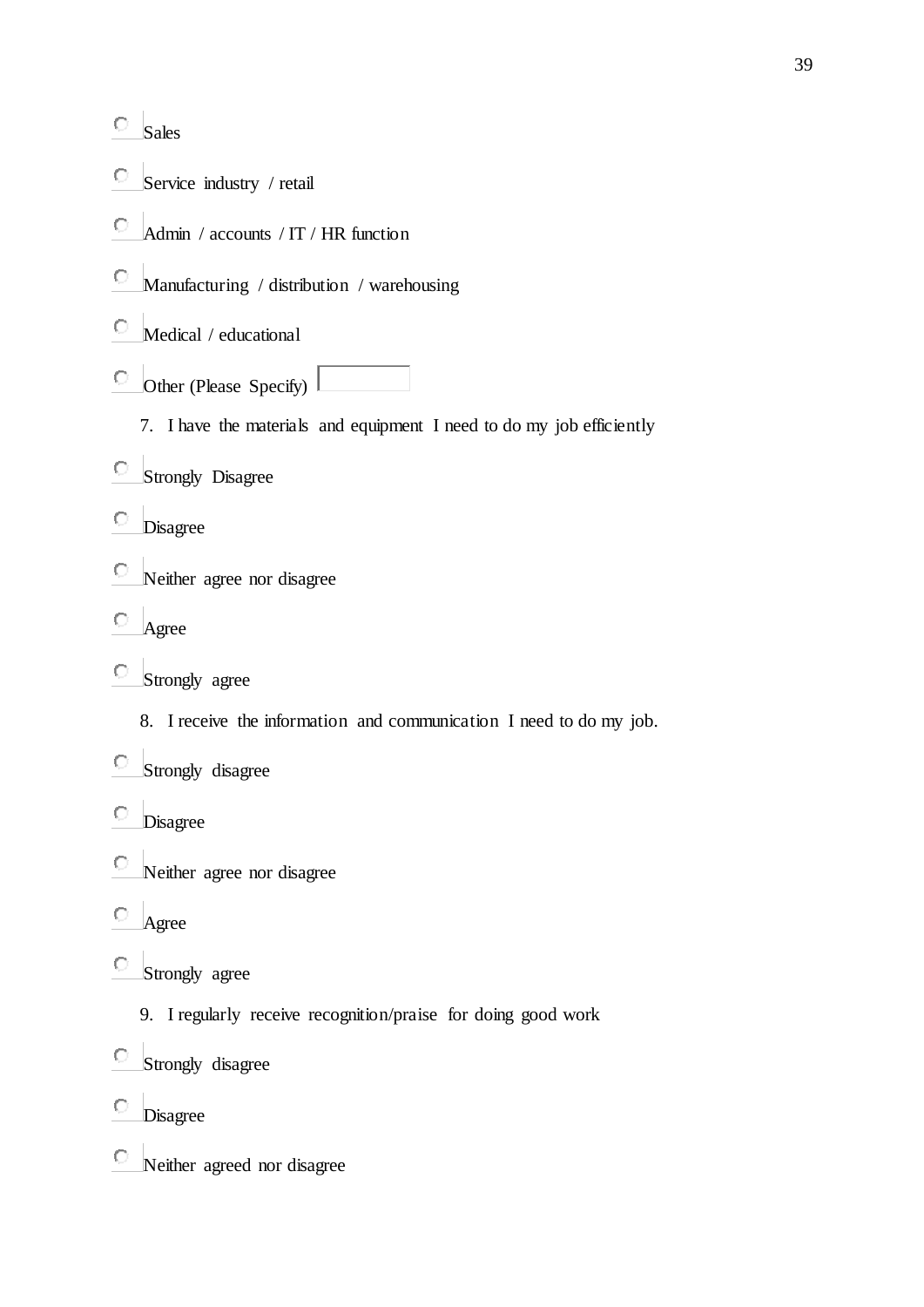- Agree
- О. Strongly agree
	- 10. The benefits offered here are fair and reasonable
- Strongly disagree
- О. Disagree
- Neither agreed nor disagree
- 0 Agree
- Strongly agree
	- 11. The people here are pleasant and co-operative to work with
- $\bigcirc$ Strongly disagree
- Disagree
- $\circ$ Neither agreed nor disagree
- $\circ$ Agree
- Strongly agree
	- 12. There is someone at work that encourages my development
- Strongly disagree
- Disagree
- $\bigcirc$ Neither agreed nor disagree
- 0 Agree
- Strongly agree
	- 13. My opinions and ideas seem to matter
- Strongly disagree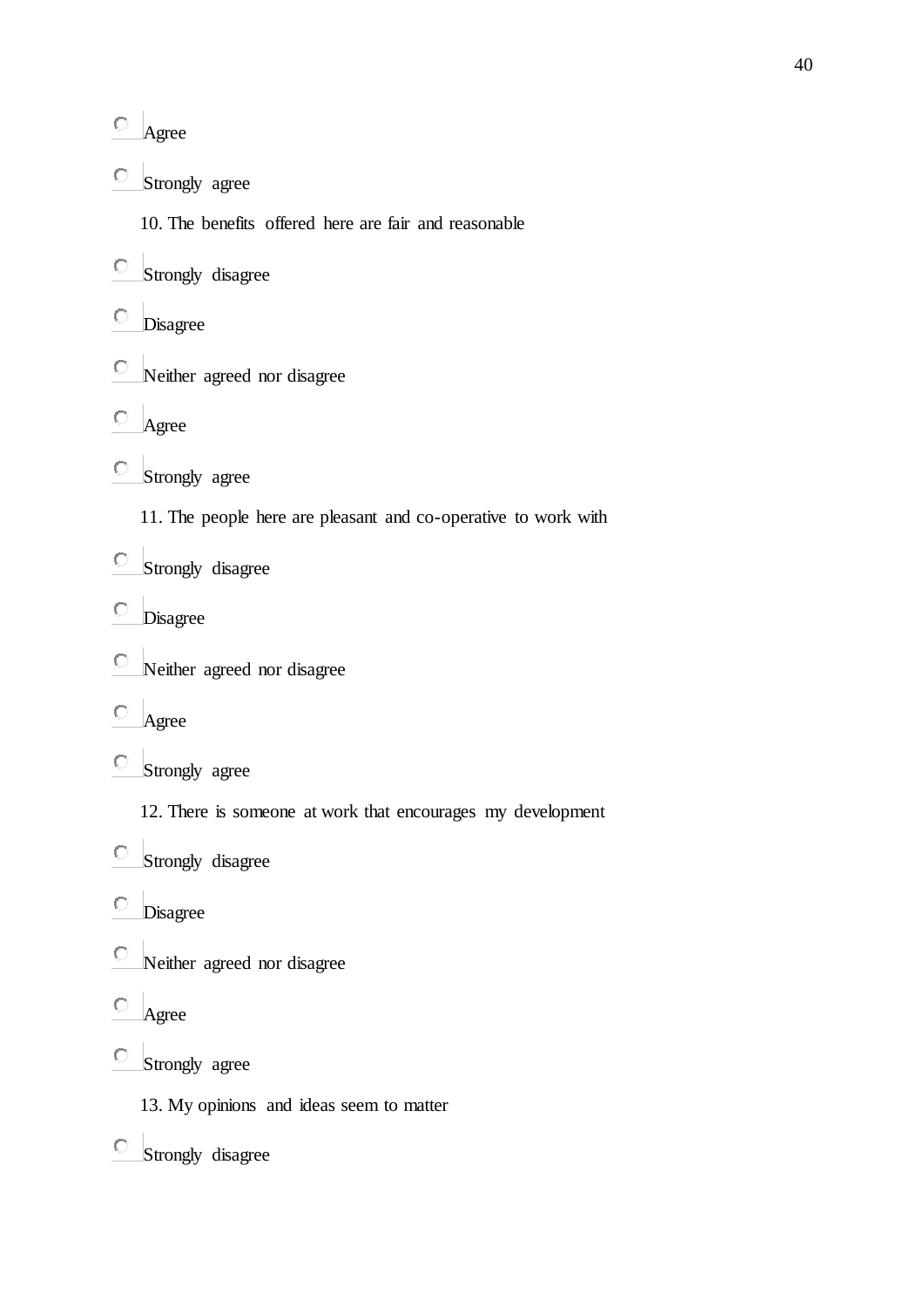|    | Disagree                                                 |
|----|----------------------------------------------------------|
|    | $\circ$ Neither agreed nor disagree                      |
|    | Agree                                                    |
|    | Strongly agree                                           |
|    | 14. My supervisor provides me with feedback and guidance |
|    | Strongly disagree                                        |
|    | Disagree                                                 |
|    | $\circ$ Neither agreed nor disagree                      |
|    | Agree                                                    |
| О. | Strongly agree                                           |
|    | 15. My supervisor helps me know what is expected of me   |
|    | Strongly disagree                                        |
|    | Disagree                                                 |
| О  | Neither agreed nor disagree                              |
| О  | Agree                                                    |
|    | Strongly agree                                           |
|    | 16. My supervisor cares about me as a person             |
|    | Disagree strongly                                        |
|    | Disagree                                                 |
|    | Neither agree nor disagree                               |
|    | Agree                                                    |

Agree strongly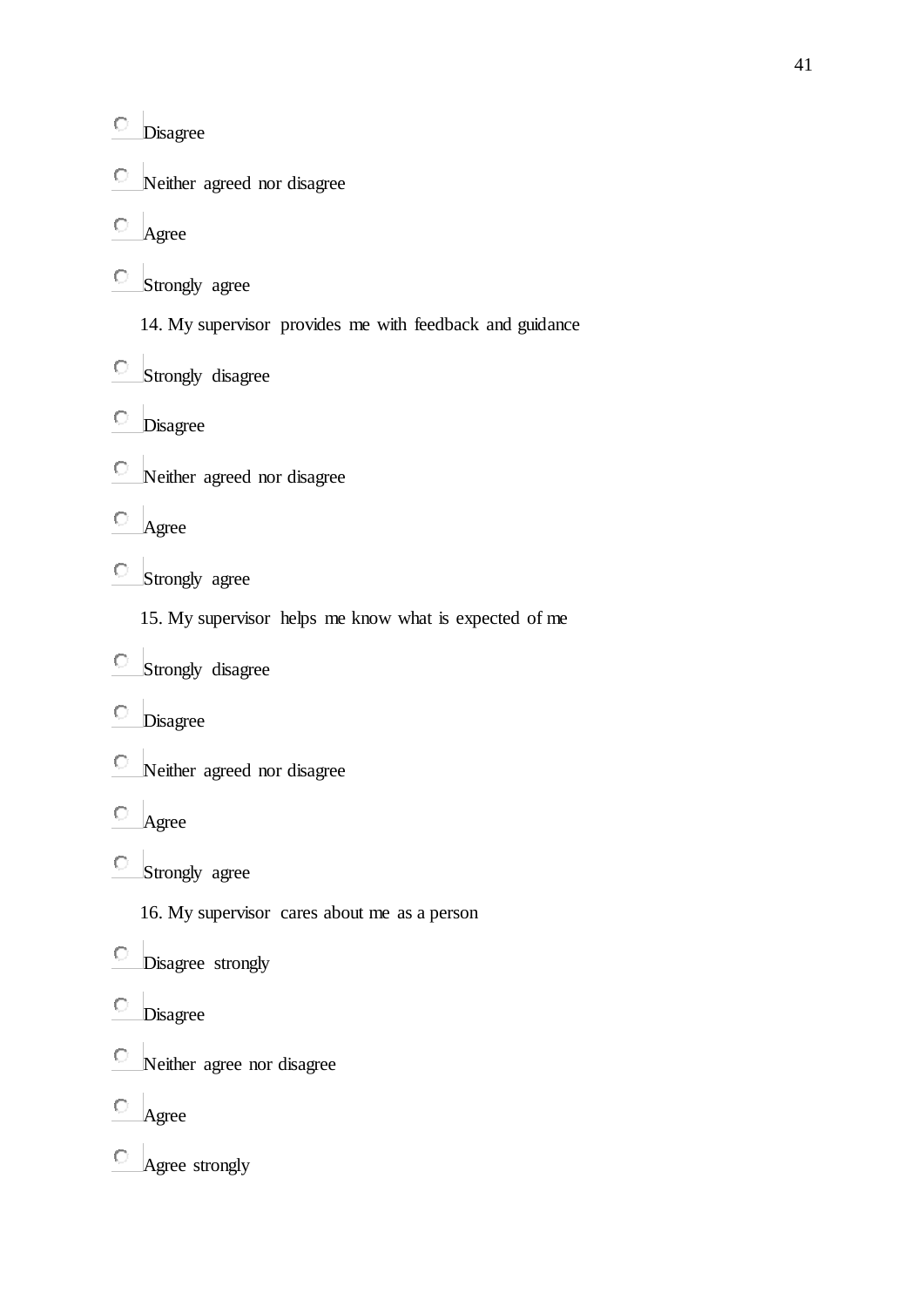- 17. Even if I had the opportunity to get a similar job with another organisation, I would stay with my present company
- Disagree strongly
- Disagree
- Neither agree nor disagree
- О Agree
- Agree strongly
	- 18. In the last year I have had opportunity to learn and grow
- Disagree strongly
- Disagree
- $\circ$ Neither agree nor disagree
- O Agree
- $\circ$  Agree strongly
	- 19. I would recommend the organisation as a good place to work
- $\circ$ Disagree strongly
- $\circ$ Disagree
- $\circ$ Neither agree nor disagree
- $\circ$ Agree
- О Agree strongly
	- 20. Overall, I have confidence in the senior managers of the company
- O Disagree strongly
- O Disagree
- $\circ$ Neither agree nor disagree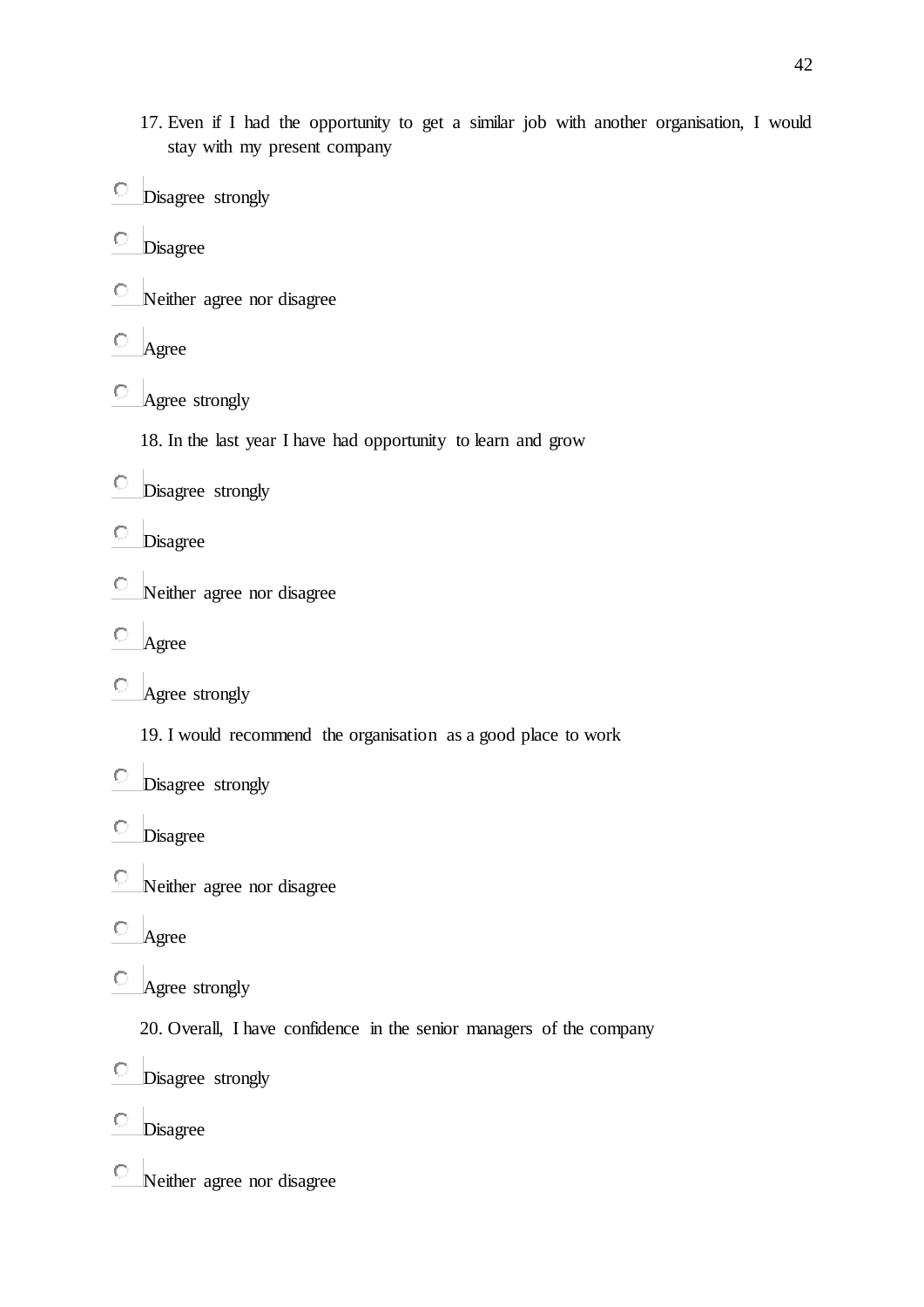- $\bigcirc$ Agree
- О. Agree strongly
	- 21. Overall, I am extremely satisfied with my job
- Disagree strongly
- O Disagree
- $\circ$ Neither agree nor disagree
- $\circ$ Agree
- Agree strongly
	- 22. I can always manage to solve difficult problems if I try hard enough
- $\bigcirc$ Not at all true
- О. Hardly true
- $\circ$ Moderately true
- $\circ$ Exactly true
	- 23. If someone opposes me, I can find the means and ways to get what I want
- $\circ$ Not at all true
- $\circ$ Hardly true
- $\circ$ Moderately true
- Exactly true
	- 24. It is easy for me to stick to my aims and accomplish my goals
- $\circ$ Not at all true
- $\circ$ Hardly true
- $\circ$ Moderately true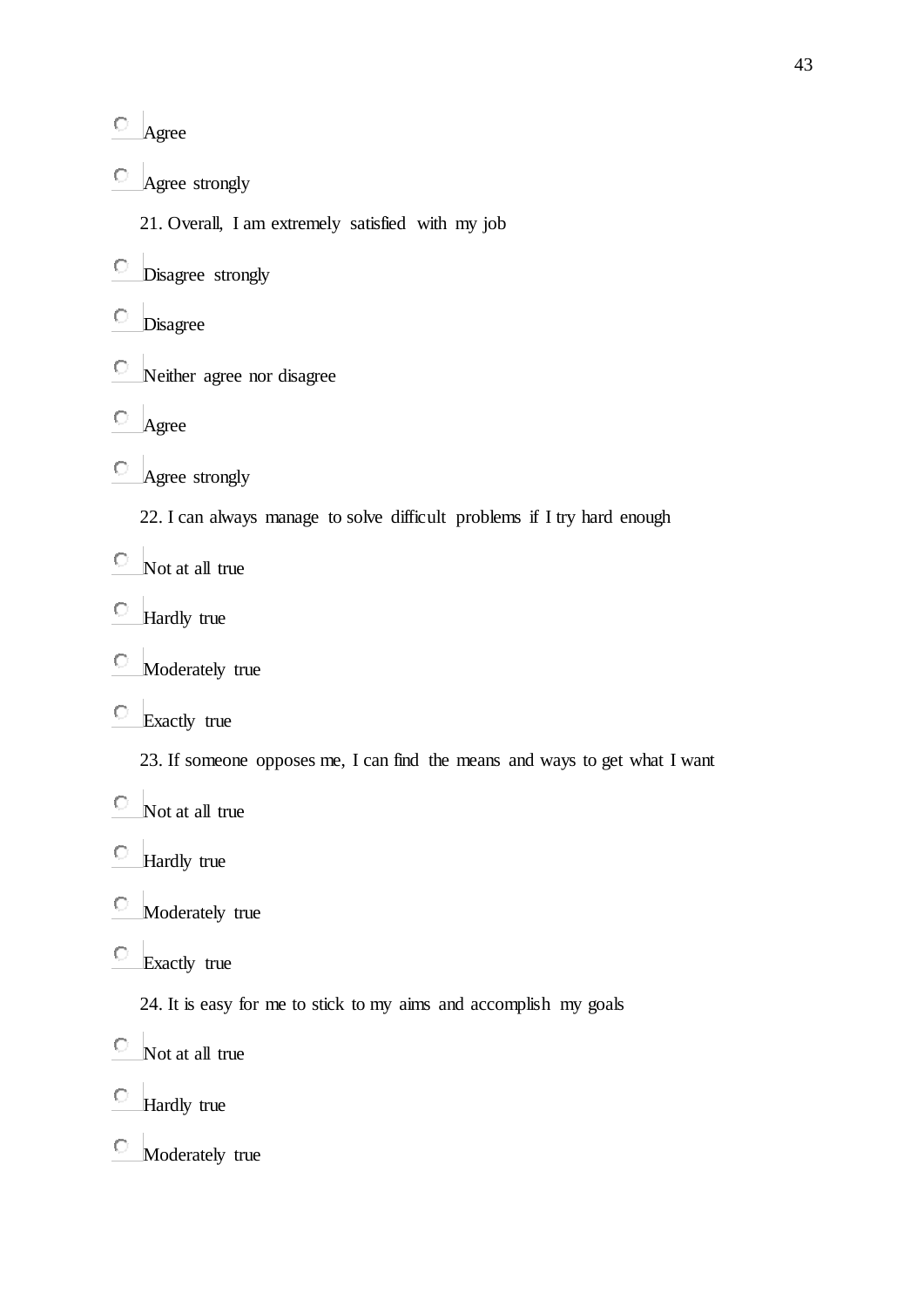О Exactly true

25. I am confident that I could deal efficiently with unexpected events

- $\circ$ Not at all true
- $\circ$ Hardly true
- $\circ$ Moderately true
- О Exactly true

26. Thanks to my resourcefulness, I know how to handle unforeseen situations

- $\circ$ Not at all true
- $\circ$ Hardly true
- $\circ$ Moderately true
- O Exactly true

27. I can solve most problems if I invest the necessary effort

- $\circ$ Not at all true
- $\circ$ Hardly true
- $\circ$ Moderately true
- O Exactly true

28. I can remain calm when facing difficulties because I rely on my coping abilities

- $\circ$ Not at all true
- $\circ$ Hardly true
- $\circ$ Moderately true
- $\circ$ Exactly true

29. When I am confronted with a problem, I can usually find several solutions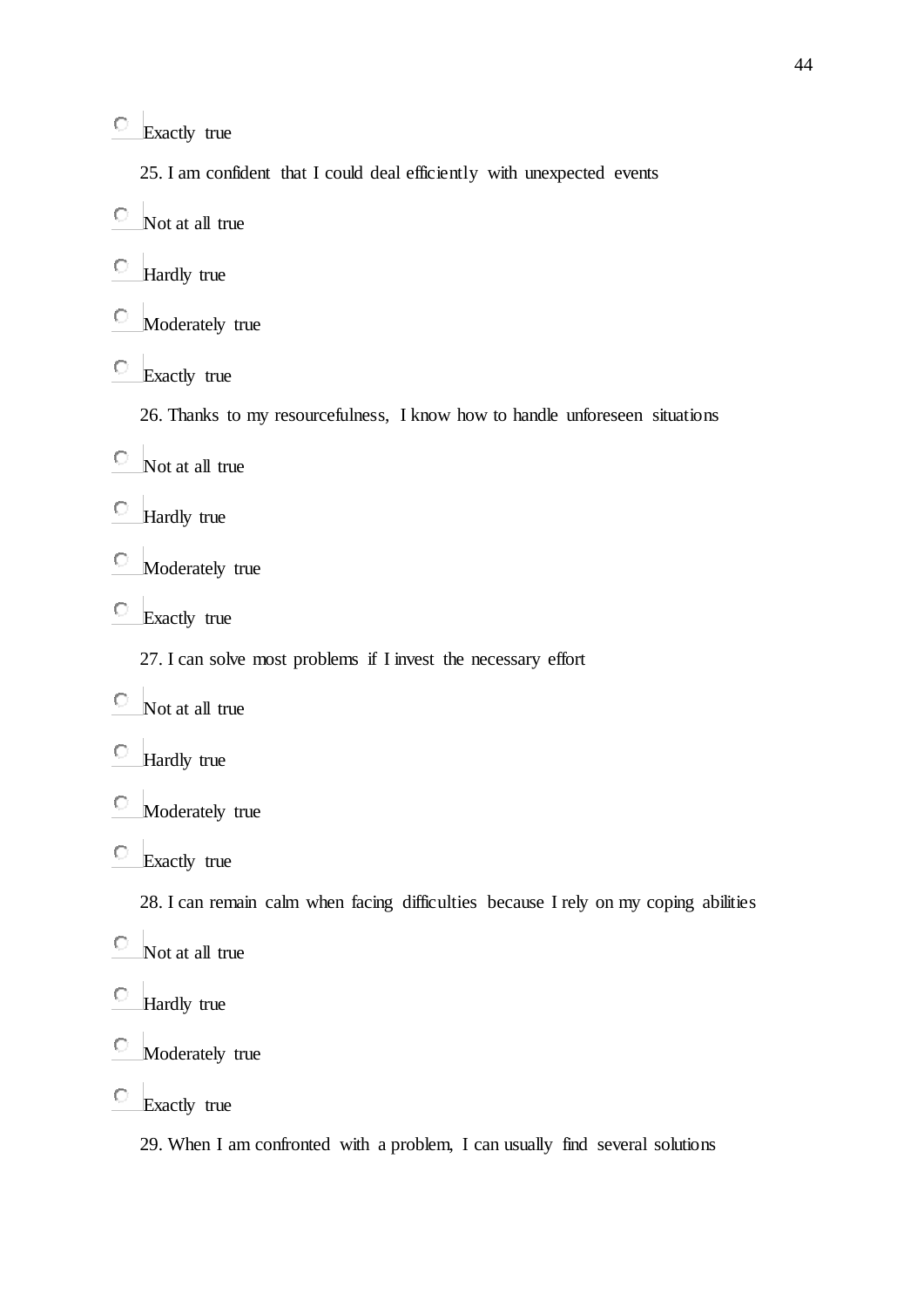- $\circ$  Not at all true
- $\circ$ Hardly true
- $\circ$ Moderately true
- $\bigcirc$ Exactly true
	- 30. If I am in trouble, I can usually think of a solution.
- $\circ$  Not at all true
- Hardly true
- $\bigcirc$ Moderately true
- Exactly true
	- 31. I can usually handle whatever comes my way
- $\circ$  Not at all true
- 0. Hardly true
- $\bigcirc$ Moderately true
- Exactly true
	- 32. Conditions at work are unpleasant or sometimes unsafe
- Never
- $\circ$ Rarely
- $\circ$ Sometimes
- $\circ$  Often
- Very often

33. I feel that my job is negatively affecting my physical or emotional wellbeing

Never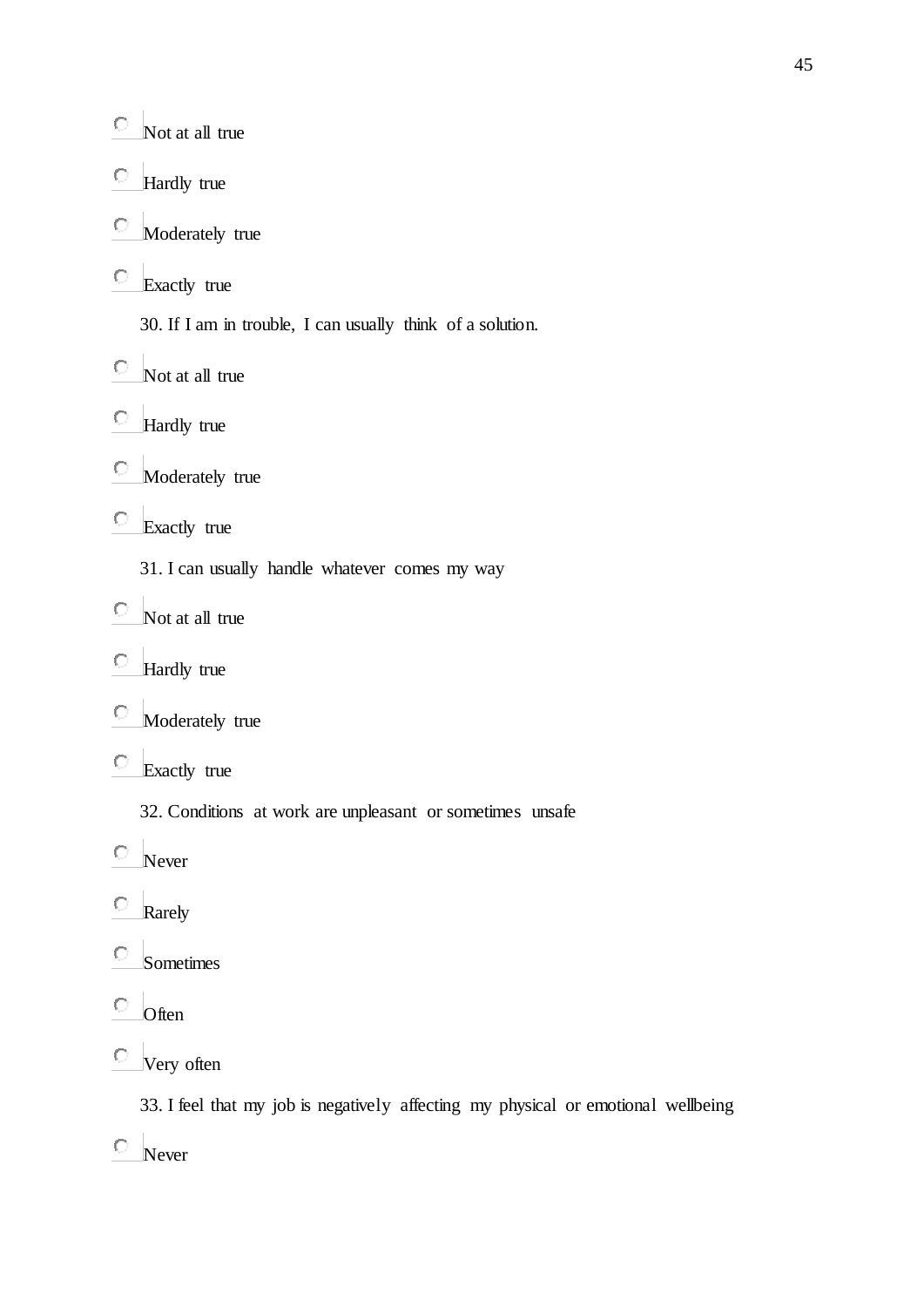- $\bigcirc$ Rarely
- $\circ$ Sometimes
- $\circ$ **Often**
- Very often
	- 34. I have too much work to do and/or too many unreasonable deadlines
- $\circ$  Never
- $\circ$ Rarely
- $\circ$ Sometimes
- $\circ$  Often
- Very often
	- 35. I find it difficult to express my opinions or feelings about my job conditions to my superiors
- $\circ$ Never
- $\circ$ Rarely
- $\circ$ Sometimes
- $\circ$ Often
- Very often
	- 36. I feel that job pressures interfere with my family or personal life
- $\bigcirc$ Never
- $\circ$ Rarely
- $\circ$ Sometimes
- $\circ$ **Often**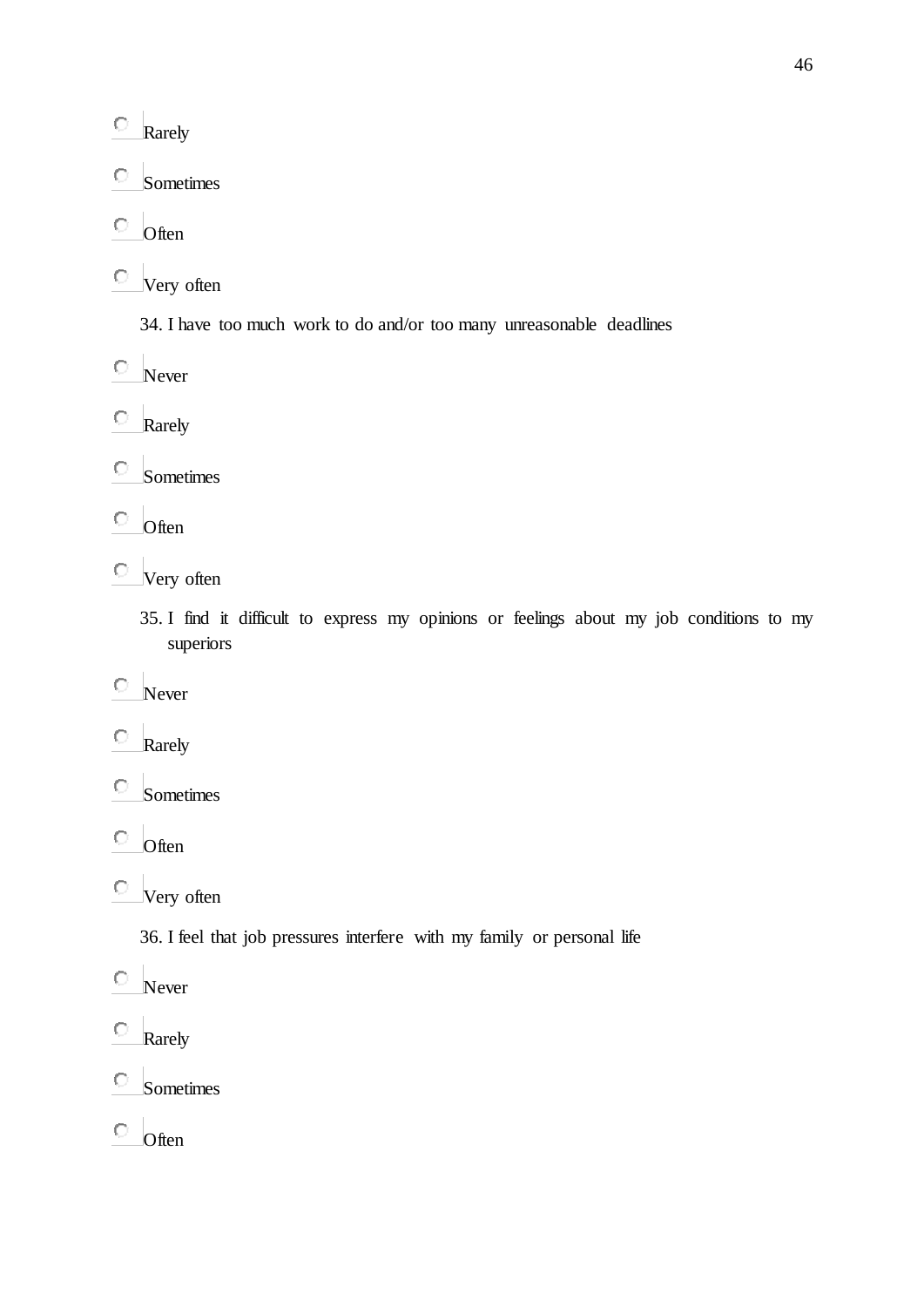Very often

37. I have adequate control or input over my duties

 $\circ$  Never

- О Rarely
- $\circ$ Sometimes
- $\circ$ **Often**

Very often

38. I receive appropriate recognition or rewards for good performance

Never

- $\circ$ Rarely
- $\circ$ Sometimes
- $\circ$ Often

Very often

39. I am able to utilise my skills and talents to the fullest extent at work

 $\circ$  Never

 $\circ$ Rarely

 $\circ$ Sometimes

 $\circ$  Often

Very often

40. A job is what you make of it

Disagree very much

Disagree moderately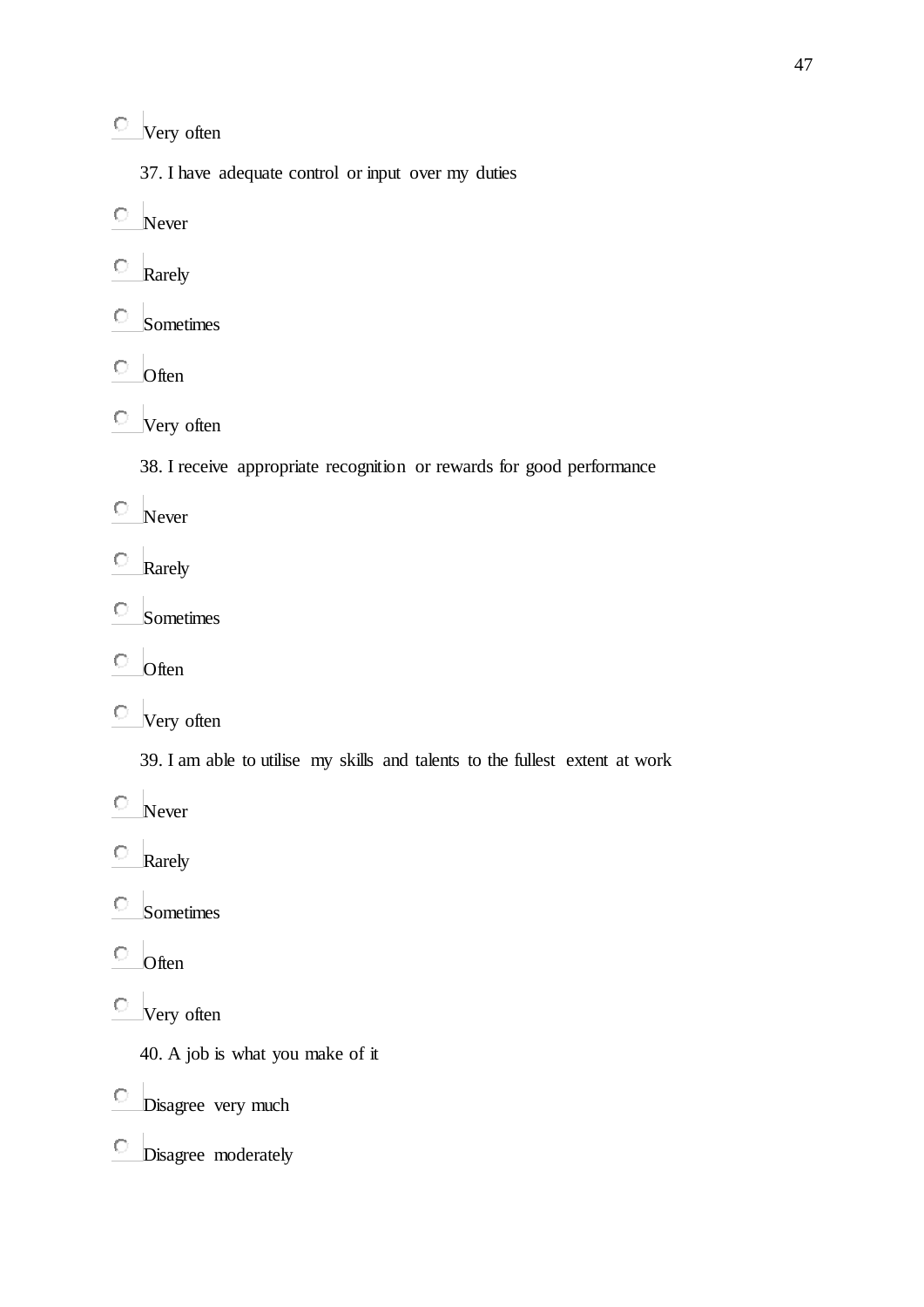- $\bigcirc$ Disagree slightly
- O Agree slightly
- O Agree moderately
- Agree very much

41. On most jobs, people can pretty much accomplish whatever they set out to accomplish

- Disagree very much
- Disagree moderately
- $\bigcirc$ Disagree slightly
- Agree slightly
- Agree moderately
- Agree very much

42. If you know what you want out of a job, you can find a job that gives it to you

- Disagree very much
- Disagree moderately
- $\circ$ Disagree slightly
- O Agree slightly
- $\circ$ Agree moderately
- O Agree very much
	- 43. If employees are unhappy with a decision made by their boss, they should do something about it
- O Disagree very much
- $\bigcirc$ Disagree moderately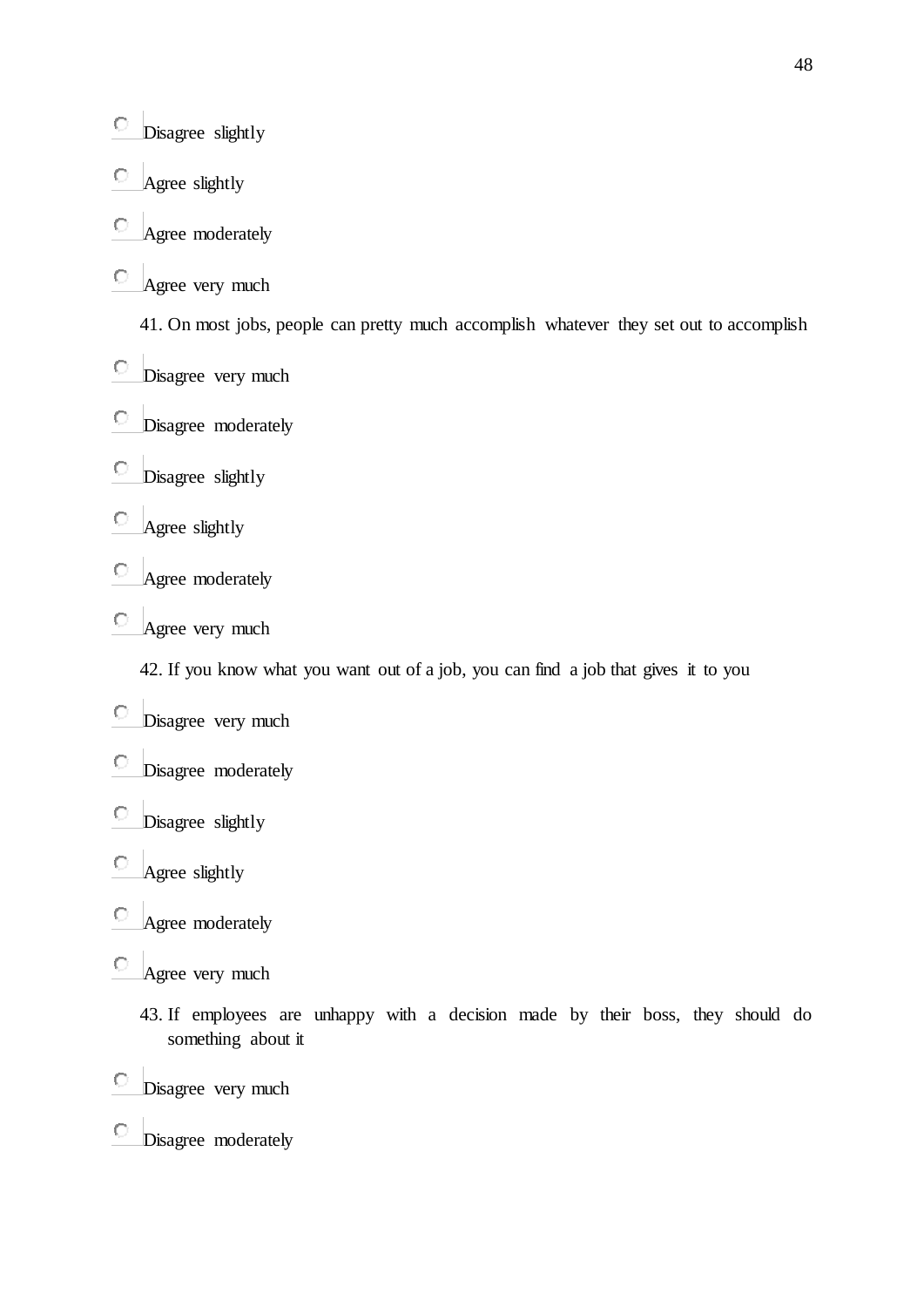- $\bigcirc$ Disagree slightly
- $\circ$ Agree slightly
- O Agree moderately
- Agree very much

44. Getting the job you want is mostly a matter of luck

- Disagree very much
- Disagree moderately
- $\bigcirc$ Disagree slightly
- Agree slightly
- Agree moderately
- Agree very much

45. Making money is primarily a matter of good fortune

- Disagree very much
- Disagree moderately
- $\bigcirc$ Disagree slightly
- О Agree slightly
- О Agree moderately
- O Agree very much
	- 46. Most people are capable of doing their jobs well if they make the effort
- 0 Disagree very much
- $\circ$ Disagree moderately
- $\circ$ Disagree slightly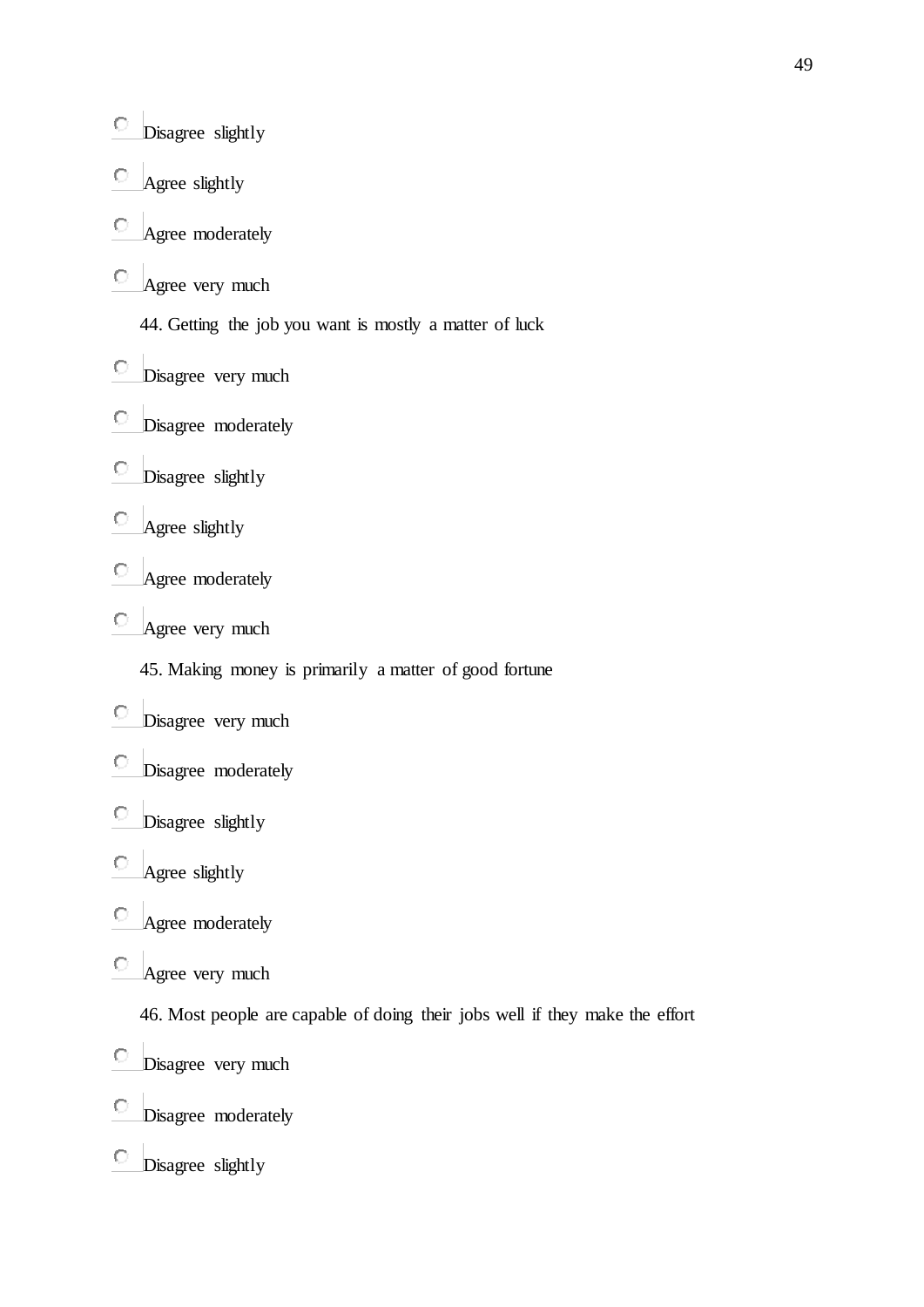- O Agree moderately
- Agree very much
	- 47. In order to get a really good job, you need to have family members or friends in high places
- 0 Disagree very much
- О. Disagree moderately
- $\circ$ Disagree slightly
- $\circ$ Agree slightly
- O Agree moderately
- О Agree very much
	- 48. Promotions are usually a matter of good fortune
- $\circ$  Disagree very much
- О. Disagree moderately
- $\circ$ Disagree slightly
- $\circ$ Agree slightly
- O Agree moderately
- O Agree very much
	- 49. When it comes to landing a really good job, who you know is more important than what you know
- $\circ$ Disagree very much
- $\circ$ Disagree moderately
- $\circ$ Disagree slightly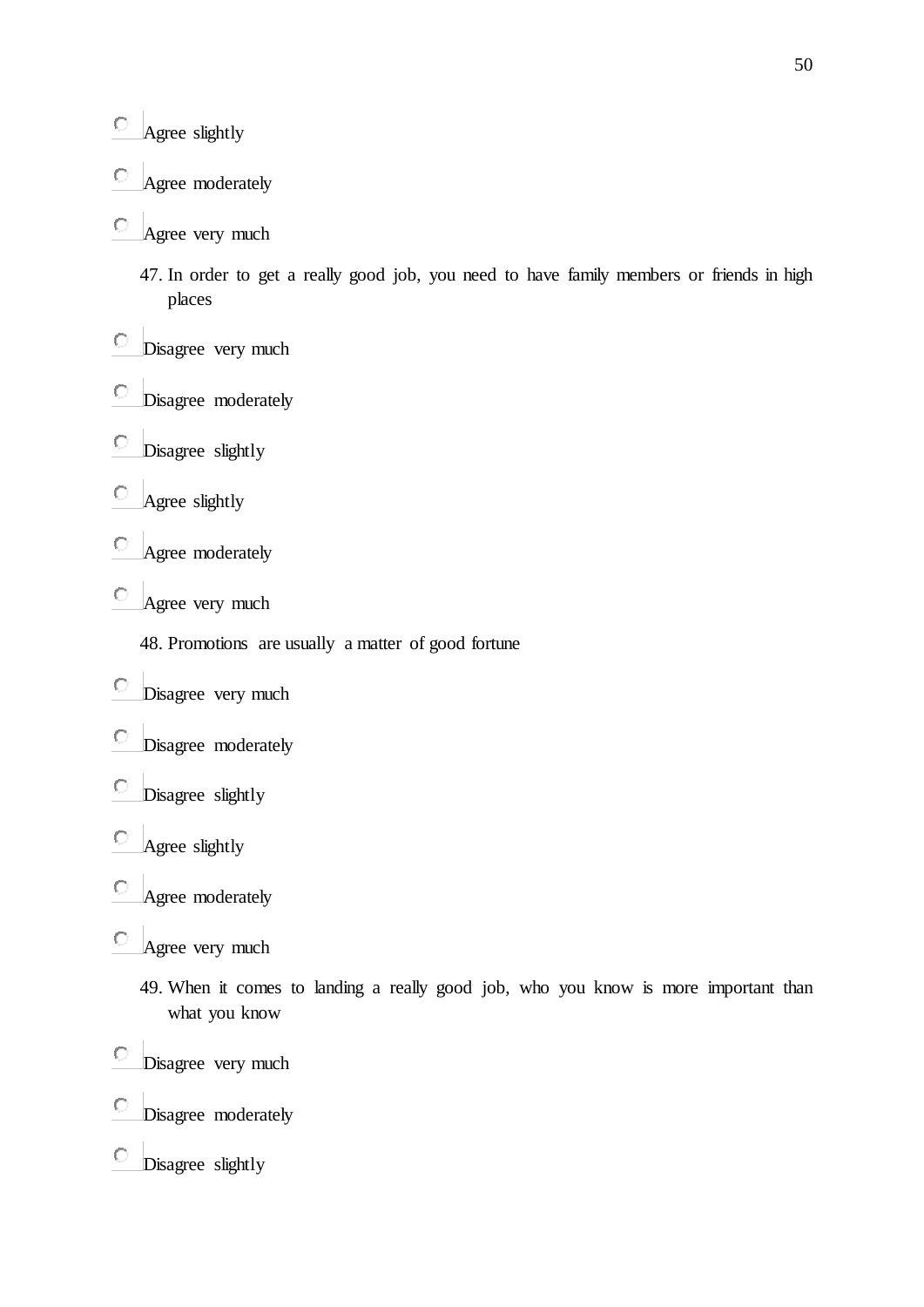- $\bigcirc$ Agree slightly
- Agree moderately O
- Agree very much

50. Promotions are given to employees who perform well on the job

- Disagree very much
- Disagree moderately
- Disagree slightly  $\circ$
- $\bigcirc$ Agree slightly
- Agree moderately
- Agree very much
	- 51. To make a lot of money, you have to know the right people
- Disagree very much
- Disagree moderately
- Disagree slightly
- O Agree slightly
- О Agree moderately
- $\bigcirc$ Agree very much

52. It takes a lot of luck to be an outstanding employee on most jobs

- Disagree very much
- $\bigcirc$ Disagree moderately
- Disagree slightly  $\circ$
- $\circ$ Agree slightly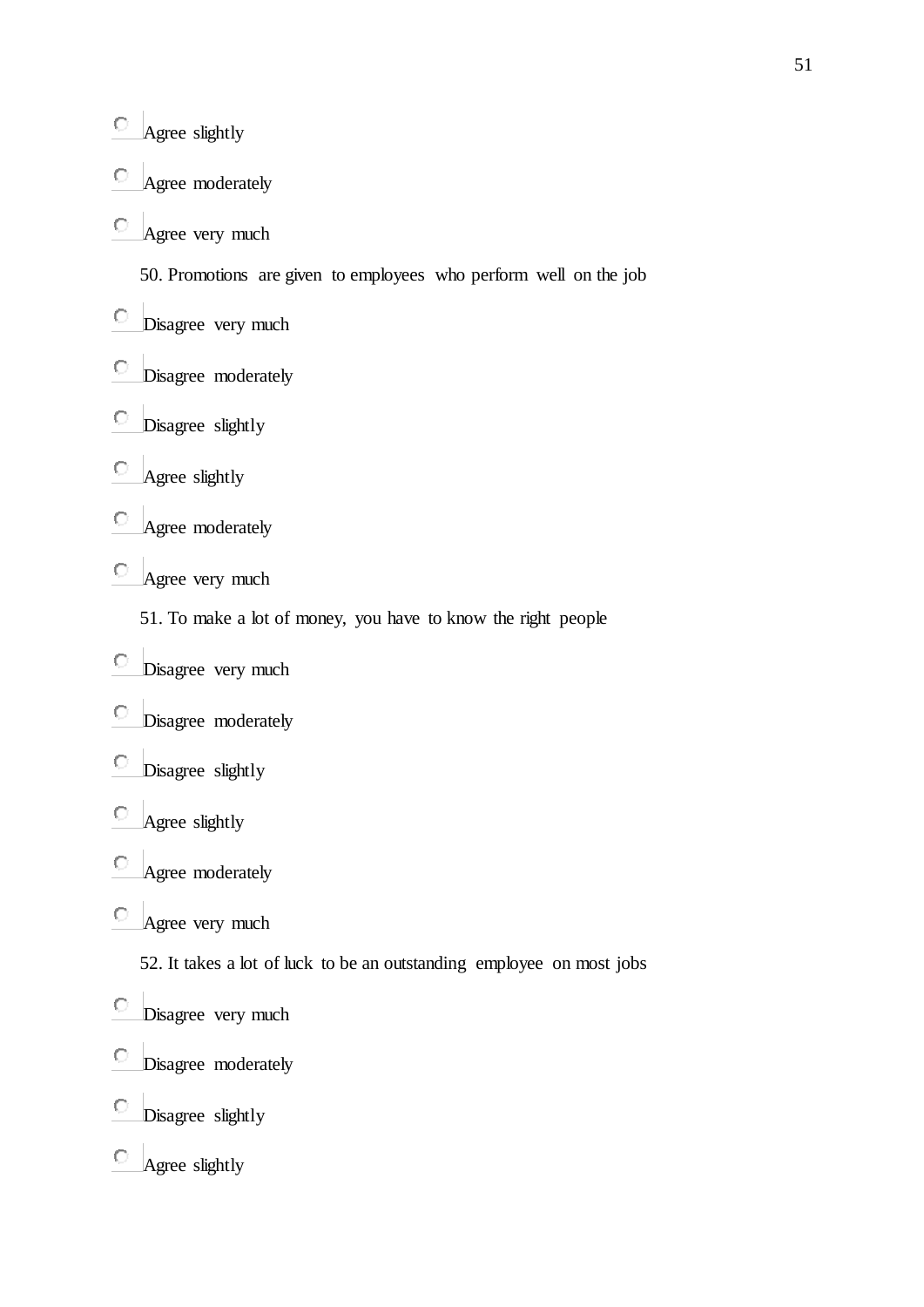- $\bigcirc$ Agree moderately
- О. Agree very much

53. People who perform their jobs well generally get rewarded

- Disagree very much
- Disagree moderately O
- $\circ$ Disagree slightly
- $\circ$ Agree slightly
- O Agree moderately
- Agree very much

54. Most employees have more influence on their supervisors that they think they do

- Disagree very much
- $\bigcirc$ Disagree moderately
- $\circ$ Disagree slightly
- $\circ$ Agree slightly
- 0 Agree moderately
- $\circ$  Agree very much
	- 55. The main difference between people who make a lot of money and people who make a little money is luck
- $\circ$ Disagree very much
- $\circ$ Disagree moderately
- O Disagree slightly
- $\bigcirc$ Agree slightly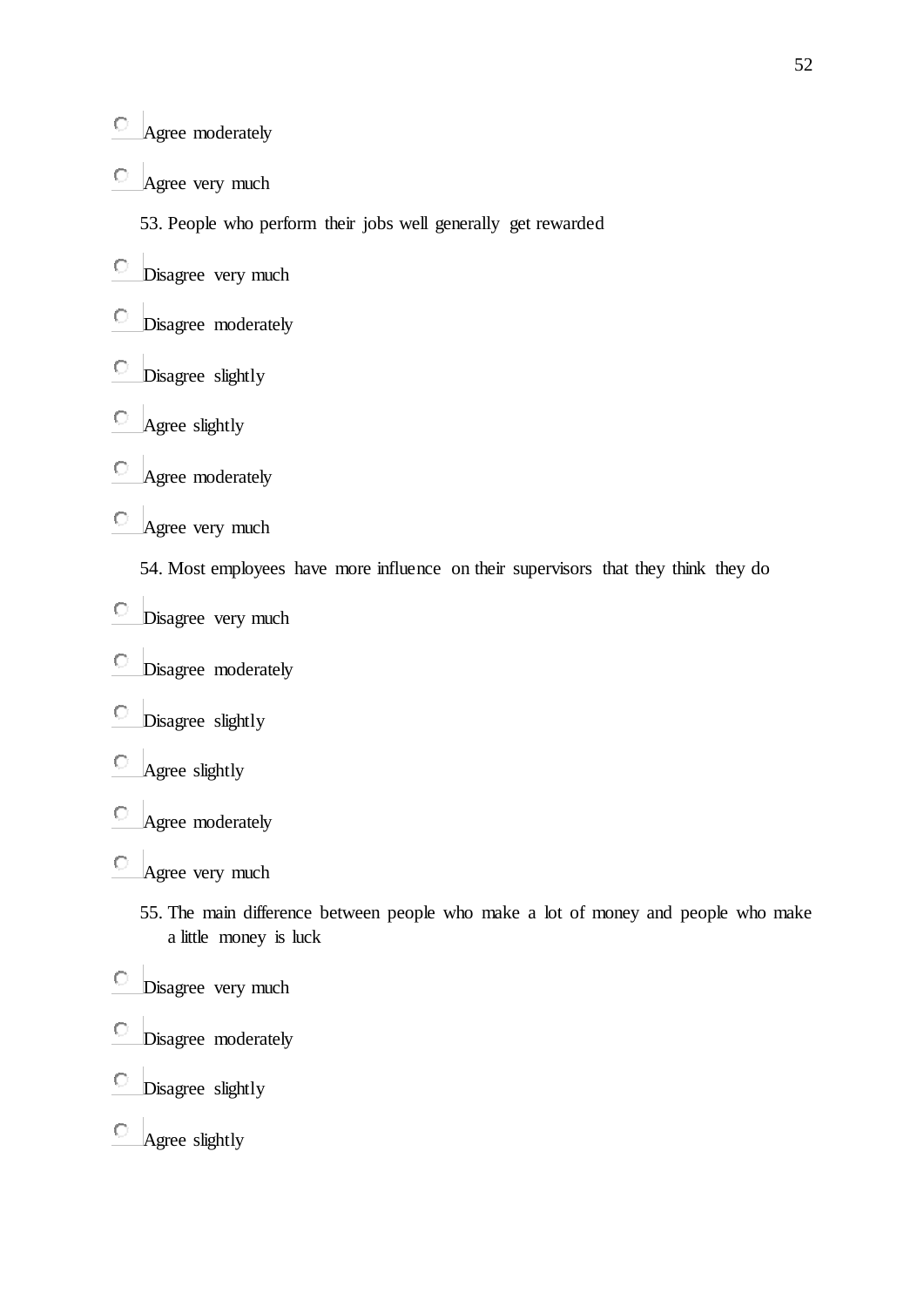- $\circ$  Agree moderately
- $\circ$  Agree very much

Thank you for completing the survey.

Emmet Hegarty